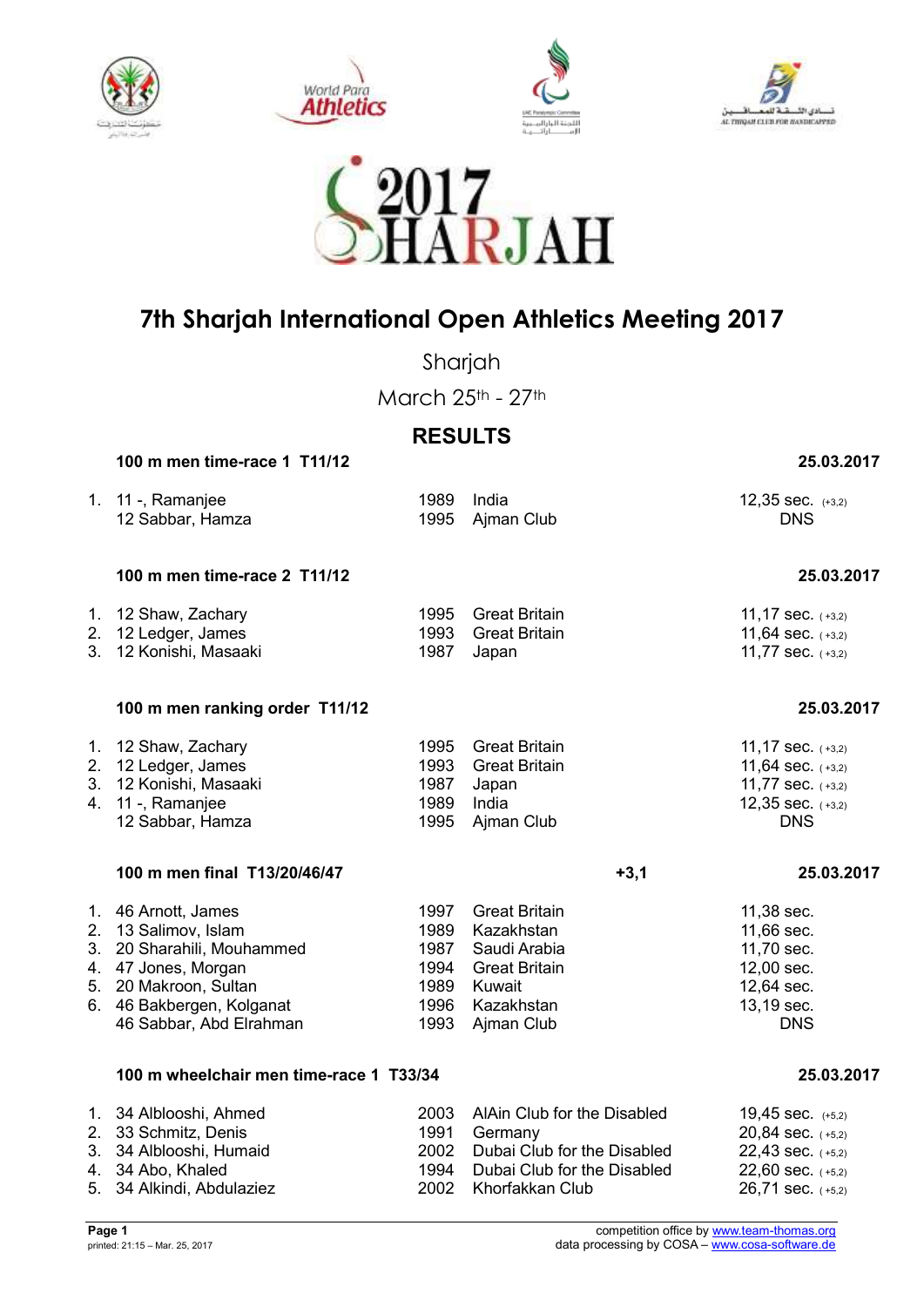









Sharjah

March 25th - 27th

### **100 m wheelchair men time-race 2 T33/34 25.03.2017**

| 1. 34 Hammadi, Mohamed    |      | 1985 Althigah Club for Handicapped | 15,57 sec. $(+3,6)$   |
|---------------------------|------|------------------------------------|-----------------------|
| 2. 33 Almutairi, Ahmad    | 1994 | Kuwait                             | 16,84 sec. $(+3,6)$   |
| 3. 33 Small, Andrew       |      | 1993 Great Britain                 | $17,56$ sec. $(+3,6)$ |
| 4. 34 Baba, Tatsuya       |      | 1989 Japan                         | 17,99 sec. $(+3,6)$   |
| 5. 34 Williams, Nathaniel |      | 1991 Great Britain                 | 18,18 sec. $(+3,6)$   |
| 6. 34 Othman, Mohammad    |      | 2004 Dubai Club for the Disabled   | $22,95$ sec. $(+3,6)$ |

### **100 m wheelchair men ranking T33/34 25.03.2017**

| 1. 34 Hammadi, Mohamed<br>2. 33 Almutairi, Ahmad | 1985<br>1994 | Althigah Club for Handicapped<br>Kuwait | 15,57 sec. $(+3,6)$<br>16,84 sec. $(+3,6)$ |
|--------------------------------------------------|--------------|-----------------------------------------|--------------------------------------------|
| 3. 33 Small, Andrew                              | 1993         | <b>Great Britain</b>                    | 17,56 sec. $(+3,6)$                        |
| 4. 34 Baba, Tatsuya                              | 1989         | Japan                                   | 17,99 sec. $(+3,6)$                        |
| 5. 34 Williams, Nathaniel                        | 1991         | <b>Great Britain</b>                    | 18,18 sec. $(+3,6)$                        |
| 6. 34 Alblooshi, Ahmed                           | 2003         | AlAin Club for the Disabled             | 19,45 sec. $(+5,2)$                        |
| 7. 33 Schmitz, Denis                             | 1991         | Germany                                 | 20,84 sec. $(+5,2)$                        |
| 8. 34 Alblooshi, Humaid                          | 2002         | Dubai Club for the Disabled             | $22,43$ sec. $(+5,2)$                      |
| 9. 34 Abo, Khaled                                | 1994         | Dubai Club for the Disabled             | 22,60 sec. $(+5,2)$                        |
| 10. 34 Othman, Mohammad                          | 2004         | Dubai Club for the Disabled             | $22,95$ sec. $(+3,6)$                      |
| 11. 34 Alkindi, Abdulaziez                       | 2002         | Khorfakkan Club                         | 26,71 sec. $(+5,2)$                        |

# 100 m men final T35/36/42 **+1,5** 25.03.2017

| 1. 35 Howe, Jordan                  |      | 1995 Great Britain | 12,81 sec. |
|-------------------------------------|------|--------------------|------------|
| 2. 36 Protonotarios, Loukas Ioannis | 1991 | Greece             | 14,01 sec. |
| 3. 42 Sinnott, Luke                 | 1980 | Great Britain      | 14,56 sec. |
| 4. 42 Tezuka, Keita                 | 1963 | Japan              | 16,30 sec. |
| 35 Boukhalfa, Allel                 |      | 1988 Algeria       | <b>DNS</b> |
| 36 Dagar, Vikas                     | 1983 | India              | <b>DNS</b> |

| , ט, טער דע                  |  |
|------------------------------|--|
| 17,56 sec. (+3,6)            |  |
| 17,99 sec. (+3,6)            |  |
| $18,18$ sec. $(+3,6)$        |  |
| 19,45 sec.<br>$(+5,2)$       |  |
| 20,84 sec.<br>$(+5,2)$       |  |
| 22,43 sec.<br>$(+5,2)$       |  |
| 22,60 sec.<br>$(+5,2)$       |  |
| 22,95 sec.<br>$(+3,6)$       |  |
| 26,71 sec. <sub>(+5,2)</sub> |  |
|                              |  |
|                              |  |
|                              |  |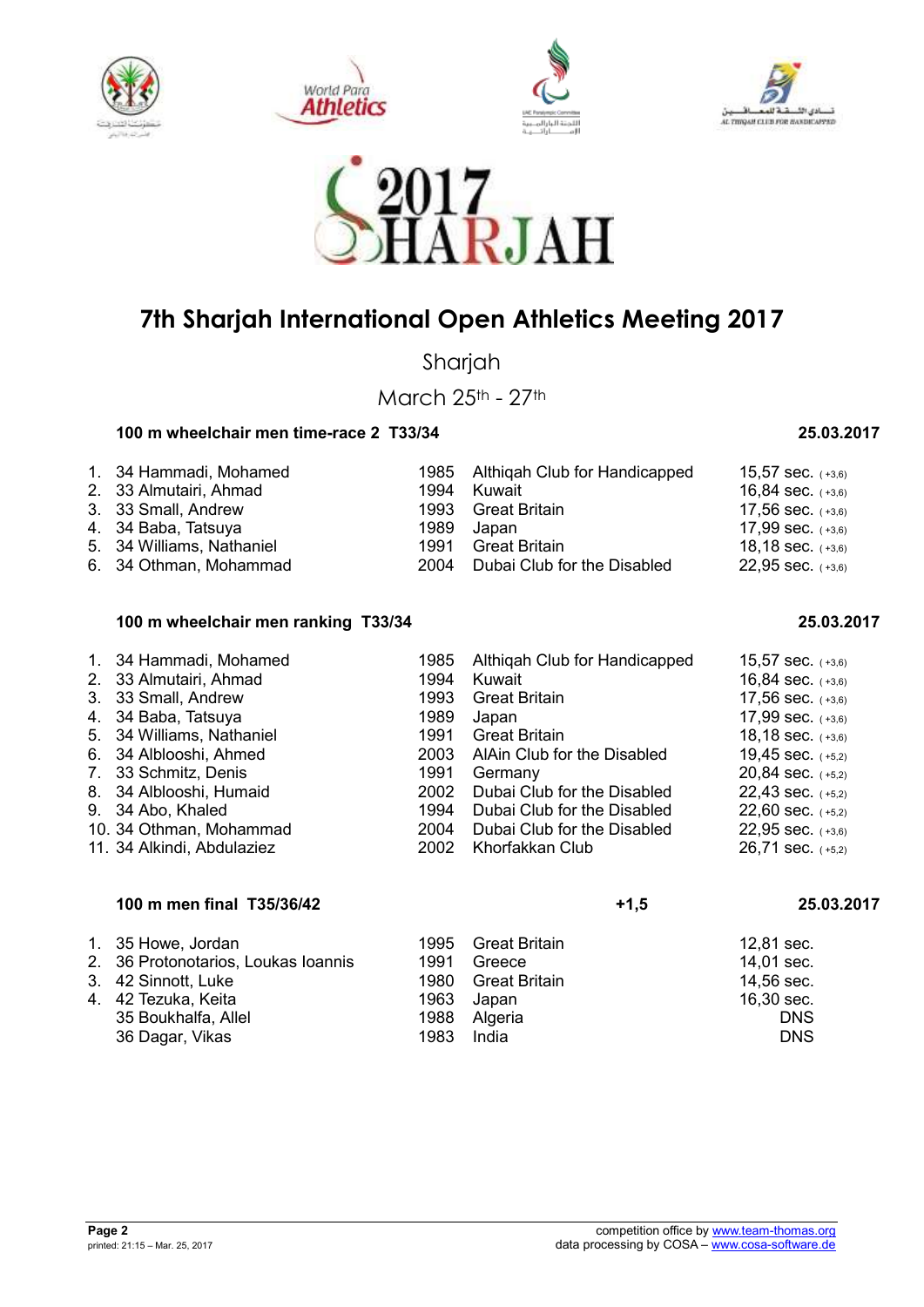









Sharjah

March 25th - 27th

| 100 m men final T37/44                                                                                                                                                                          |                                                      | $+1,6$                                                                                                                  | 25.03.2017                                                                                                                                     |  |
|-------------------------------------------------------------------------------------------------------------------------------------------------------------------------------------------------|------------------------------------------------------|-------------------------------------------------------------------------------------------------------------------------|------------------------------------------------------------------------------------------------------------------------------------------------|--|
| 1. 44 Sato, Keita<br>2. 37 Alnakhli, Ali<br>3. 37 Alwani, Saud<br>4. 44 Khabibullin, Rufat<br>5. 37 Kalkayev, Amanat<br>37 Jones, Rhys                                                          | 1991<br>2000<br>1997<br>1995<br>1991<br>1994         | Japan<br>Saudi Arabia<br>Saudi Arabia<br>Kazakhstan<br>Kazakhstan<br><b>Great Britain</b>                               | 12,12 sec.<br>12,39 sec.<br>12,72 sec.<br>12,78 sec.<br>12,88 sec.<br><b>DNS</b>                                                               |  |
| 100 m wheelchair men final T51/52                                                                                                                                                               |                                                      | $+3,0$                                                                                                                  | 25.03.2017                                                                                                                                     |  |
| 1. 52 Boesch, Beat<br>2. 52 Trindade, Mario<br>3. 52 Matsumoto, Naoyuki<br>4. 52 Blum, Fabian<br>5. 51 Ziesmer, Ronny                                                                           | 1971<br>1975<br>1979<br>1995<br>1979                 | Switzerland<br>Portugal<br>Japan<br>Switzerland<br>Germany                                                              | 17,57 sec.<br>17,83 sec.<br>18,75 sec.<br>19,97 sec.<br>26,40 sec.                                                                             |  |
| 100 m wheelchair men final T53                                                                                                                                                                  |                                                      | $+3,4$                                                                                                                  | 25.03.2017                                                                                                                                     |  |
| 1. 53 Paeyo, Pongsakorn<br>2. 53 Algnaidl, Fahad<br>3. 53 Krungget, Pichet<br>4. 53 Alqurashi, Adbulrahmen<br>5. 53 Aladwani, Hamad N. M. E.<br>6. 53 Almazroue, Mohamed<br>7. 53 Lackner, Mike | 1996<br>1984<br>1975<br>1997<br>1972<br>1999<br>1994 | Thailand<br>Saudi Arabia<br>Thailand<br>Saudi Arabia<br>Kuwait<br>AlAin Club for the Disabled<br>Austria                | 14,26 sec.<br>14,64 sec.<br>15,18 sec.<br>15,95 sec.<br>17,32 sec.<br>18,55 sec.<br>19,63 sec.                                                 |  |
| 100 m wheelchair men time-race 1 T54                                                                                                                                                            |                                                      |                                                                                                                         | 25.03.2017                                                                                                                                     |  |
| 1. 54 Mohammad, Fahad<br>2. 54 Khongrak, Putharet<br>3. 54 Malter, Ludwig<br>4. 54 Alenezi, Mohammad<br>5. 54 Kamzari, Abdulazeiz<br>6. 54 Al Ghaferi, Abdulla<br>54 Watanabe, Sho              | 1993<br>1994<br>2000<br>1997<br>1988<br>2002<br>1991 | Dubai Club for the Disabled<br>Thailand<br>Austria<br>Kuwait<br>Khorfakkan Club<br>AlAin Club for the Disabled<br>Japan | 15,08 sec. $(+4,7)$<br>15,56 sec. (+4,7)<br>15,80 sec. $(+4,7)$<br>16,76 sec. $(+4,7)$<br>17,77 sec. (+4,7)<br>18,30 sec. (+4,7)<br><b>DNS</b> |  |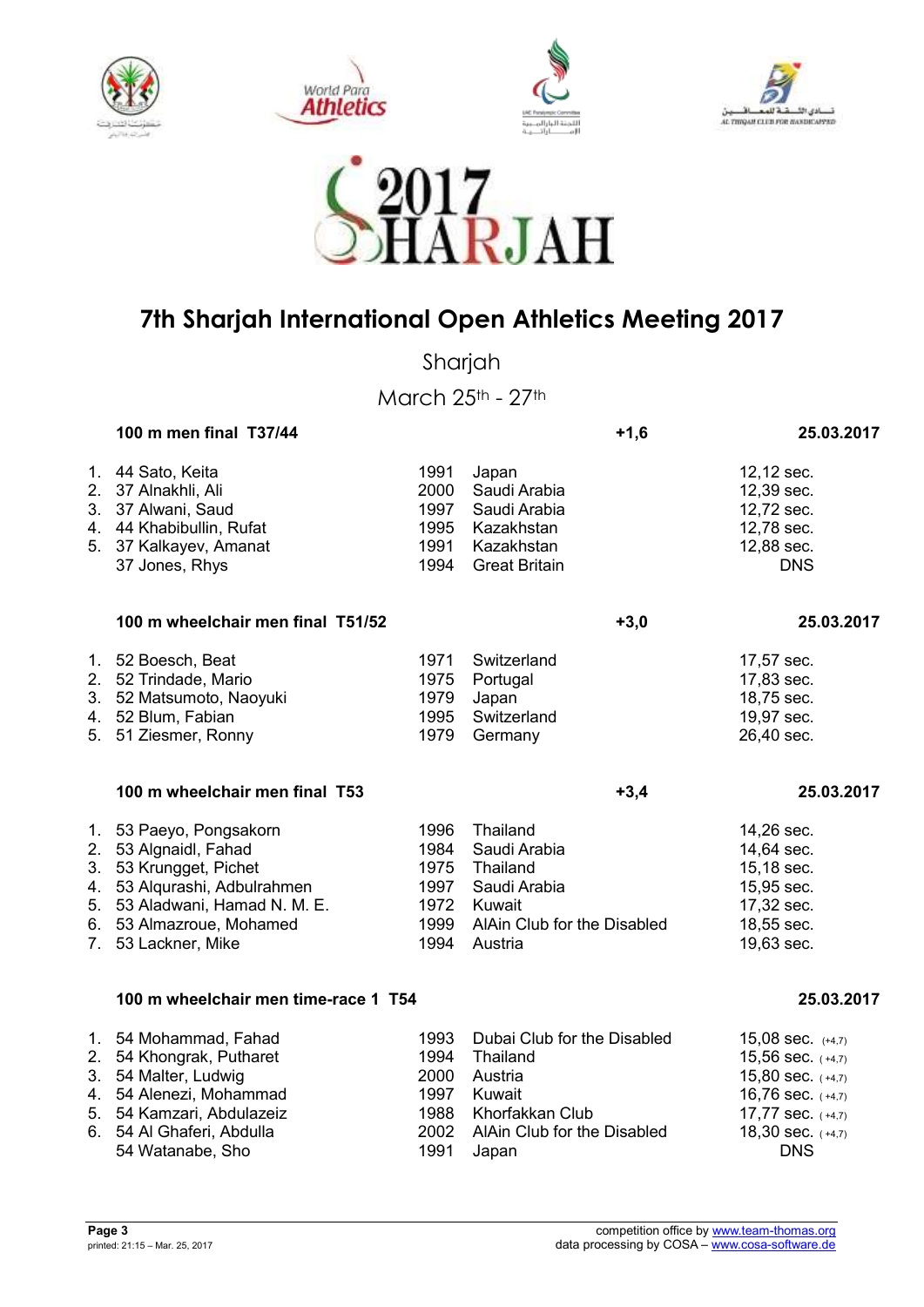









Sharjah

March 25th - 27th

### **100 m wheelchair men time-race 2 T54 25.03.2017**

| 1. 54 Alzahrani, Jamaan<br>2. 54 Vahdani, Mohammad<br>3. 54 Nishi, Yuki | 1979<br>1994 | 1995 Saudi Arabia<br>Dubai Club for the Disabled<br>Japan                | 13,92 sec. $(+4,2)$<br>14,11 sec. $(+4,2)$<br>14,61 sec. $(+4,2)$ |
|-------------------------------------------------------------------------|--------------|--------------------------------------------------------------------------|-------------------------------------------------------------------|
| 4. 54 Hug, Marcel<br>5. 54 Scherer, David                               |              | 1986 Switzerland<br>1996 Germany                                         | 14,70 sec. $(+4,2)$<br>14,81 sec. $(+4,2)$                        |
| 6. 54 Janthon, Ekkachai                                                 | 1979         | Thailand                                                                 | 14,99 sec. $(+4,2)$                                               |
| 7. 54 Belooshi, Adil<br>8. 54 Alshehhi, Salem                           |              | 1989 Althigah Club for Handicapped<br>1998 Althiqah Club for Handicapped | 15,12 sec. $(+4,2)$<br>16,00 sec. $(+4,2)$                        |

#### **100 m wheelchair men ranking T54 25.03.2017**

|                | 1. 54 Alzahrani, Jamaan    | 1995 | Saudi Arabia                  | 13,92 sec. $(+4,2)$ |
|----------------|----------------------------|------|-------------------------------|---------------------|
| 2 <sub>1</sub> | 54 Vahdani, Mohammad       | 1979 | Dubai Club for the Disabled   | 14,11 sec. $(+4,2)$ |
| 3.             | 54 Nishi, Yuki             | 1994 | Japan                         | 14,61 sec. $(+4,2)$ |
| 4.             | 54 Hug, Marcel             | 1986 | Switzerland                   | 14,70 sec. (+4,2)   |
| 5.             | 54 Scherer, David          | 1996 | Germany                       | 14,81 sec. $(+4,2)$ |
| 6.             | 54 Janthon, Ekkachai       | 1979 | Thailand                      | 14,99 sec. $(+4,2)$ |
| 7.             | 54 Mohammad, Fahad         | 1993 | Dubai Club for the Disabled   | 15,08 sec. $(+4,7)$ |
|                | 8. 54 Belooshi, Adil       | 1989 | Althigah Club for Handicapped | 15,12 sec. $(+4,2)$ |
| 9.             | 54 Khongrak, Putharet      | 1994 | Thailand                      | 15,56 sec. $(+4,7)$ |
|                | 10. 54 Malter, Ludwig      | 2000 | Austria                       | 15,80 sec. $(+4,7)$ |
|                | 11. 54 Alshehhi, Salem     | 1998 | Althigah Club for Handicapped | 16,00 sec. $(+4,2)$ |
|                | 12. 54 Alenezi, Mohammad   | 1997 | Kuwait                        | 16,76 sec. $(+4,7)$ |
|                | 13. 54 Kamzari, Abdulazeiz | 1988 | Khorfakkan Club               | 17,77 sec. (+4,7)   |
|                | 14. 54 Al Ghaferi, Abdulla | 2002 | AlAin Club for the Disabled   | 18,30 sec. $(+4,7)$ |
|                | 54 Watanabe, Sho           | 1991 | Japan                         | <b>DNS</b>          |
|                |                            |      |                               |                     |

### **400 m men final T11/13/20 25.03.2017**

| 1. 20 Sharahili, Mouhammed | 1987 Saudi Arabia  | 53,81 sec.     |
|----------------------------|--------------------|----------------|
| 2. 13 Salimov, Islam       | 1989 Kazakhstan    | 55,52 sec.     |
| 3. 11 Powell, Dan          | 1991 Great Britain | 56,85 sec.     |
| 4. 20 Alrashidi, Saeed     | 1985 Kuwait        | $1:04,54$ min. |
| 5. 20 Ghanim, Dhari        | 2002 Kuwait        | 1:13,75min.    |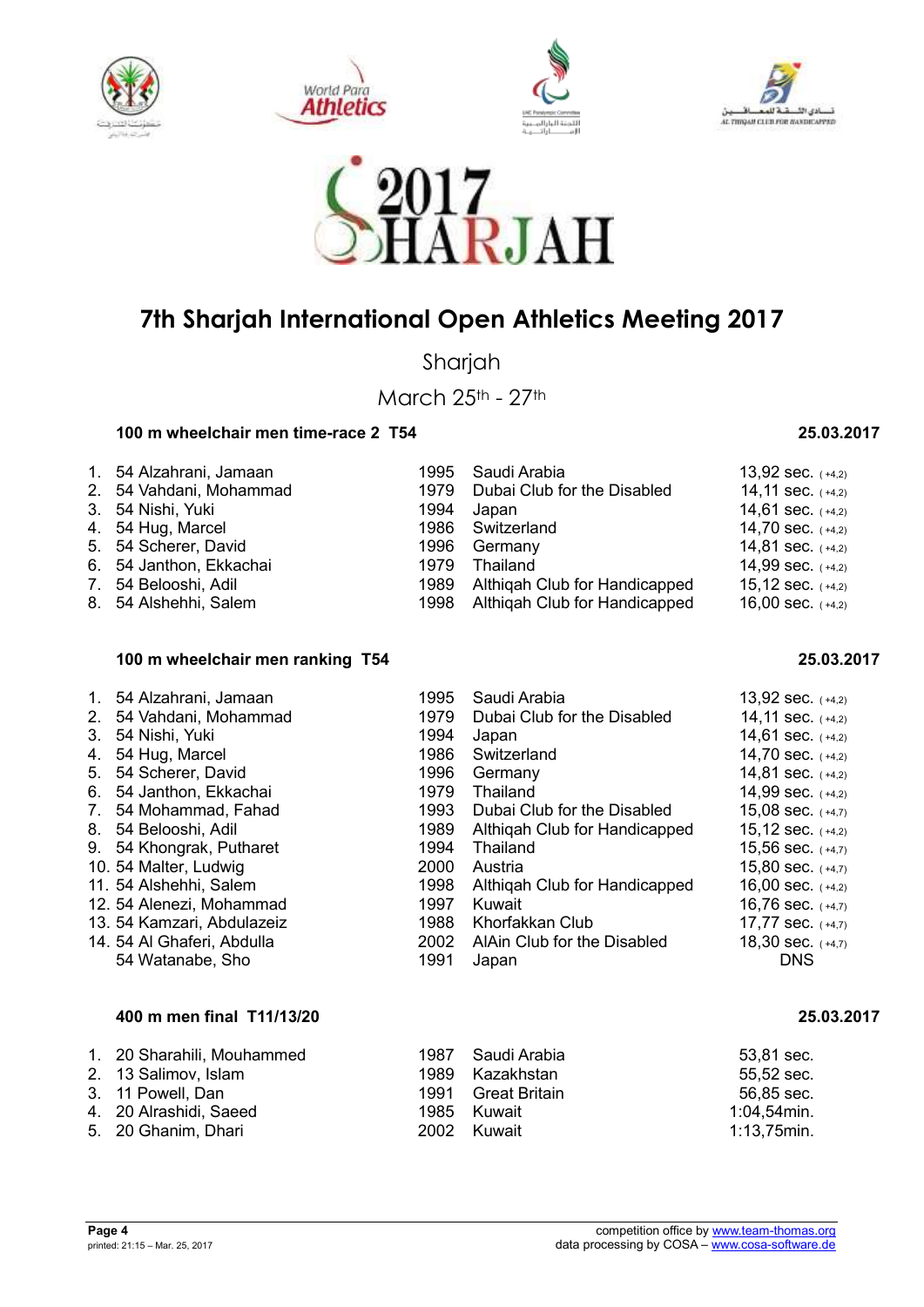









Sharjah

March 25th - 27th

#### **400 m men final T38/42/44/46 25.03.2017**

| 1. 46 Stoyanov, Hristiyan |      | 1998 Bulgaria | 53,93 sec.  |
|---------------------------|------|---------------|-------------|
| 2. 46 Sang, Wesley Kimeli | 1994 | Kenva         | 54,41 sec.  |
| 3. 38 Burrows, Shaun      | 1997 | Great Britain | 55,31 sec.  |
| 4. 44 Alsana, Nour        | 1984 | Saudi Arabia  | 55,61 sec.  |
| 5. 46 Yussupov, Askhat    | 1987 | Kazakhstan    | 61,96 sec.  |
| 6. 42 Tezuka, Keita       | 1963 | Japan         | 1:29,90min. |

#### **800 m wheelchair men final T33/34 25.03.2017**

| 1. 34 Hammadi, Mohamed    |       | 1985 Althigah Club for Handicapped | 1:40,43min.    |
|---------------------------|-------|------------------------------------|----------------|
| 2. 34 Williams, Nathaniel |       | 1991 Great Britain                 | $2:00.11$ min. |
| 3. 34 Baba, Tatsuya       |       | 1989 Japan                         | 2:09,62min.    |
| 4. 33 Small, Andrew       | 1993. | Great Britain                      | 2:12,31min.    |

New European Record T33 by Andrew Small, GBR

### **800 m wheelchair men final T52/53 25.03.2017**

| 1. 53 Paeyo, Pongsakorn        | 1996 Thailand | 1:41,25min.    |
|--------------------------------|---------------|----------------|
| 2. 53 Aladwani, Hamad N. M. E. | 1972 Kuwait   | 1:41,83min.    |
| 3. 53 Hiromichi, Jun           | 1973 Japan    | $1:43,61$ min. |
| 4. 53 Krungget, Pichet         | 1975 Thailand | 1:43,68min.    |
| 5. 53 Matsunaga, Hitoshi       | 1972 Japan    | 1:43,84min.    |
| 6. 52 Matsumoto, Naoyuki       | 1979 Japan    | 2:15,93min.    |
| 7. 53 Lackner, Mike            | 1994 Austria  | 2:18,34min.    |

#### **800 m wheelchair men time-race 1 T54 25.03.2017**

|  | 1. 54 Alrajehi, Faisal<br>2. 54 Thamsophon, Khachonsak<br>3. 54 Alhawasin, Badir Abbas<br>4. 54 Scherer, David<br>5. 54 Yasuoka, Choke<br>6. 54 Malter, Ludwig<br>7. 54 Takemura, Koki<br>54 Seestädt, Timm | 1998<br>1981<br>1996<br>2000<br>1988<br>1994 | Kuwait<br>Thailand<br>1985 Althiqah Club for Handicapped<br>Germany<br>1973 Japan<br>Austria<br>Japan<br>Germany | 1:39,87min.<br>$1:40,66$ min. ()<br>1:40,89min.<br>$1:41,40$ min. ()<br>1:41,75min.<br>1:45,42min. $(1)$<br>1:49,84min.<br><b>DNF</b> | $\bigcirc$<br>$\left( \right)$<br>$\left( \right)$<br>$\left( \begin{array}{c} \end{array} \right)$ |
|--|-------------------------------------------------------------------------------------------------------------------------------------------------------------------------------------------------------------|----------------------------------------------|------------------------------------------------------------------------------------------------------------------|---------------------------------------------------------------------------------------------------------------------------------------|-----------------------------------------------------------------------------------------------------|
|--|-------------------------------------------------------------------------------------------------------------------------------------------------------------------------------------------------------------|----------------------------------------------|------------------------------------------------------------------------------------------------------------------|---------------------------------------------------------------------------------------------------------------------------------------|-----------------------------------------------------------------------------------------------------|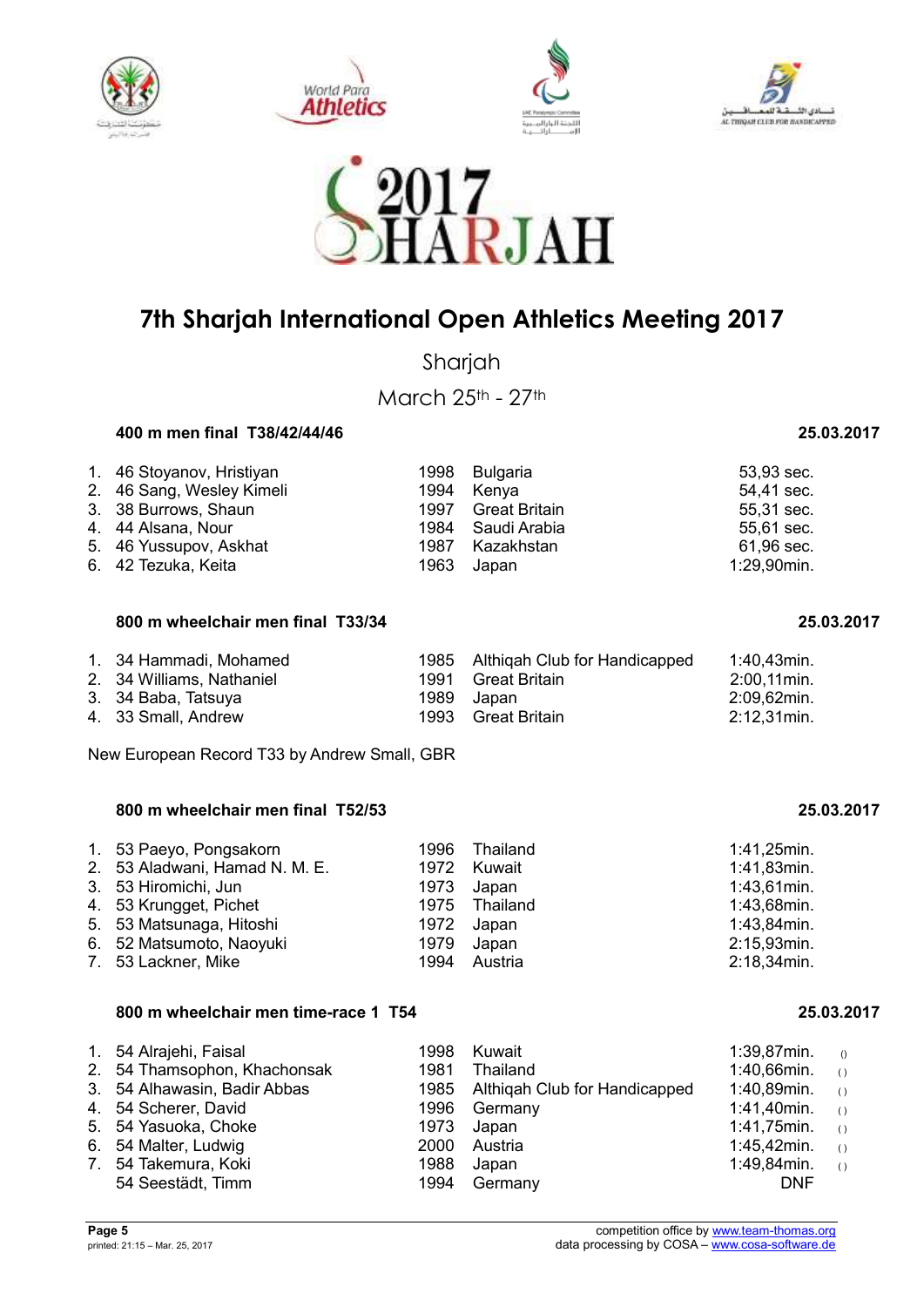









Sharjah

March 25th - 27th

### **800 m wheelchair men time-race 2 T54 25.03.2017**

| 1. 54 Hug, Marcel             | 1986  | Switzerland                      | 1:34,33 $min.$ () |  |
|-------------------------------|-------|----------------------------------|-------------------|--|
| 2. 54 Tana, Rawat             | 1977  | Thailand                         | 1:34,68min. $(1)$ |  |
| 3. 54 Higuchi, Masayuki       | 1979  | Japan                            | 1:34,72 $min.$ () |  |
| 4. 54 Balde, Alhassane        | 1985  | Germany                          | 1:35,72 $min.$ () |  |
| 5. 54 Aldhaheri, Rashed       |       | 1991 AlAin Club for the Disabled | $1:39,57$ min. () |  |
| 6. 54 Kubo, Kozo              | 1981  | Japan                            | 1:39,88 $min.$ () |  |
| 7. 54 Botello Jimenez, Rafael | 1979. | Spain                            | 1:40,29min. $(1)$ |  |
| 54 Suzuki, Tomoki             | 1994  | Japan                            | <b>DNF</b>        |  |
| 54 Watanabe, Sho              | 1991  | Japan                            | <b>DNF</b>        |  |

### **800 m wheelchair men time-race 2 T54 25.03.2017**

| 1. | 54 Hug, Marcel                | 1986 | Switzerland                   | 1:34,33min.    | ( )              |
|----|-------------------------------|------|-------------------------------|----------------|------------------|
| 2. | 54 Tana, Rawat                | 1977 | Thailand                      | 1:34,68min.    | $\left( \right)$ |
| 3. | 54 Higuchi, Masayuki          | 1979 | Japan                         | 1:34,72min.    | $\left( \right)$ |
| 4. | 54 Balde, Alhassane           | 1985 | Germany                       | 1:35,72min.    | $\left( \right)$ |
| 5. | 54 Aldhaheri, Rashed          | 1991 | AlAin Club for the Disabled   | $1:39,57$ min. | $\left( \right)$ |
| 6. | 54 Alrajehi, Faisal           | 1998 | Kuwait                        | $1:39.87$ min. | $\left( \right)$ |
| 7. | 54 Kubo, Kozo                 | 1981 | Japan                         | 1:39,88min.    | $\left( \right)$ |
| 8. | 54 Botello Jimenez, Rafael    | 1979 | Spain                         | 1:40,29min.    | ( )              |
| 9. | 54 Thamsophon, Khachonsak     | 1981 | Thailand                      | 1:40,66min.    | ( )              |
|    | 10. 54 Alhawasin, Badir Abbas | 1985 | Althigah Club for Handicapped | 1:40,89min.    | ( )              |
|    | 11. 54 Scherer, David         | 1996 | Germany                       | $1:41,40$ min. | $\left( \right)$ |
|    | 12. 54 Yasuoka, Choke         | 1973 | Japan                         | 1:41,75min.    | ( )              |
|    | 13. 54 Malter, Ludwig         | 2000 | Austria                       | 1:45,42min.    | ( )              |
|    | 14. 54 Takemura, Koki         | 1988 | Japan                         | 1:49,84min.    | ( )              |
|    | 54 Seestädt, Timm             | 1994 | Germany                       | <b>DNF</b>     |                  |
|    | 54 Suzuki, Tomoki             | 1994 | Japan                         | <b>DNF</b>     |                  |
|    | 54 Watanabe, Sho              | 1991 | Japan                         | <b>DNF</b>     |                  |
|    |                               |      |                               |                |                  |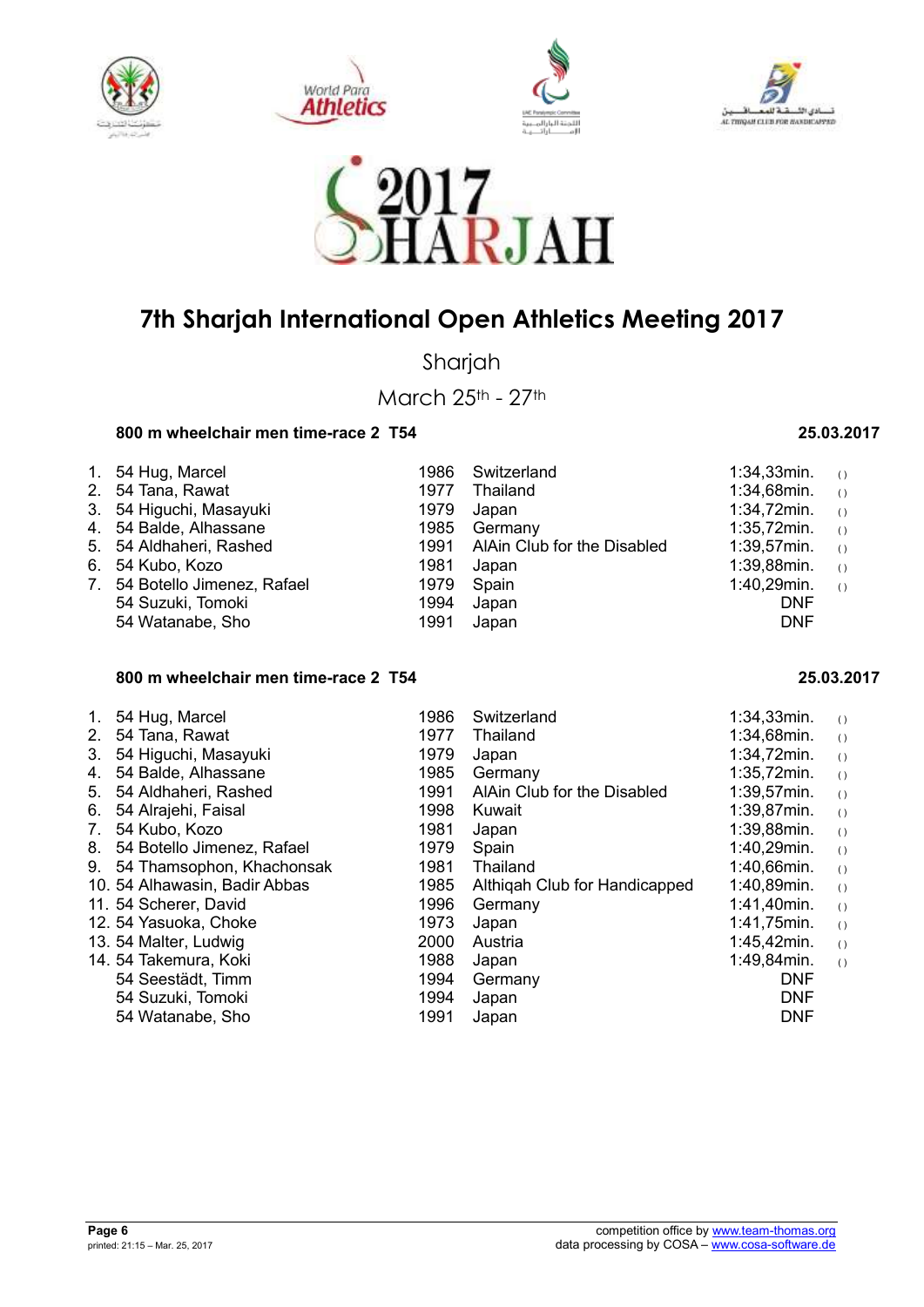









Sharjah

March 25th - 27th

 **shot put men final F38/42 25.03.2017** 

| 1. 38 Grezl, Dusan        |       |       | 1979  | Czech Republic        |       | $11,98 \; \text{m}$ | 644 P |
|---------------------------|-------|-------|-------|-----------------------|-------|---------------------|-------|
| 11.32                     | 11.42 | 11.93 | 11.87 |                       | 11.98 |                     |       |
| 2. 38 Vratil, Petr        |       |       | 1983  | <b>Czech Republic</b> |       | $11.25 \text{ m}$   | 533 P |
| 10.46                     | X.    | 10.92 | 10.82 | 11.25                 |       |                     |       |
| 3. 42 Al-Joburi, Mohammad |       |       | 1968  | Sweden                |       | $10,99 \; \text{m}$ | 505 P |
| 10.25                     | 10.31 | х     |       | 10.94                 | 10.99 |                     |       |

| shot put wheelchair men final F53/54 | 25.03.2017 |
|--------------------------------------|------------|
|                                      |            |

|              |       |                                                                                                                                                                                                                                                                                                                                                            | 1983                                                           | Greece                                                                                                                                               |                                                                                                                                                             | $8,13 \; m$                                                                                                                     | 734 P                                                                                                               |
|--------------|-------|------------------------------------------------------------------------------------------------------------------------------------------------------------------------------------------------------------------------------------------------------------------------------------------------------------------------------------------------------------|----------------------------------------------------------------|------------------------------------------------------------------------------------------------------------------------------------------------------|-------------------------------------------------------------------------------------------------------------------------------------------------------------|---------------------------------------------------------------------------------------------------------------------------------|---------------------------------------------------------------------------------------------------------------------|
| 7,82         | 7,49  | 8,09                                                                                                                                                                                                                                                                                                                                                       |                                                                |                                                                                                                                                      |                                                                                                                                                             |                                                                                                                                 |                                                                                                                     |
|              |       |                                                                                                                                                                                                                                                                                                                                                            | 1985                                                           |                                                                                                                                                      |                                                                                                                                                             | 6,78 m                                                                                                                          | 471 P                                                                                                               |
| 6,13         |       | 6,53                                                                                                                                                                                                                                                                                                                                                       | 6,47                                                           |                                                                                                                                                      |                                                                                                                                                             |                                                                                                                                 |                                                                                                                     |
|              |       |                                                                                                                                                                                                                                                                                                                                                            | 1979                                                           |                                                                                                                                                      |                                                                                                                                                             |                                                                                                                                 | 452 P                                                                                                               |
| 6,57         |       | 6,39                                                                                                                                                                                                                                                                                                                                                       | 6,21                                                           |                                                                                                                                                      | 5,74                                                                                                                                                        |                                                                                                                                 |                                                                                                                     |
|              |       |                                                                                                                                                                                                                                                                                                                                                            |                                                                |                                                                                                                                                      |                                                                                                                                                             |                                                                                                                                 | 435 P                                                                                                               |
| X.           | 5,92  | 6,45                                                                                                                                                                                                                                                                                                                                                       |                                                                |                                                                                                                                                      | 6,61                                                                                                                                                        |                                                                                                                                 |                                                                                                                     |
|              |       |                                                                                                                                                                                                                                                                                                                                                            |                                                                |                                                                                                                                                      |                                                                                                                                                             |                                                                                                                                 | 315 P                                                                                                               |
| 5,75         |       | 5,74                                                                                                                                                                                                                                                                                                                                                       |                                                                |                                                                                                                                                      | 5,49                                                                                                                                                        |                                                                                                                                 |                                                                                                                     |
|              |       |                                                                                                                                                                                                                                                                                                                                                            |                                                                |                                                                                                                                                      |                                                                                                                                                             | 220 P                                                                                                                           |                                                                                                                     |
| $\mathsf{X}$ |       |                                                                                                                                                                                                                                                                                                                                                            |                                                                |                                                                                                                                                      |                                                                                                                                                             |                                                                                                                                 |                                                                                                                     |
|              |       |                                                                                                                                                                                                                                                                                                                                                            | 1958                                                           |                                                                                                                                                      |                                                                                                                                                             | <b>DNS</b>                                                                                                                      |                                                                                                                     |
|              |       |                                                                                                                                                                                                                                                                                                                                                            |                                                                |                                                                                                                                                      |                                                                                                                                                             |                                                                                                                                 |                                                                                                                     |
|              |       |                                                                                                                                                                                                                                                                                                                                                            |                                                                |                                                                                                                                                      |                                                                                                                                                             |                                                                                                                                 | 25.03.2017                                                                                                          |
|              |       |                                                                                                                                                                                                                                                                                                                                                            |                                                                | Kuwait                                                                                                                                               |                                                                                                                                                             |                                                                                                                                 | 615 P                                                                                                               |
| 31,66        |       | 32,17                                                                                                                                                                                                                                                                                                                                                      |                                                                |                                                                                                                                                      | 37,09                                                                                                                                                       |                                                                                                                                 |                                                                                                                     |
|              |       |                                                                                                                                                                                                                                                                                                                                                            |                                                                |                                                                                                                                                      |                                                                                                                                                             |                                                                                                                                 | 428 P                                                                                                               |
|              |       | $\mathsf{x}$                                                                                                                                                                                                                                                                                                                                               |                                                                |                                                                                                                                                      | 32,61                                                                                                                                                       |                                                                                                                                 |                                                                                                                     |
|              |       |                                                                                                                                                                                                                                                                                                                                                            |                                                                |                                                                                                                                                      |                                                                                                                                                             |                                                                                                                                 | 178 P                                                                                                               |
|              |       |                                                                                                                                                                                                                                                                                                                                                            |                                                                |                                                                                                                                                      |                                                                                                                                                             |                                                                                                                                 |                                                                                                                     |
|              |       |                                                                                                                                                                                                                                                                                                                                                            |                                                                |                                                                                                                                                      |                                                                                                                                                             |                                                                                                                                 | 134 P                                                                                                               |
|              | X     |                                                                                                                                                                                                                                                                                                                                                            |                                                                |                                                                                                                                                      |                                                                                                                                                             |                                                                                                                                 |                                                                                                                     |
|              | 22,31 | 1. 54 Stefanoudakis, Manolis<br>2. 54 Al Masbahi, Abdulla<br>6,47<br>3. 54 Alzeyoudi, Fahd<br>5,92<br>4. 54 Nacin, Stanislav<br>5. 54 Ben Jabal, Mohammad<br>6,03<br>6. 54 Alanazi, Saleh<br>5,53<br>53., Nir Bahadur Gur<br>discus men final F12/46<br>32,32<br>2. 46 Watanabe, Daisuke<br>3. 12 Alharaz, Abdullah M.A.<br>24,76<br>4. 46 Kamishita, Tomu | 5,13<br>1. 46 Alsaleh, Abdullah S.A.S.<br>24,87 25,07<br>18,27 | 7,98<br>1960<br>1987<br>1981<br>1973<br>1983<br>1990<br>21,55<br>19,41<br>$\mathsf{X}$ and $\mathsf{X}$ and $\mathsf{X}$ are the set of $\mathsf{X}$ | 6,74<br>5,86 6,43<br>Kuwait<br>1988 Saudi Arabia<br>5,00 4,98<br>India<br>30,61 36,77<br>Japan<br>30,56 32,00<br>Kuwait<br>$23,14 \times$<br>Japan<br>24,79 | 8,13 7,45<br>Khorfakkan Club<br>6,78<br>Khorfakkan Club<br>6,69<br><b>Czech Republic</b><br>5,76 5,97<br>5,23<br>24,77<br>23,75 | $6,69 \; m$<br>$6,61 \; m$<br>$6,03 \; m$<br>$5,53 \text{ m}$<br>37,09 m<br>$32,61 \text{ m}$<br>24,77 m<br>24,79 m |

21,55 x 19,41 x 24,79 23,75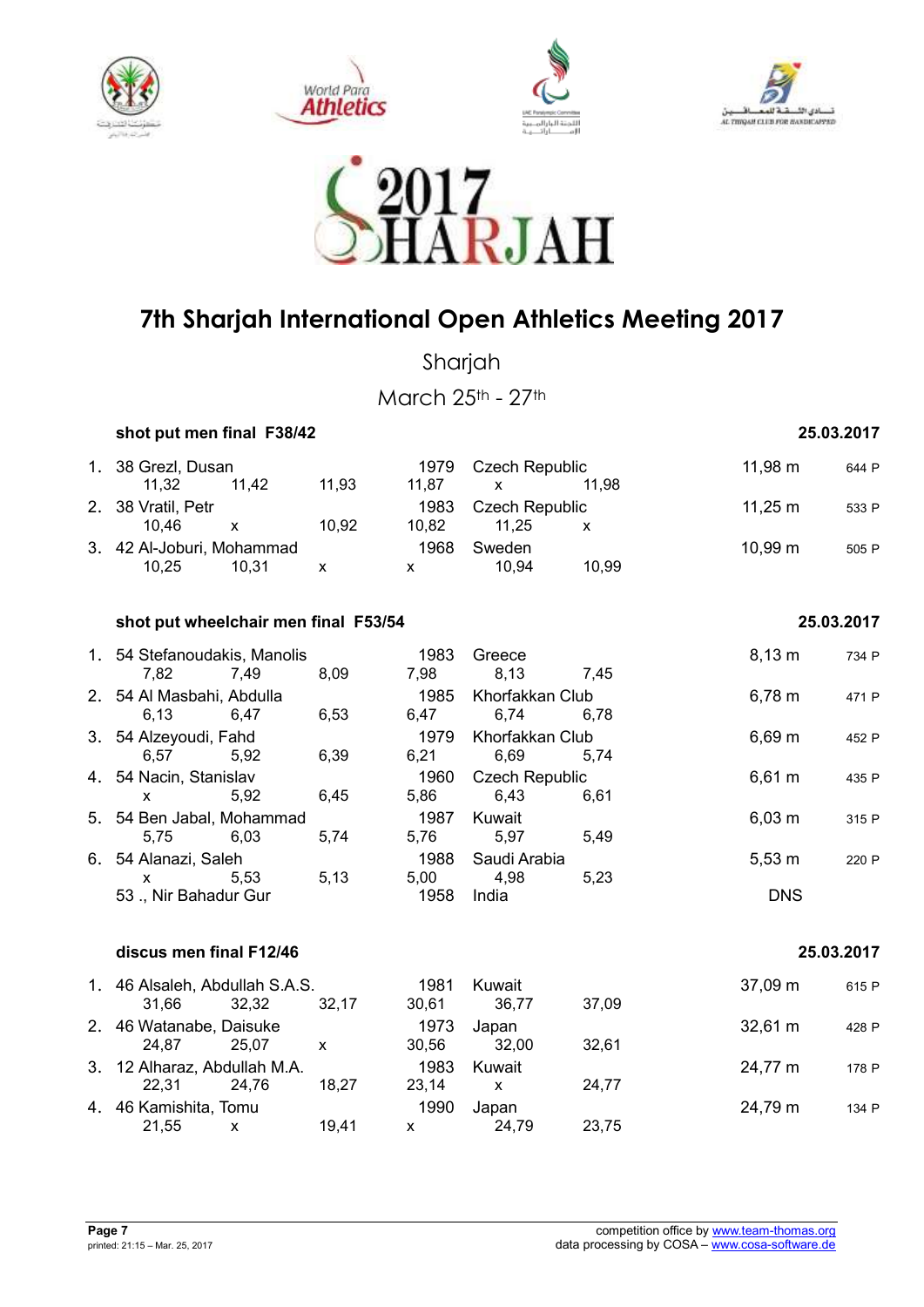









Sharjah

March 25th - 27th

### **discus wheelchair men final F33 25.03.2017**

| 1.                              | 33 Alnakhli, Hani            |       | 1986  | Saudi Arabia   |                               | 29,21 m                     |                    |
|---------------------------------|------------------------------|-------|-------|----------------|-------------------------------|-----------------------------|--------------------|
|                                 | x                            | 29.17 | 29,21 | $\blacksquare$ |                               |                             |                    |
| 2.                              | 33 Scheil, Daniel            |       |       | 1973           | Germany                       |                             | 25,72 m            |
|                                 | 23,62                        | 21,13 | 20,00 | 21,64          | 25,72                         | 21,83                       |                    |
|                                 | 3. 33 Ali, Juma Salem        |       |       | 1978           |                               | Dubai Club for the Disabled | $16,11 \; m$       |
|                                 | 16.11                        | 15.65 | 15,88 | 15,22          | 15,93                         | 16,11                       |                    |
|                                 | 4. 33 Almutairi, Abdulrahman |       |       | 1996           | Kuwait                        |                             | $9,86 \, \text{m}$ |
|                                 | 9.56                         | 9.61  | 9,86  | 9,47           | 9,45                          | 9,52                        |                    |
| 5.                              | 33 Soun, Bohumil             |       |       | 1991           | <b>Czech Republic</b>         |                             | $8,78 \; m$        |
|                                 | 5,34                         | 8.78  | 7.33  | 8,13           | 6,97                          | X                           |                    |
|                                 | 33 Saleh, Naser M.S.         |       |       | 1984           | Kuwait                        |                             | <b>DNS</b>         |
|                                 | 33 Malaleih, Hassan Ali Obai |       |       | 1984           | Khorfakkan Club               |                             | <b>DNS</b>         |
|                                 | 33 Alhousani, Ahmed          |       |       | 1987           | Althigah Club for Handicapped |                             | <b>DNS</b>         |
|                                 |                              |       |       |                |                               |                             |                    |
| discus wheelchair men final F34 |                              |       |       |                |                               |                             | 25.03.2017         |
|                                 |                              |       |       |                |                               |                             |                    |

| 1. 34 Hayayei, Abdullah                        | Khorfakkan Club<br>1980 |       |                   | $27,36 \; \text{m}$ |                               |              |
|------------------------------------------------|-------------------------|-------|-------------------|---------------------|-------------------------------|--------------|
| 22.64                                          | 26.46                   | 26,63 | 26.12             | 21.90               | 27.36                         |              |
| 2. 34 Dvorak, Martin<br>Czech Republic<br>1994 |                         |       | $20,81 \text{ m}$ |                     |                               |              |
|                                                |                         | 15.70 | 15.84             | 19.44               | 20.81                         |              |
| 3. 34 Almarzooqi, Kahlid                       |                         |       | 1967              |                     | Althigah Club for Handicapped | $12,95 \; m$ |
| 12.78                                          | 12.95                   | 12.23 | 12.30             |                     | 12.84                         |              |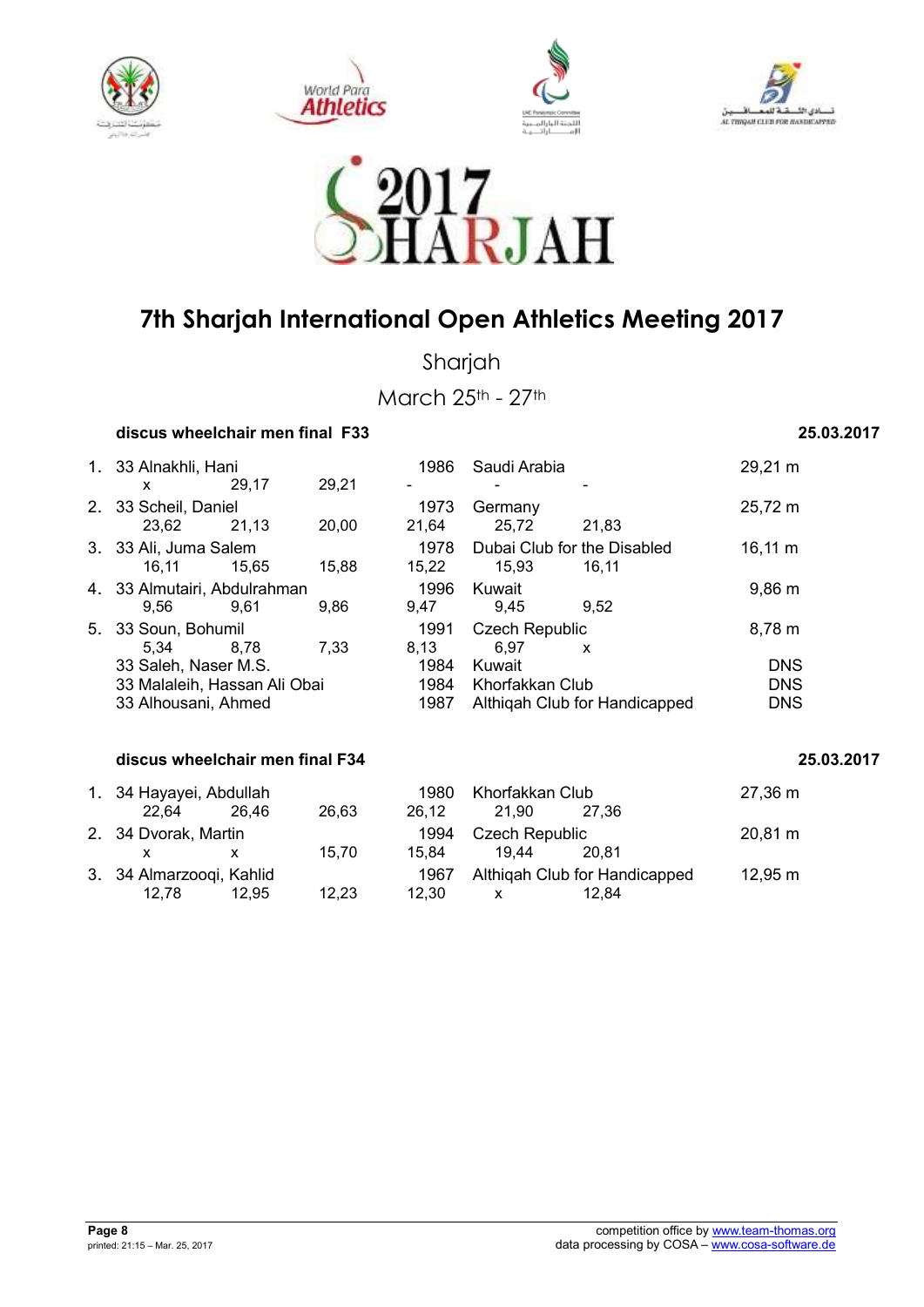









Sharjah

March 25th - 27th

 **javelin men final F35/37/40 25.03.2017** 

| 1. 37 Zholaman, Yelaman       |       |              | 1995           | Kazakhstan                  |              | $30,51 \; m$        | 394 P |
|-------------------------------|-------|--------------|----------------|-----------------------------|--------------|---------------------|-------|
| 27,90                         | 30,51 | 25,50        | 21,36          | 22,86                       | 27,87        |                     |       |
| 2. 40 Alsaif, Abdullah A.A.M. |       |              | 1994           | Kuwait                      |              | $21,08 \; m$        | 360 P |
| 21,08                         | 20,55 | 20,03        | 20,75          | $\mathsf{x}$                | $\mathsf{x}$ |                     |       |
| 3. 37 Ali, Hamad A.M.         |       |              | 1989           | Kuwait                      |              | 26,32 m             | 236 P |
| 26,32                         | 26,00 | 25,98        | 24,52          | 25,84                       | $\mathsf{x}$ |                     |       |
| 4. 37 Kohout, Jiri            |       | 1986         |                | <b>Czech Republic</b>       |              | 194 P               |       |
| 24,38                         | 25,08 | $\mathsf{x}$ | $\mathsf{x}$   | 24,92                       | 22,59        |                     |       |
| 5. 37 Pallag, Michal          |       | 1989         | Czech Republic |                             | 24,99 m      | 192 P               |       |
| 21,18                         | 24,99 | 22,19        | $\mathsf{x}$   | X                           | X            |                     |       |
| 6. 37 Abbad Ali, Abbad        |       |              | 1992           | Dubai Club for the Disabled |              | 24,78 m             | 185 P |
| 23,05                         | 24,78 | 19,67        | 19,75          |                             |              |                     |       |
| 7. 35 Alotibi, Abdulmhsen     |       |              | 1998           | Kuwait                      |              | $19,71 \text{ m}$   | 145 P |
| 16,32                         | 19,71 | 18,23        | 19,19          | 18,02                       | 17,01        |                     |       |
| 8. 37 Mohamed Sayed, Wael     |       |              | 1984           | Ajman Club                  |              | 23,35 m             | 143 P |
| 19,42                         | 19,94 | 23,35        | 22,29          | 22,31                       | 21,68        |                     |       |
| 9. 37 Buti, Dhari             |       |              | 1998           | Kuwait                      |              | $20,75 \; \text{m}$ | 81 P  |
| 20,75                         | X     | X            |                |                             |              |                     |       |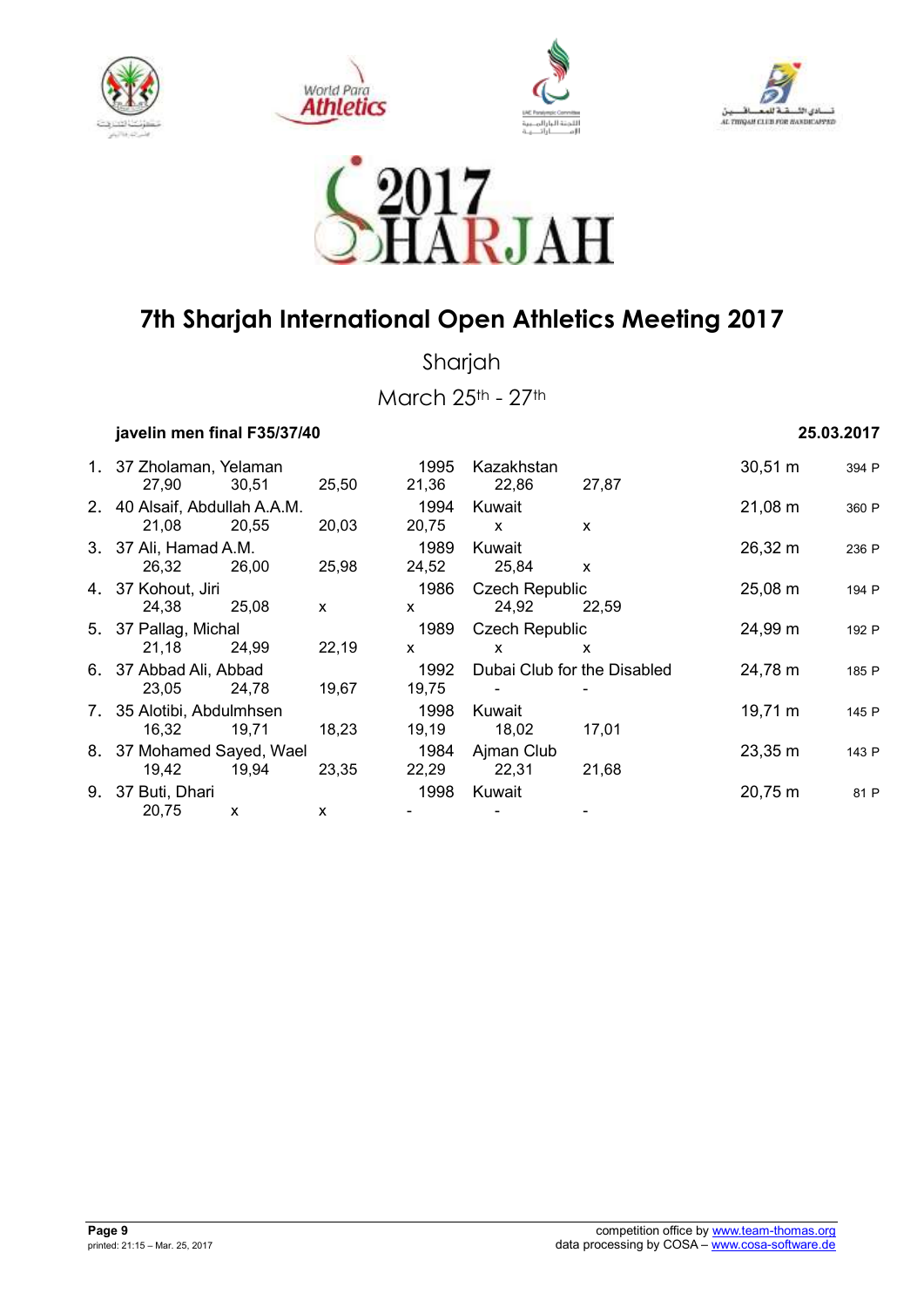









Sharjah

March 25th - 27th

### **javelin wheelchair men final F55/56/67 25.03.2017**

|                                                                                                                                                                                                                                                                                                  | 1. 55 Balyan, Amit                              |              | 1989                                                                                                                                                                                                                                                                                             | India                                                                                                                                                                                                                                                                                            |              | 25,27 m             | 795 P |
|--------------------------------------------------------------------------------------------------------------------------------------------------------------------------------------------------------------------------------------------------------------------------------------------------|-------------------------------------------------|--------------|--------------------------------------------------------------------------------------------------------------------------------------------------------------------------------------------------------------------------------------------------------------------------------------------------|--------------------------------------------------------------------------------------------------------------------------------------------------------------------------------------------------------------------------------------------------------------------------------------------------|--------------|---------------------|-------|
| 23,83 23,29                                                                                                                                                                                                                                                                                      |                                                 | 23,64        |                                                                                                                                                                                                                                                                                                  | 23,67 25,27 24,14                                                                                                                                                                                                                                                                                |              |                     |       |
| 2. 55 Yadav, Neeraj                                                                                                                                                                                                                                                                              |                                                 |              | 1984                                                                                                                                                                                                                                                                                             | India                                                                                                                                                                                                                                                                                            |              | 24,89 m             | 778 P |
| 23,54 24,28                                                                                                                                                                                                                                                                                      |                                                 | 22,85        |                                                                                                                                                                                                                                                                                                  | 24,19 x 24,89                                                                                                                                                                                                                                                                                    |              |                     |       |
|                                                                                                                                                                                                                                                                                                  | 3. 55 Scambura, Dusan<br>1966<br>Czech Republic |              |                                                                                                                                                                                                                                                                                                  | 21,74 m                                                                                                                                                                                                                                                                                          | 610 P        |                     |       |
| $x = 21,74$                                                                                                                                                                                                                                                                                      |                                                 | 21,36        | $\mathsf{X}$ and $\mathsf{X}$ and $\mathsf{X}$ are $\mathsf{X}$ and $\mathsf{X}$ are $\mathsf{X}$ and $\mathsf{X}$ are $\mathsf{X}$ and $\mathsf{X}$ are $\mathsf{X}$ and $\mathsf{X}$ are $\mathsf{X}$ and $\mathsf{X}$ are $\mathsf{X}$ and $\mathsf{X}$ are $\mathsf{X}$ and $\mathsf{X}$ are | 19,25                                                                                                                                                                                                                                                                                            | $\mathsf{x}$ |                     |       |
| 4. 55 Younas, Omair                                                                                                                                                                                                                                                                              |                                                 |              |                                                                                                                                                                                                                                                                                                  | 1996 Dubai Club for the Disabled                                                                                                                                                                                                                                                                 |              | $21,36 \; \text{m}$ | 587 P |
| $\mathsf{X}$ and $\mathsf{X}$ and $\mathsf{X}$ are $\mathsf{X}$ and $\mathsf{X}$ are $\mathsf{X}$ and $\mathsf{X}$ are $\mathsf{X}$ and $\mathsf{X}$ are $\mathsf{X}$ and $\mathsf{X}$ are $\mathsf{X}$ and $\mathsf{X}$ are $\mathsf{X}$ and $\mathsf{X}$ are $\mathsf{X}$ and $\mathsf{X}$ are | $\mathsf{X}$                                    | $\mathsf{X}$ |                                                                                                                                                                                                                                                                                                  | 20,57 21,00 21,36                                                                                                                                                                                                                                                                                |              |                     |       |
| 5. 57 Sidorchuk, Pavel                                                                                                                                                                                                                                                                           |                                                 |              |                                                                                                                                                                                                                                                                                                  | 1965 Kazakhstan                                                                                                                                                                                                                                                                                  |              | 29,55 m             | 566 P |
| 24,24 29,28                                                                                                                                                                                                                                                                                      |                                                 | 29,55        |                                                                                                                                                                                                                                                                                                  | 29,28 27,13 28,95                                                                                                                                                                                                                                                                                |              |                     |       |
| 6. 55 Dhanhani, Saeed                                                                                                                                                                                                                                                                            |                                                 |              | 1980                                                                                                                                                                                                                                                                                             | Khorfakkan Club                                                                                                                                                                                                                                                                                  |              | 19,39 m             | 467 P |
|                                                                                                                                                                                                                                                                                                  | 18,42 18,34 x                                   |              |                                                                                                                                                                                                                                                                                                  | x 19,39 18,91                                                                                                                                                                                                                                                                                    |              |                     |       |
| 7. 56 ZEYOUDI, RASHED AHMED                                                                                                                                                                                                                                                                      |                                                 |              |                                                                                                                                                                                                                                                                                                  | 1982 Khorfakkan Club                                                                                                                                                                                                                                                                             |              | $20,20 \; \text{m}$ | 378 P |
| 19,69 x                                                                                                                                                                                                                                                                                          |                                                 | X            |                                                                                                                                                                                                                                                                                                  | 19,82 20,20                                                                                                                                                                                                                                                                                      | $\mathsf{X}$ |                     |       |
| 8. 57 Al Najim, Khalid                                                                                                                                                                                                                                                                           |                                                 |              |                                                                                                                                                                                                                                                                                                  | 1984  Saudi Arabia                                                                                                                                                                                                                                                                               |              | 24,53 m             | 346 P |
| 18,84 x                                                                                                                                                                                                                                                                                          |                                                 | $\mathsf{x}$ |                                                                                                                                                                                                                                                                                                  | 18,94 24,53 19,33                                                                                                                                                                                                                                                                                |              |                     |       |
| 9. 57 Lyska, Premysl                                                                                                                                                                                                                                                                             |                                                 |              |                                                                                                                                                                                                                                                                                                  | 1988 Czech Republic                                                                                                                                                                                                                                                                              |              | 19,54 m             | 154 P |
| 18,60 16,36                                                                                                                                                                                                                                                                                      |                                                 | 18,58        |                                                                                                                                                                                                                                                                                                  | $17,19 \times$                                                                                                                                                                                                                                                                                   | 19,54        |                     |       |
| 10. 55 Kunc, Lukas                                                                                                                                                                                                                                                                               |                                                 |              | 1986                                                                                                                                                                                                                                                                                             | <b>Czech Republic</b>                                                                                                                                                                                                                                                                            |              | $9,51 \; \text{m}$  | 26 P  |
| $\mathsf{X}$ and $\mathsf{X}$ and $\mathsf{X}$ are $\mathsf{X}$ and $\mathsf{X}$ are $\mathsf{X}$ and $\mathsf{X}$ are $\mathsf{X}$ and $\mathsf{X}$ are $\mathsf{X}$ and $\mathsf{X}$ are $\mathsf{X}$ and $\mathsf{X}$ are $\mathsf{X}$ and $\mathsf{X}$ are $\mathsf{X}$ and $\mathsf{X}$ are | 8,64 9,03                                       |              | 9,50                                                                                                                                                                                                                                                                                             | $\mathsf{X}$ and $\mathsf{X}$ and $\mathsf{X}$ are $\mathsf{X}$ and $\mathsf{X}$ are $\mathsf{X}$ and $\mathsf{X}$ are $\mathsf{X}$ and $\mathsf{X}$ are $\mathsf{X}$ and $\mathsf{X}$ are $\mathsf{X}$ and $\mathsf{X}$ are $\mathsf{X}$ and $\mathsf{X}$ are $\mathsf{X}$ and $\mathsf{X}$ are | 9,51         |                     |       |
| 11.57 Abdulaziz Rahmatalla, Saud 2001                                                                                                                                                                                                                                                            |                                                 |              |                                                                                                                                                                                                                                                                                                  | Ajman Club                                                                                                                                                                                                                                                                                       |              | $9,18 \; m$         | 3 P   |
| 7,96                                                                                                                                                                                                                                                                                             | 7,73                                            | 9,18         | 8,59                                                                                                                                                                                                                                                                                             | 8,60 8,12                                                                                                                                                                                                                                                                                        |              |                     |       |
| 56 Klimes, Jaroslav                                                                                                                                                                                                                                                                              |                                                 |              | 1981                                                                                                                                                                                                                                                                                             | <b>Czech Republic</b>                                                                                                                                                                                                                                                                            |              | <b>DNS</b>          |       |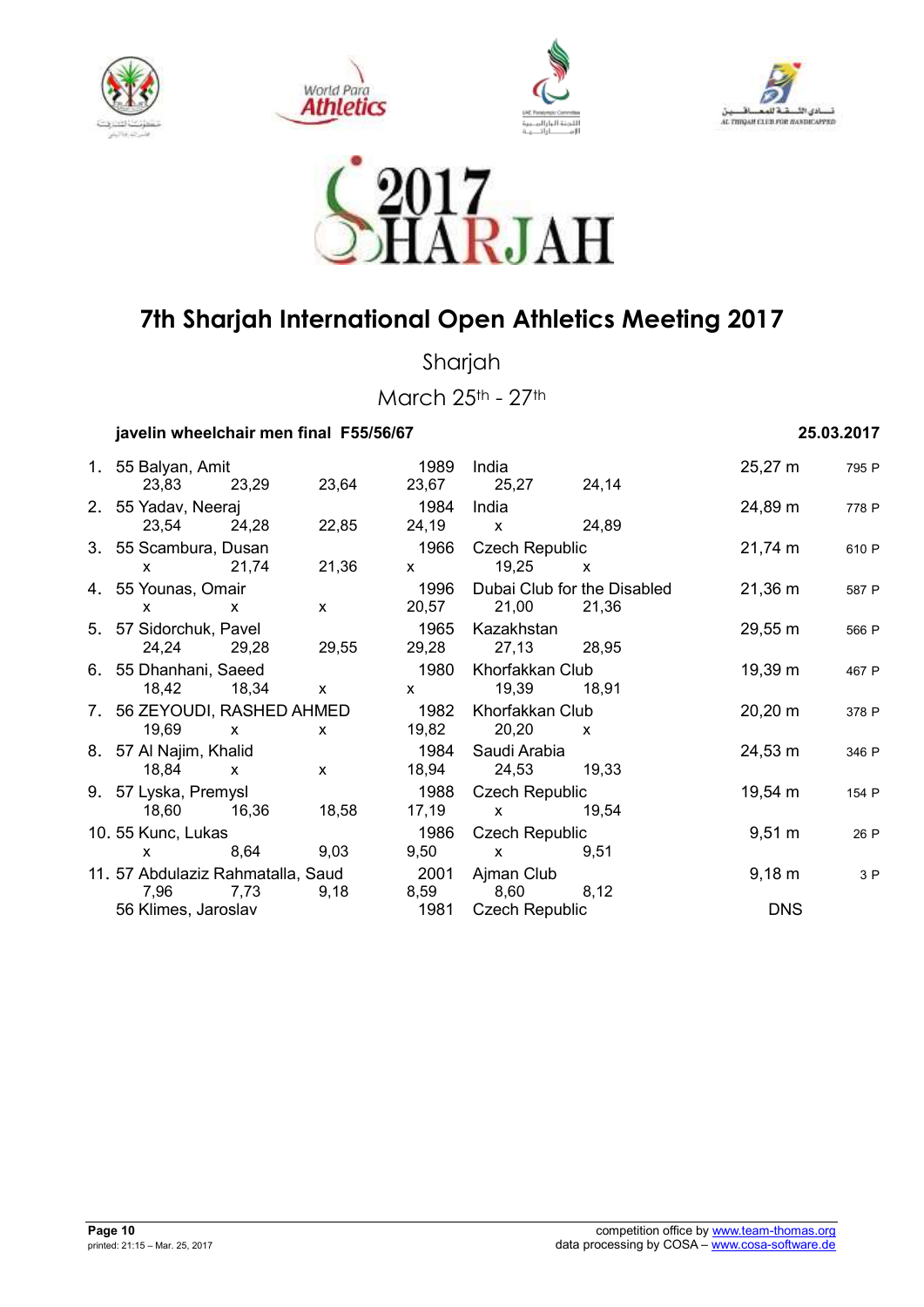









Sharjah

March 25th - 27th

### **club 397g men final F32 25.03.2017**

|    | 1. 32 Serbus, Frantisek    |                    |       | 1985         | <b>Czech Republic</b> |                                | 30,75 m             |
|----|----------------------------|--------------------|-------|--------------|-----------------------|--------------------------------|---------------------|
|    | X                          | 27,89              | 26,58 | 30,75        | 29,18                 | 30,58                          |                     |
|    | 2. 32 Miller, Stephen      |                    |       | 1980         | <b>Great Britain</b>  |                                | 29,66 m             |
|    | 28,30                      | 27,14              | 28,86 | 28,62        | 29,53                 | 29,66                          |                     |
|    | 3. 32 Bettina, Karim       |                    |       | 1978         | Algeria               |                                | 24,95 m             |
|    | 23,08                      | 22,94              | 24,12 | $\mathsf{x}$ | X                     | 24,95                          |                     |
|    | 4. 32 Alharthi, Zeyad      |                    |       | 1995         |                       | Abu Dhabi Club f Special Needs | 23,78 m             |
|    | 19,90                      | 21,34              | 20,44 | 23,78        | 22,99                 | 22,30                          |                     |
|    | 5. 32 Alhammadi, Humaid    |                    |       | 1997         |                       | Abu Dhabi Club f Special Needs | 22,43 m             |
|    | 20,70                      | 21,56              | 20,95 | 20,86        | 22,34                 | 22,43                          |                     |
|    | 6. 32 Almasoud, Abdulaziz  |                    |       | 1993         | Kuwait                |                                | 20,81 m             |
|    | X                          | 19,44              | X     | 20,81        | X                     | X                              |                     |
| 7. | 32 Hassan, Moosa           | 1985<br>Ajman Club |       |              | 13,87 m               |                                |                     |
|    | 13,68                      | 13,12              | 11,90 | 12,82        | 12,96                 | 13,87                          |                     |
|    | 32 Almutairi, Dhari M.K.H. |                    |       | 1981         | Kuwait                |                                | <b>DNS</b>          |
|    |                            |                    |       |              |                       |                                |                     |
|    | club 397g men final F51    |                    |       |              |                       |                                | 25.03.2017          |
|    | 1. 51 Zach, Martin         |                    |       | 1985         | <b>Czech Republic</b> |                                | 28,31 m             |
|    | 25,79                      | 28,31              | 24,42 | 24,82        | 26,47                 | 26,49                          |                     |
|    | 2. 51 Enge, Michal         |                    |       | 1985         | <b>Czech Republic</b> |                                | 27,82 m             |
|    | 22,99                      | 26,32              | 27,02 | 26,71        | 27,82                 | 27,79                          |                     |
|    | 3. 51 Alharthi, Radhi      |                    |       | 1992         | Saudi Arabia          |                                | 24,46 m             |
|    | 22,22                      | 22,81              | 24,00 | 23,49        | 24,46                 | 24,28                          |                     |
|    | 4. 51 ., Dharambir         |                    |       | 1989         | India                 |                                | $22,92 \, \text{m}$ |
|    | X                          | 18,04              | X     | 21,33        | 18,74                 | 22,92                          |                     |
|    | 5. 51 Alzuwehri, Abdullah  |                    |       | 2000         | Saudi Arabia          |                                | $13,03 \; m$        |
|    | 11,18                      | 12,81              | 13,03 | 12,79        | 12,26                 | 12,08                          |                     |
|    |                            |                    |       |              |                       |                                |                     |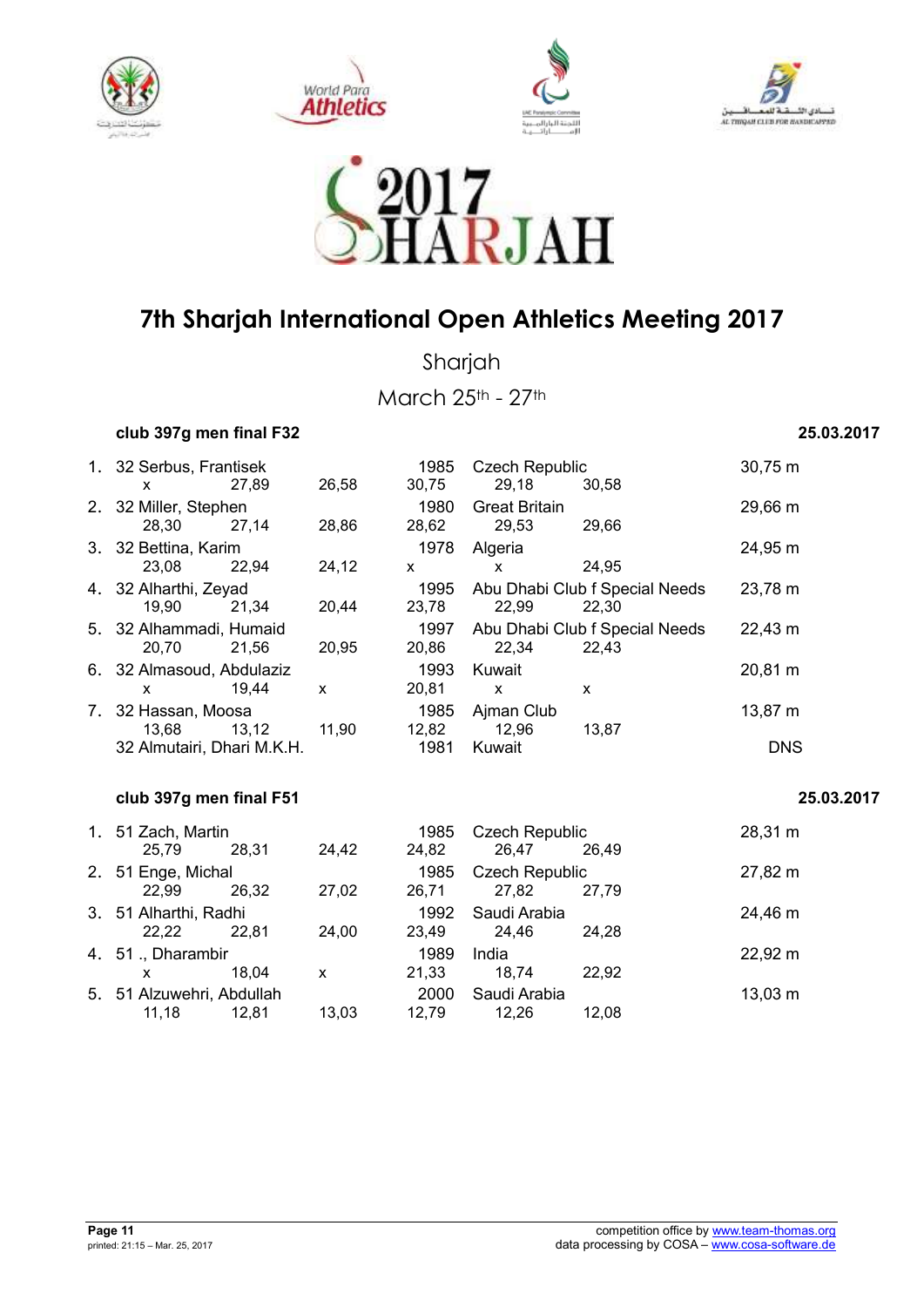









Sharjah

March 25th - 27th

|    | 200 m women final T12/13/44/47    |       | $+3,0$                        | 25.03.2017      |
|----|-----------------------------------|-------|-------------------------------|-----------------|
| 1. | 44 Sugar, Laura                   | 1991  | <b>Great Britain</b>          | 28,28 sec.      |
| 2. | 13 Engeleiter, Janne Sophie       | 1995  | Germany                       | 28,42 sec.      |
| 3. | 47 Misu, Honoka                   | 1998  | Japan                         | 28,58 sec.      |
| 4. | 12 Alamoudi, Reem                 | 2002  | Althiqah Club for Handicapped | 35,97 sec.      |
|    | 200 m women final T35/36/37/38    |       | $+4,3$                        | 25.03.2017      |
| 1. | 38 Ave, Lindy                     | 1998  | Germany                       | 28,30 sec.      |
| 2. | 38 Takamatsu, Yuka                | 1993  | Japan                         | 29,58 sec.      |
| 3. | 35 Lyle, Maria                    | 2000  | <b>Great Britain</b>          | 29,79 sec.      |
| 4. | 37 Hart, Katrina                  | 1990  | <b>Great Britain</b>          | 32,06 sec.      |
| 5. | 37 Foerder, Isabelle              | 1979  | Germany                       | 34,27 sec.      |
| 6. | 35 Abilkhassymkyzy, Saltanat      | 2000  | Kazakhstan                    | 36,82 sec.      |
|    | 36 Yakovleva, Anastassiya         | 1999  | Kazakhstan                    | <b>DNS</b>      |
|    | 1500 m wheelchair women final T54 |       |                               | 25.03.2017      |
|    | 1. 54 Schaer, Manuela             | 1984  | Switzerland                   | 3:23,80min.     |
|    | 2 53 Nokovama Kazumi              | 1092. | Ionon                         | $2.26$ $21$ min |

| 2. 53 Nakayama, Kazumi          | 1983 Japan       | 3:36,81min.    |
|---------------------------------|------------------|----------------|
| 3. 54 Keller, Patricia          | 1989 Switzerland | 3:37,26min.    |
| 4. 54 Zeyen, Annika             | 1985 Germany     | 3:37,53min.    |
| 5. 54 Helbling, Alexandra       | 1993 Switzerland | 3:37,73min.    |
| 6. 54 Alphonse, Marie Emmanuell | 1995 Mauritius   | $3:59,14$ min. |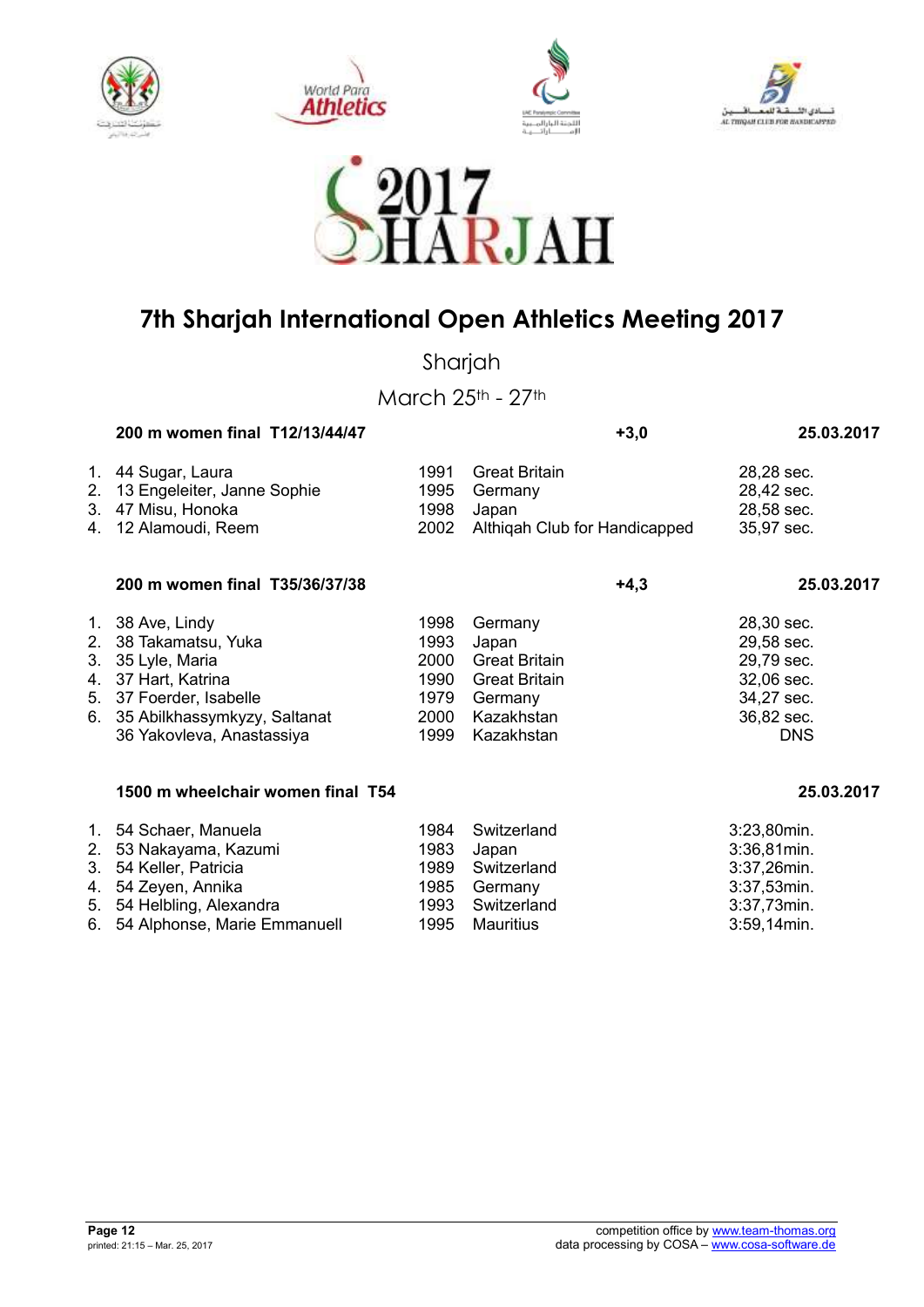









Sharjah

March 25th - 27th

| shot put women final F37/38/44/46 | 25.03.2017 |
|-----------------------------------|------------|
|-----------------------------------|------------|

| 1. 46 Kato, Yukiko       |              |       | 1993  | Japan                 |                                | 11,70 m     | 945 P |
|--------------------------|--------------|-------|-------|-----------------------|--------------------------------|-------------|-------|
| 11,16                    | 11.42        | 10,88 | 11,23 | 11,50                 | 11,70                          |             |       |
| 2. 37 Berna, Eva         |              |       | 1986  | <b>Czech Republic</b> |                                | 10,46 m     | 815 P |
| 9,68                     | 10.37        | 10,46 | X     | X                     | X                              |             |       |
| 3. 46 Matroushi, Mariam  |              |       | 1986  | Khorfakkan Club       |                                | $9,90 \; m$ | 736 P |
| 9,90                     | $\mathsf{x}$ | X     | 8,42  | $\mathsf{x}$          | 8,11                           |             |       |
| 4. 38 Grezlova, Daniela  |              |       | 1983  | <b>Czech Republic</b> |                                | 7,68 m      | 492 P |
| 7,68                     | 7.12         | X     | 7,30  |                       |                                |             |       |
| 5. 44 Nesse, Ida         |              |       | 1992  | Norway                |                                | $8,23 \; m$ | 365 P |
| 8,23                     | 8.19         | 8,11  | x     | 8,15                  | 8,15                           |             |       |
| 6. 44 Takado, Fumiko     |              |       | 1973  | Japan                 |                                | 7,49 m      | 250 P |
| 7,22                     | 7,30         | 7,49  | x     | 6,87                  | 6,78                           |             |       |
| 7. 37 Nastevich, Olga    |              |       | 1985  | Kazakhstan            |                                | $5,39 \; m$ | 64 P  |
| 4,59                     | 5,00         | 5,06  | 5,17  | 5,35                  | 5.39                           |             |       |
| 8. 37 Alsuwaidi, Khadija |              |       | 1984  |                       | Abu Dhabi Club f Special Needs | 4,98 m      | 38 P  |
| 4,79                     | 4,98         | 4,88  | 4,69  | X                     | X                              |             |       |

### **shot put wheelchair women final F53/54/55 25.03.2017**

### 1. 54 Kacanu, Eva 1965 Czech Republic 5,54 m <sup>588</sup> <sup>P</sup> 4,98 5,25 5,17 5,54 5,27 5,47 2. 53 Abdallah, Aaisha 1998 Althiqah Club for Handicapped 3,14 m 414 P 3,10 3,05 3,14 x x x 3. 55 Novakova, Katerina 1997 Czech Republic 5,01 m <sup>359</sup> <sup>P</sup> 4,76 4,75 4,89 4,93 x 5,01 4. 55 Ghildial, Pragya 1982 India 4,39 m <sup>210</sup> <sup>P</sup> 4,09 4,28 4,39 4,39 4,37 x 5. 54 Rana, Indu 1981 India 1981 India 3,36 m  $\frac{1}{2}$  71 P 3,33 3,34 3,30 3,07 3,29 3,36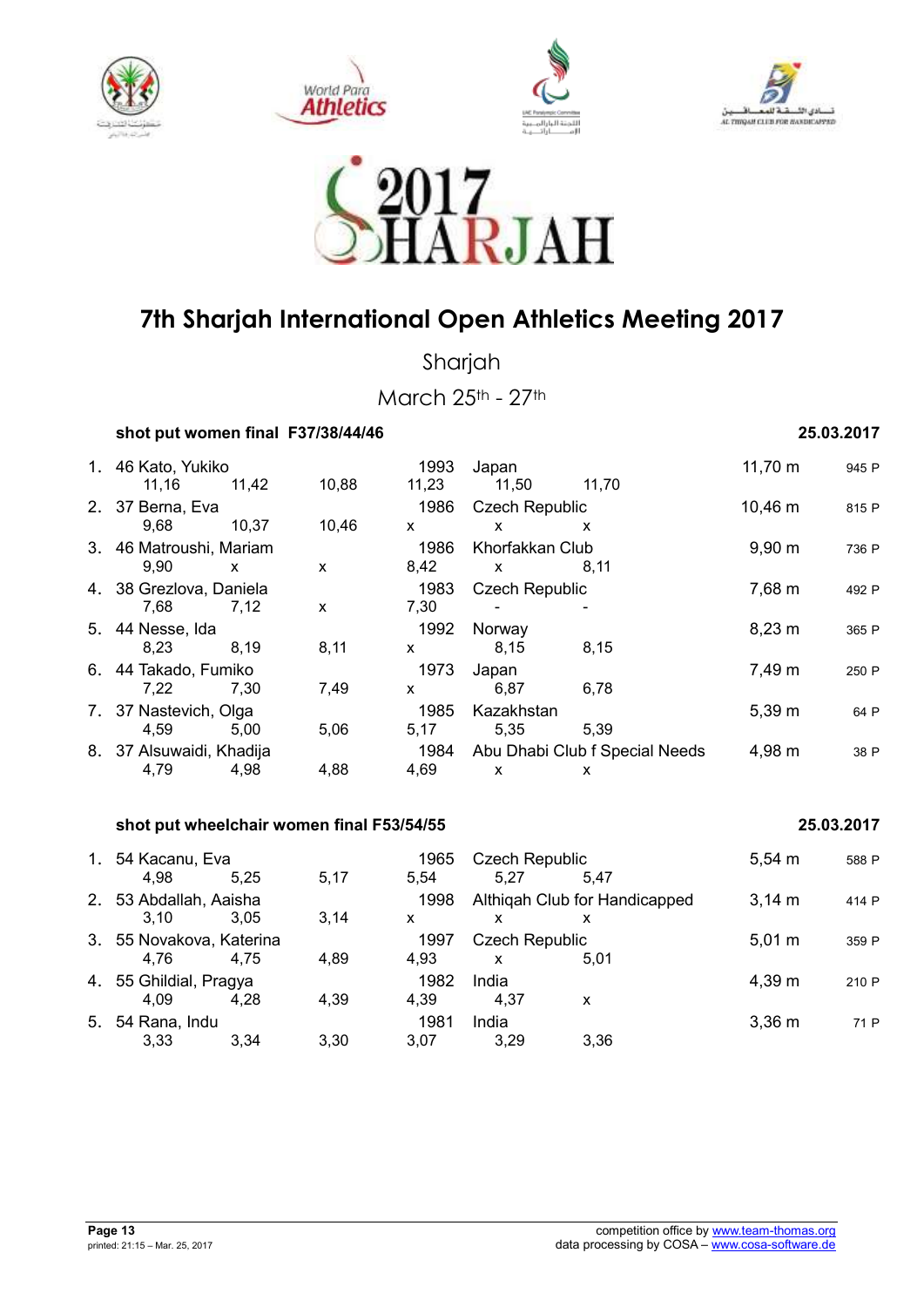









Sharjah

March 25th - 27th

### **discus wheelchair women final F32/51 25.03.2017**

|    | 1. 32 Wichmann, Hanna<br>7.91      | 7,82 | 8,57 | 1996<br>X    | Germany<br>8.49<br>8.25                        | $8,57 \; m$        | 577 P |
|----|------------------------------------|------|------|--------------|------------------------------------------------|--------------------|-------|
|    | 2. 32 Sara Alqubaisi, Sara<br>7.44 | 7.95 | 7,98 | 1985<br>7.85 | Abu Dhabi Club f Special Needs<br>8,06<br>8.22 | $8,22 \; \text{m}$ | 526 P |
|    | 3. 32 Saleh, Afra<br>7.83          | 7.27 | 7,93 | 1981<br>7.64 | Dubai Club for the Disabled<br>7.03<br>7.30    | 7,93 m             | 484 P |
|    | 4. 32 Alktebi, Noura<br>6.86       | 6,69 | 6,58 | 1992<br>6.84 | AlAin Club for the Disabled<br>6,26<br>5.95    | $6,86 \; m$        | 326 P |
|    | 5. 32 Albraiki, Zenab<br>5.31      | 5.62 | 4,89 | 1996<br>6,13 | Abu Dhabi Club f Special Needs<br>6,77<br>6.40 | $6,77 \; m$        | 313 P |
| 6. | 51 Bhyan, Ekta<br>X                | 4.04 | 5.11 | 1985<br>5.34 | India<br>4.45<br>3.75                          | $5,34 \; m$        | 195 P |

New Asian Record F51 by Ekta Bhyan, IND

### **javelin wheelchair women final F56/57 25.03.2017**

### 1. 56 Willing, Martina 1959 Germany 20,92 m <sup>937</sup> <sup>P</sup> 20,92 20,02 x 19,53 20,38 x 2. 56 Medjmedj, Nadia 1974 Algeria 20,77 m <sup>930</sup> <sup>P</sup> 19,18 x x 20,67 20,77 x 3. 57 Alrasheedy, Siham 1982 Dubai Club for the Disabled 16,12 m 539 P<br>14.79 15.18 15.24 15.20 16.12 14.78 14,79 15,18 15,24 15,20 16,12 14,78 4. 57 Obrova, Miroslava 1975 Czech Republic 12,11 m <sup>210</sup> <sup>P</sup> 11,42 11,39 11,98 12,11 x x 5. 57 Alkaabi, Sara Saleh 1994 Althiqah Club for Handicapped 8,50 m <sup>35</sup> <sup>P</sup> 7,56 8,32 7,97 8,18 8,13 8,50

New African Record F56 by Nadia medjmedj, ALG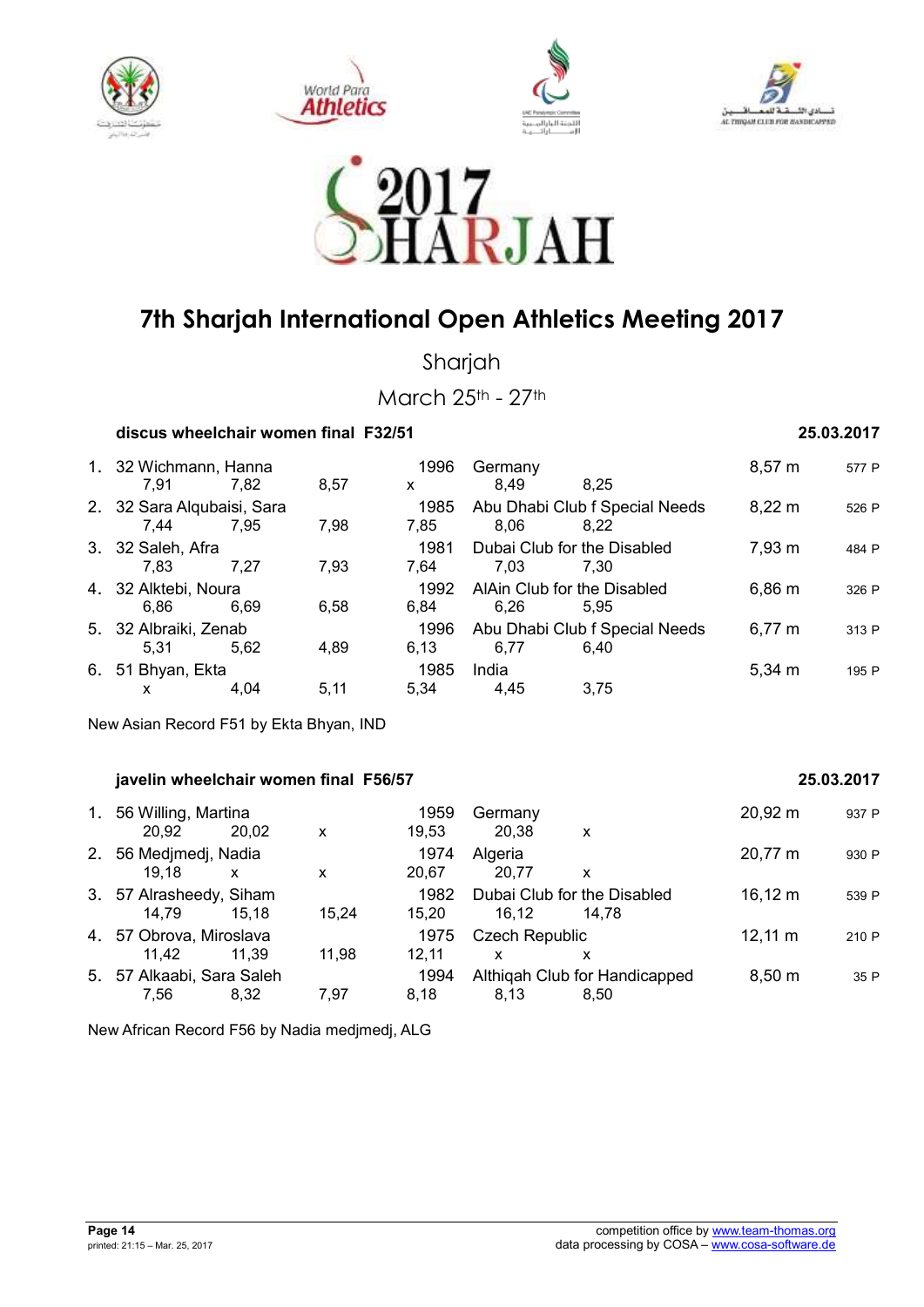









Sharjah

March 25th - 27th

## **RESULTS Day 2**

| 200 m men time-race 1 T11/12/13                                                                                                          |                                              |                                                                                           |        | 26.03.2017                                                                                                          |
|------------------------------------------------------------------------------------------------------------------------------------------|----------------------------------------------|-------------------------------------------------------------------------------------------|--------|---------------------------------------------------------------------------------------------------------------------|
| 1. 11 Powell, Dan<br>2. 11 -, Ramanjee                                                                                                   | 1991<br>1989                                 | <b>Great Britain</b><br>India                                                             |        | $25,21$ sec. $(+2,1)$<br>$25,84$ sec. $(+2,1)$                                                                      |
| 200 m men time-race 2 T11/12/13                                                                                                          |                                              |                                                                                           |        | 26.03.2017                                                                                                          |
| 1. 12 Shaw, Zachary<br>2. 13 Salimov, Islam<br>3. 12 Konishi, Masaaki                                                                    | 1995<br>1989<br>1987                         | <b>Great Britain</b><br>Kazakhstan<br>Japan                                               |        | $23,00$ sec. $(+2,0)$<br>23,86 sec. (+2,0)<br>24,74 sec. $(+2,0)$                                                   |
| 200 m men ranking T11/12/13                                                                                                              |                                              |                                                                                           |        | 26.03.2017                                                                                                          |
| 1. 12 Shaw, Zachary<br>2. 13 Salimov, Islam<br>3. 12 Konishi, Masaaki<br>4. 11 Powell, Dan<br>5. 11 -, Ramanjee                          | 1995<br>1989<br>1987<br>1991<br>1989         | <b>Great Britain</b><br>Kazakhstan<br>Japan<br><b>Great Britain</b><br>India              |        | 23,00 sec. $(+2,0)$<br>$23,86$ sec. $(+2,0)$<br>24,74 sec. (+2,0)<br>$25,21$ sec. $(+2,1)$<br>$25,84$ sec. $(+2,1)$ |
| 200 m men final T20/46/47                                                                                                                |                                              |                                                                                           | $+3,2$ | 26.03.2017                                                                                                          |
| 1. 46 Arnott, James<br>2. 20 Sharahili, Mouhammed<br>3. 47 Jones, Morgan<br>4. 20 Ghanim, Dhari<br>5. 20 Alrashidi, Saeed<br>47 ., Rinku | 1997<br>1987<br>1994<br>2002<br>1985<br>1999 | <b>Great Britain</b><br>Saudi Arabia<br><b>Great Britain</b><br>Kuwait<br>Kuwait<br>India |        | 23,49 sec.<br>23,72 sec.<br>24,59 sec.<br>26,08 sec.<br>26,91 sec.<br><b>DNS</b>                                    |
| 200 m men final T35/36/42                                                                                                                |                                              |                                                                                           | $+2,1$ | 26.03.2017                                                                                                          |
| 1. 36 Protonotarios, Loukas Ioannis<br>2. 42 Tezuka, Keita<br>36 Dagar, Vikas<br>35 Boukhalfa, Allel                                     | 1991<br>1963<br>1983<br>1988                 | Greece<br>Japan<br>India<br>Algeria                                                       |        | 28,92 sec.<br>35,50 sec.<br><b>DNS</b><br><b>DNS</b>                                                                |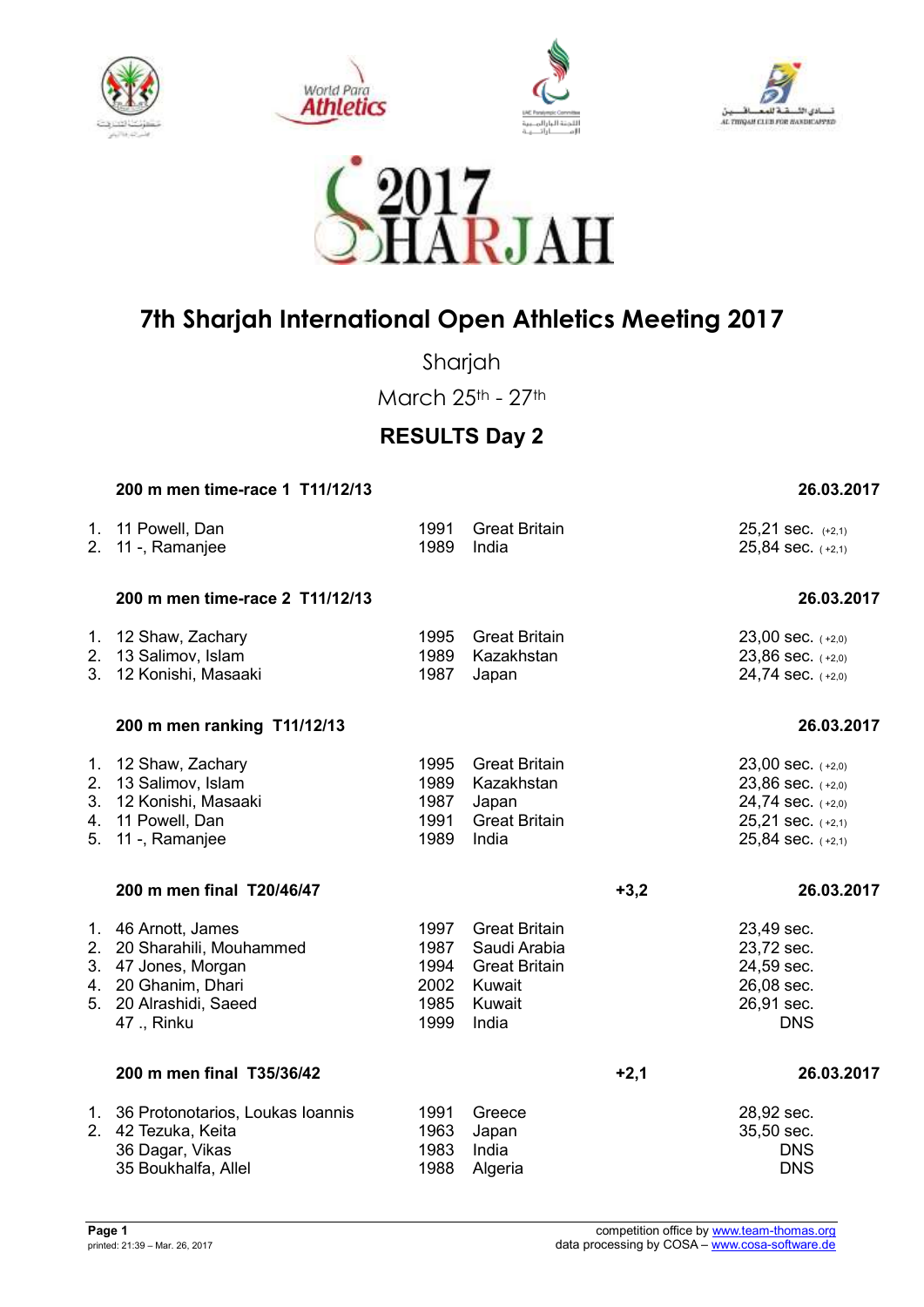









Sharjah

March 25th - 27th

| 200 m men final T37/38/44 |      |                      | $+1,7$ | 26.03.2017 |
|---------------------------|------|----------------------|--------|------------|
| 1. 44 Sato, Keita         | 1991 | Japan                |        | 24,58 sec. |
| 2. 44 Alsana, Nour        |      | 1984 Saudi Arabia    |        | 24,71 sec. |
| 3. 37 Alnakhli, Ali       | 2000 | Saudi Arabia         |        | 25,28 sec. |
| 4. 44 Khabibullin, Rufat  |      | 1995 Kazakhstan      |        | 26,32 sec. |
| 5. 37 Alwani, Saud        | 1997 | Saudi Arabia         |        | 26,35 sec. |
| 37 Jones, Rhys            | 1994 | <b>Great Britain</b> |        | SO         |

| 400 m wheelchair men final T33/34 | 26.03.2017 |
|-----------------------------------|------------|
|-----------------------------------|------------|

| 1. 34 Hammadi, Mohamed    |      | 1985 Althigah Club for Handicapped | 50,65 sec.     |
|---------------------------|------|------------------------------------|----------------|
| 2. 34 Williams, Nathaniel | 1991 | Great Britain                      | 57,77 sec.     |
| 3. 34 Baba, Tatsuya       | 1989 | Japan                              | 1:02,42min.    |
| 4. 33 Small, Andrew       | 1993 | Great Britain                      | $1:03,11$ min. |
| 5. 34 Abo, Khaled         |      | 1994 Dubai Club for the Disabled   | $1:04,04$ min. |
| 6. 33 Schmitz, Denis      |      | 1991 Germany                       | 1:20,44min.    |
| 33 Almutairi, Ahmad       |      | 1994 Kuwait                        | <b>DNS</b>     |

#### **400 m wheelchair men final T51/52 26.03.2017**

| 1. 52 Boesch, Beat<br>2. 52 Trindade, Mario<br>3. 52 Matsumoto, Naoyuki<br>4. 51 Ziesmer, Ronny | 1971 Switzerland<br>1975 Portugal<br>1979 Japan<br>1979 Germany | $1:03,44$ min.<br>$1:04,00$ min.<br>1:07,26min.<br>1:46,63min. |
|-------------------------------------------------------------------------------------------------|-----------------------------------------------------------------|----------------------------------------------------------------|
|                                                                                                 |                                                                 |                                                                |
| 52 Blum, Fabian                                                                                 | 1995 Switzerland                                                | <b>DNS</b>                                                     |

#### **400 m wheelchair men time-race 1 T53 26.03.2017**

| 1. 53 Paeyo, Pongsakorn      | 1996 Thailand                    | $48,64 \text{ sec.}$ ()    |  |
|------------------------------|----------------------------------|----------------------------|--|
| 2. 53 Alqurashi, Adbulrahmen | 1997 Saudi Arabia                | $55,56$ sec. ()            |  |
| 3. 53 Lackner, Mike          | 1994 Austria                     | 1:10,16min. $\circ$        |  |
| 4. 53 Almazroue, Mohamed     | 1999 AlAin Club for the Disabled | 1:11,87min. $\qquad\qquad$ |  |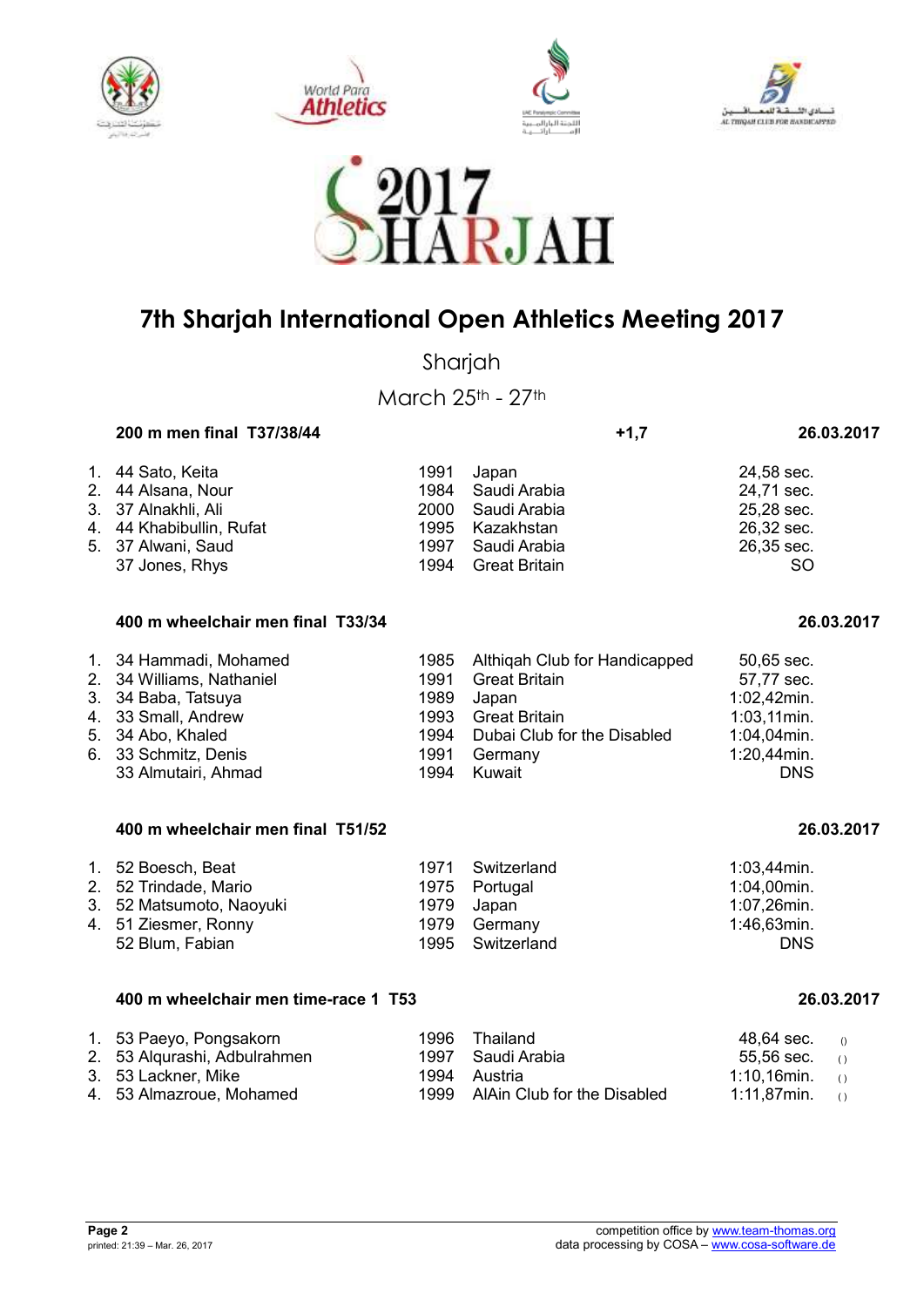









Sharjah

March 25th - 27th

#### **400 m wheelchair men time-race 2 T53 26.03.2017**

| 1. 53 Aladwani, Hamad N. M. E.<br>2. 53 Krungget, Pichet<br>3. 53 Matsunaga, Hitoshi | 1972 Kuwait<br>1975 Thailand<br>1972 Japan | $51.25$ sec. $\qquad \cap$<br>51,63 sec. $(1)$<br>$52,37$ sec. (1) |  |
|--------------------------------------------------------------------------------------|--------------------------------------------|--------------------------------------------------------------------|--|
| 4. 53 Hiromichi, Jun                                                                 | 1973 Japan                                 | $52.55$ sec. (i)                                                   |  |
| 5. 53 Algnaidl, Fahad                                                                | 1984 Saudi Arabia                          | 54,19 sec. $(1)$                                                   |  |

#### **400 m wheelchair men ranking order T53 26.03.2017**

| 1. 53 Paeyo, Pongsakorn        | 1996 | Thailand                         | $48,64$ sec. (i)  |                                               |
|--------------------------------|------|----------------------------------|-------------------|-----------------------------------------------|
| 2. 53 Aladwani, Hamad N. M. E. | 1972 | Kuwait                           | 51,25 sec. $()$   |                                               |
| 3. 53 Krungget, Pichet         |      | 1975 Thailand                    | $51,63$ sec. ()   |                                               |
| 4. 53 Matsunaga, Hitoshi       |      | 1972 Japan                       | $52,37$ sec. ()   |                                               |
| 5. 53 Hiromichi, Jun           |      | 1973 Japan                       | $52,55$ sec. ()   |                                               |
| 6. 53 Algnaidl, Fahad          |      | 1984 Saudi Arabia                | 54,19 sec. $(1)$  |                                               |
| 7. 53 Algurashi, Adbulrahmen   |      | 1997 Saudi Arabia                | $55,56$ sec. ()   |                                               |
| 8. 53 Lackner, Mike            | 1994 | Austria                          | $1:10,16$ min.    | $\left( \begin{array}{c} \end{array} \right)$ |
| 9. 53 Almazroue, Mohamed       |      | 1999 AlAin Club for the Disabled | 1:11,87min. $(1)$ |                                               |

#### **400 m wheelchair men time-race 1 T54 26.03.2017**

| 1. 54 Malter, Ludwig      | 2000 Austria                     | 53,80 sec. $0$    |  |
|---------------------------|----------------------------------|-------------------|--|
| 2. 54 Alzahrani, Jamaan   | 1995 Saudi Arabia                | 53,95 sec. $(1)$  |  |
| 3. 54 Al Ghaferi, Abdulla | 2002 AlAin Club for the Disabled | $1:01,09$ min. () |  |
| 4. 54 Alenezi, Mohammad   | 1997 Kuwait                      | $1:02,23$ min. () |  |
| 5. 54 Kamzari, Abdulazeiz | 1988 Khorfakkan Club             | 1:06,10min. $($   |  |
| 6. 54 Seestädt, Timm      | 1994 Germany                     | $1:06,53$ min. () |  |

#### **400 m wheelchair men time-race 2 T54 26.03.2017**

| 1. 54 Scherer, David          |            | 1996 Germany                       | 50,54 sec. $(1)$ |                                               |
|-------------------------------|------------|------------------------------------|------------------|-----------------------------------------------|
| 2. 54 Yasuoka, Choke          |            | 1973 Japan                         | 51,20 sec. $( )$ |                                               |
| 3. 54 Alhawasin, Badir Abbas  |            | 1985 Althigah Club for Handicapped | 52,50 sec. $(1)$ |                                               |
| 4. 54 Botello Jimenez, Rafael | 1979 Spain |                                    | 53,14 sec. $( )$ |                                               |
| 5. 54 Khongrak, Putharet      | 1994       | Thailand                           | 53,17 sec.       | ( )                                           |
| 6. 54 Kubo, Kozo              | 1981       | Japan                              | 53,44 sec.       | $\left( \begin{array}{c} \end{array} \right)$ |
| 7. 54 Belooshi, Adil          |            | 1989 Althigah Club for Handicapped | 55,83 sec.       | $\left( \right)$                              |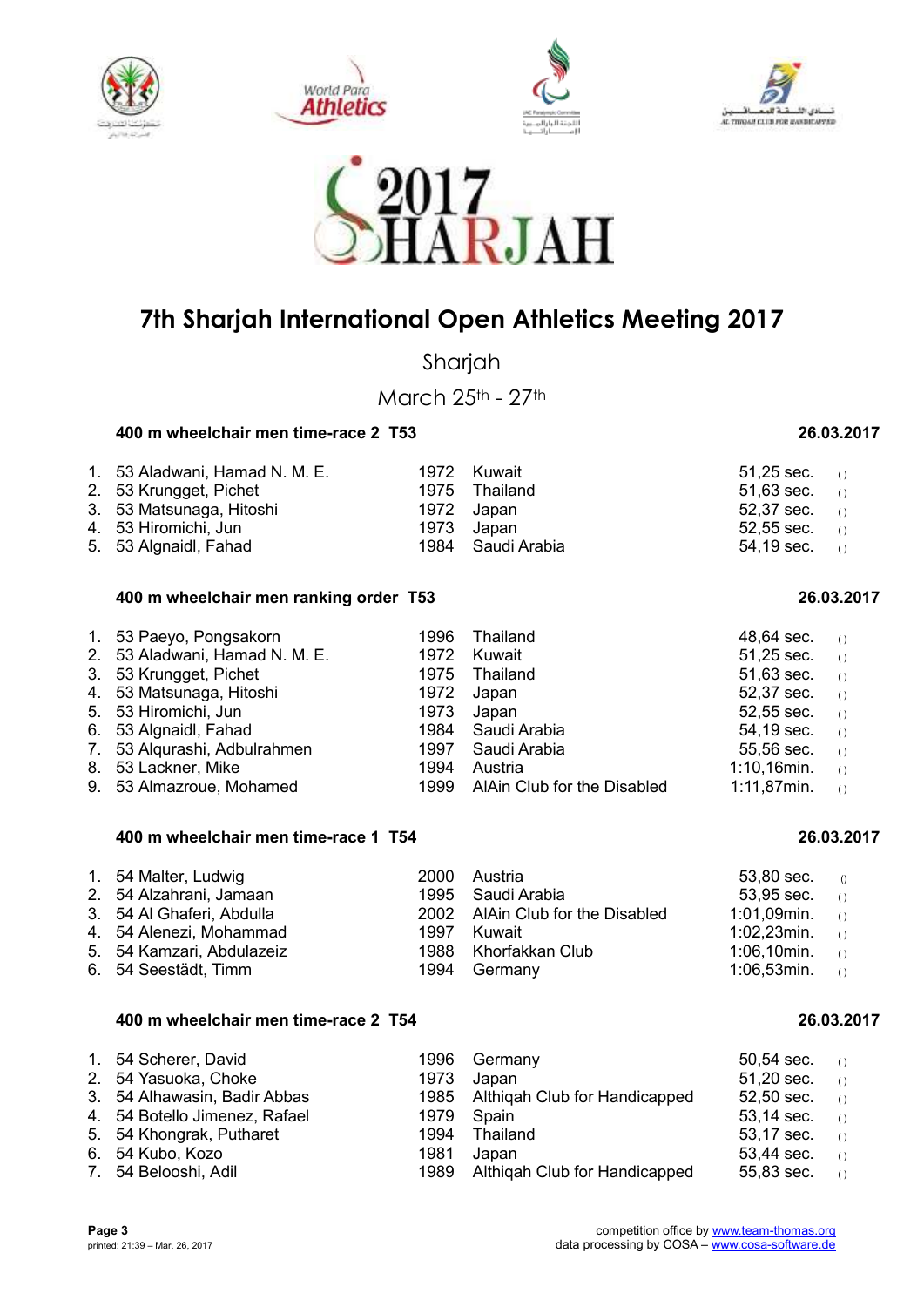









Sharjah

March 25th - 27th

### **400 m wheelchair men time-race 3 T54 26.03.2017**

| 1. 54 Hug, Marcel       |      | 1986 Switzerland                   | 47,52 sec. $(1)$        |  |
|-------------------------|------|------------------------------------|-------------------------|--|
| 2. 54 Nishi, Yuki       | 1994 | Japan                              | $48,85$ sec. (i)        |  |
| 3. 54 Alrajehi, Faisal  | 1998 | Kuwait                             | $48.90 \text{ sec.}$ () |  |
| 4. 54 Aldhaheri, Rashed |      | 1991 AlAin Club for the Disabled   | $50,27$ sec. (i)        |  |
| 5. 54 Janthon, Ekkachai |      | 1979 Thailand                      | 51,08 sec. $(1)$        |  |
| 6. 54 Watanabe, Sho     | 1991 | Japan                              | $59,06$ sec. ()         |  |
| 54 Alshehhi, Salem      |      | 1998 Althigah Club for Handicapped | <b>DNS</b>              |  |

#### **400 m wheelchair men ranking T54 26.03.2017**

| 1. | 54 Hug, Marcel             | 1986 | Switzerland                   | 47,52 sec.     | ( )              |
|----|----------------------------|------|-------------------------------|----------------|------------------|
| 2. | 54 Nishi, Yuki             | 1994 | Japan                         | 48,85 sec.     | $\left( \right)$ |
| 3. | 54 Alrajehi, Faisal        | 1998 | Kuwait                        | 48,90 sec.     | ( )              |
| 4. | 54 Aldhaheri, Rashed       | 1991 | AlAin Club for the Disabled   | 50,27 sec.     | $\left( \right)$ |
| 5. | 54 Scherer, David          | 1996 | Germany                       | 50,54 sec.     | $\left( \right)$ |
| 6. | 54 Janthon, Ekkachai       | 1979 | Thailand                      | 51,08 sec.     | $\left( \right)$ |
| 7. | 54 Yasuoka, Choke          | 1973 | Japan                         | 51,20 sec.     | $\left( \right)$ |
| 8. | 54 Alhawasin, Badir Abbas  | 1985 | Althigah Club for Handicapped | 52,50 sec.     | ( )              |
| 9. | 54 Botello Jimenez, Rafael | 1979 | Spain                         | 53,14 sec.     | $\left( \right)$ |
|    | 10. 54 Khongrak, Putharet  | 1994 | Thailand                      | 53,17 sec.     | ( )              |
|    | 11. 54 Kubo, Kozo          | 1981 | Japan                         | 53,44 sec.     | ( )              |
|    | 12. 54 Malter, Ludwig      | 2000 | Austria                       | 53,80 sec.     | $\left( \right)$ |
|    | 13. 54 Alzahrani, Jamaan   | 1995 | Saudi Arabia                  | 53,95 sec.     | $\left( \right)$ |
|    | 14. 54 Belooshi, Adil      | 1989 | Althigah Club for Handicapped | 55,83 sec.     | $\left( \right)$ |
|    | 15.54 Watanabe, Sho        | 1991 | Japan                         | 59,06 sec.     | $\left( \right)$ |
|    | 16. 54 Al Ghaferi, Abdulla | 2002 | AlAin Club for the Disabled   | 1:01,09min.    | $\left( \right)$ |
|    | 17. 54 Alenezi, Mohammad   | 1997 | Kuwait                        | 1:02,23min.    | $\left( \right)$ |
|    | 18. 54 Kamzari, Abdulazeiz | 1988 | Khorfakkan Club               | $1:06,10$ min. | $\left( \right)$ |
|    | 19. 54 Seestädt, Timm      | 1994 | Germany                       | $1:06,53$ min. | $\left( \right)$ |
|    | 54 Alshehhi, Salem         | 1998 | Althigah Club for Handicapped | <b>DNS</b>     |                  |

### **1500 m men final T11/12/13/20/46 26.03.2017**

| 1. 46 Sang, Wesley Kimeli |      | 1994 Kenya    | 4:03,02min. |
|---------------------------|------|---------------|-------------|
| 2. 12 Kirwa, Henry        |      | 1973 Kenya    | 4:04,46min. |
| 3. 11 Sang, Erick Kiptoo  |      | 1984 Kenya    | 4:10,73min. |
| 4. 46 Stoyanov, Hristiyan |      | 1998 Bulgaria | 4:16,73min. |
| 5. 20 Alawadh, Mansour    | 1997 | Kuwait        | 4:18,40min. |
| 6. 13 Singh, Ramkiaran    | 1990 | India         | 4:20,29min. |

**Page 4**<br> **Page 4**<br> **COSA – <u>www.team-thomas.org</u>**<br>
competition office by <u>www.team-thomas.org</u><br>
data processing by COSA – <u>www.cosa-software.de</u> data processing by COSA – www.cosa-software.de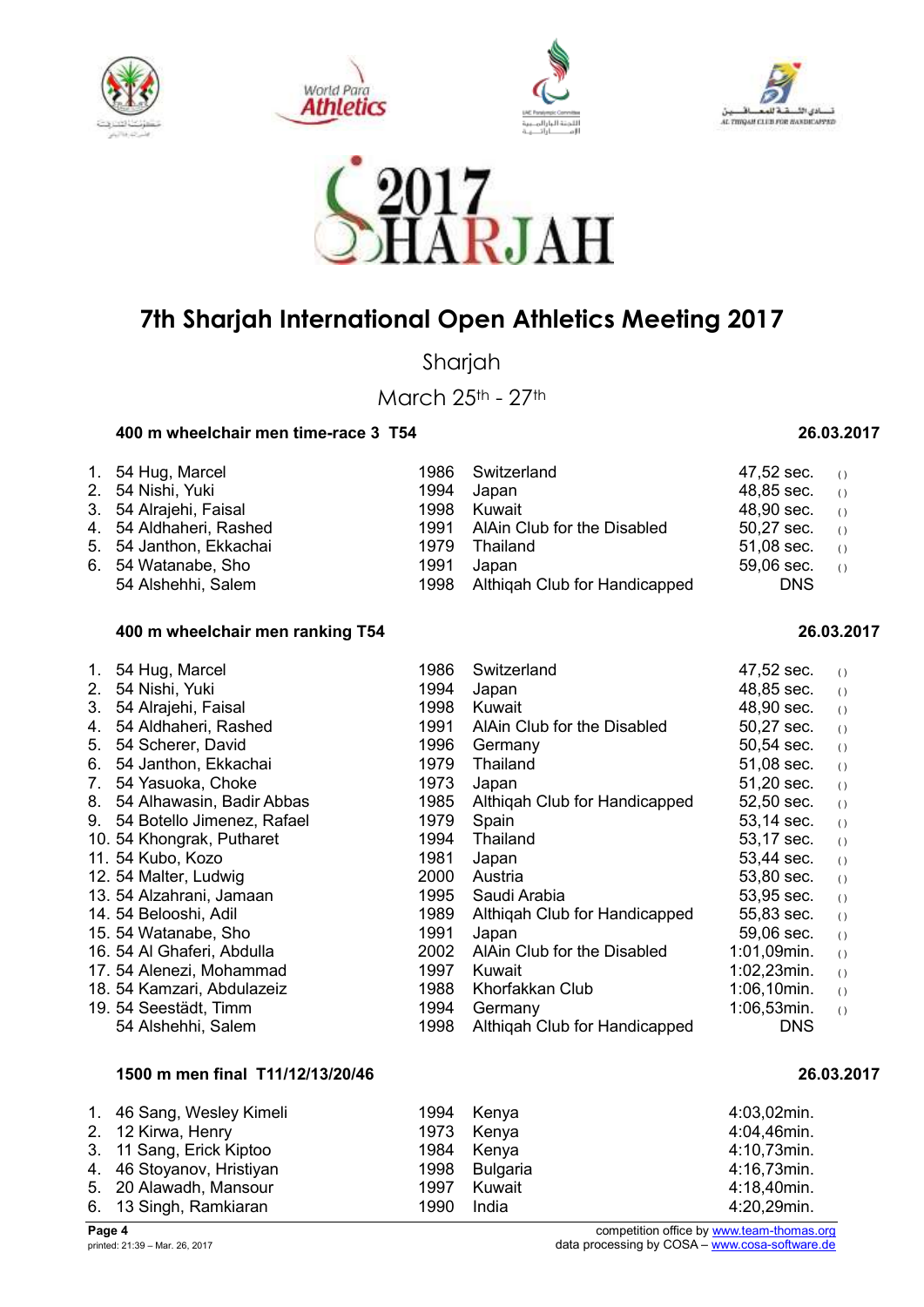









Sharjah

March 25th - 27th

### **5000 m wheelchair men time-race 1 T54 26.03.2017**

| 1. 54 Suzuki, Tomoki<br>2. 54 Alrajehi, Faisal |      | 1994 Japan<br>1998 Kuwait | 10:24,33min. $0$<br>10:25,28min. $\circ$ |  |
|------------------------------------------------|------|---------------------------|------------------------------------------|--|
| 3. 54 Takemura, Koki                           |      | 1988 Japan                | 12:22,02min. $\sqrt{2}$                  |  |
| Yasuoka, Choke                                 |      | 1973 Japan                | <b>DNF</b>                               |  |
| Seestädt, Timm                                 | 1994 | Germany                   | <b>DNF</b>                               |  |

#### **5000 m wheelchair men time-race 2 T54 26.03.2017**

| 1. 54 Hug, Marcel             | 1986 | Switzerland                   | 10:04,00min. | $\left( \right)$                              |
|-------------------------------|------|-------------------------------|--------------|-----------------------------------------------|
| 2. 54 Higuchi, Masayuki       | 1979 | Japan                         | 10:04,21min. | $\left( \right)$                              |
| 3. 54 Tana, Rawat             | 1977 | Thailand                      | 10:30,54min. | $\left( \right)$                              |
| 4. 54 Balde, Alhassane        | 1985 | Germany                       | 10:37,78min. | $\left( \begin{array}{c} \end{array} \right)$ |
| 5. 54 Thamsophon, Khachonsak  | 1981 | Thailand                      | 10:38,73min. | $\left( \right)$                              |
| 6. 54 Botello Jimenez, Rafael | 1979 | Spain                         | 10:38,95min. | $\left( \right)$                              |
| 7. 54 Kubo, Kozo              | 1981 | Japan                         | 10:38,98min. | $\left( \right)$                              |
| 8. 54 Alhawasin, Badir Abbas  | 1985 | Althigah Club for Handicapped | 10:40,10min. | ( )                                           |
| 9. 54 Lotscher, Tobias        | 1979 | Switzerland                   | 11:41,26min. | $\left( \right)$                              |
| 54 Watanabe, Sho              | 1991 | Japan                         | <b>DNF</b>   |                                               |

#### **5000 m wheelchair men ranking T54 26.03.2017**

| 1986                                                                                                                                                                                                                                                                                                                                                          | Switzerland                   |                                 | ( )                                                                                                          |
|---------------------------------------------------------------------------------------------------------------------------------------------------------------------------------------------------------------------------------------------------------------------------------------------------------------------------------------------------------------|-------------------------------|---------------------------------|--------------------------------------------------------------------------------------------------------------|
| 1979                                                                                                                                                                                                                                                                                                                                                          | Japan                         | 10:04,21min.                    | ( )                                                                                                          |
| 1994                                                                                                                                                                                                                                                                                                                                                          | Japan                         | 10:24,33min.                    | ( )                                                                                                          |
| 1998                                                                                                                                                                                                                                                                                                                                                          | Kuwait                        | 10:25,28min.                    | $\left( \right)$                                                                                             |
| 1977                                                                                                                                                                                                                                                                                                                                                          | Thailand                      | 10:30,54min.                    | ( )                                                                                                          |
| 1985                                                                                                                                                                                                                                                                                                                                                          | Germany                       |                                 | ( )                                                                                                          |
| 1981                                                                                                                                                                                                                                                                                                                                                          | Thailand                      |                                 | ( )                                                                                                          |
| 1979                                                                                                                                                                                                                                                                                                                                                          | Spain                         | 10:38,95min.                    | ( )                                                                                                          |
| 1981                                                                                                                                                                                                                                                                                                                                                          | Japan                         |                                 | ( )                                                                                                          |
| 1985                                                                                                                                                                                                                                                                                                                                                          | Althigah Club for Handicapped |                                 | ( )                                                                                                          |
| 1979                                                                                                                                                                                                                                                                                                                                                          |                               |                                 | ( )                                                                                                          |
| 1988                                                                                                                                                                                                                                                                                                                                                          | Japan                         |                                 | ( )                                                                                                          |
| 1991                                                                                                                                                                                                                                                                                                                                                          |                               | <b>DNF</b>                      |                                                                                                              |
|                                                                                                                                                                                                                                                                                                                                                               |                               | <b>DNF</b>                      |                                                                                                              |
| 1973                                                                                                                                                                                                                                                                                                                                                          | Japan                         | <b>DNF</b>                      |                                                                                                              |
| 54 Hug, Marcel<br>54 Higuchi, Masayuki<br>54 Suzuki, Tomoki<br>54 Alrajehi, Faisal<br>5. 54 Tana, Rawat<br>54 Balde, Alhassane<br>54 Thamsophon, Khachonsak<br>8. 54 Botello Jimenez, Rafael<br>9. 54 Kubo, Kozo<br>10. 54 Alhawasin, Badir Abbas<br>11. 54 Lotscher, Tobias<br>12. 54 Takemura, Koki<br>54 Watanabe, Sho<br>Seestädt, Timm<br>Yasuoka, Choke | 1994                          | Switzerland<br>Japan<br>Germany | 10:04,00min.<br>10:37,78min.<br>10:38,73min.<br>10:38,98min.<br>10:40,10min.<br>11:41,26min.<br>12:22,02min. |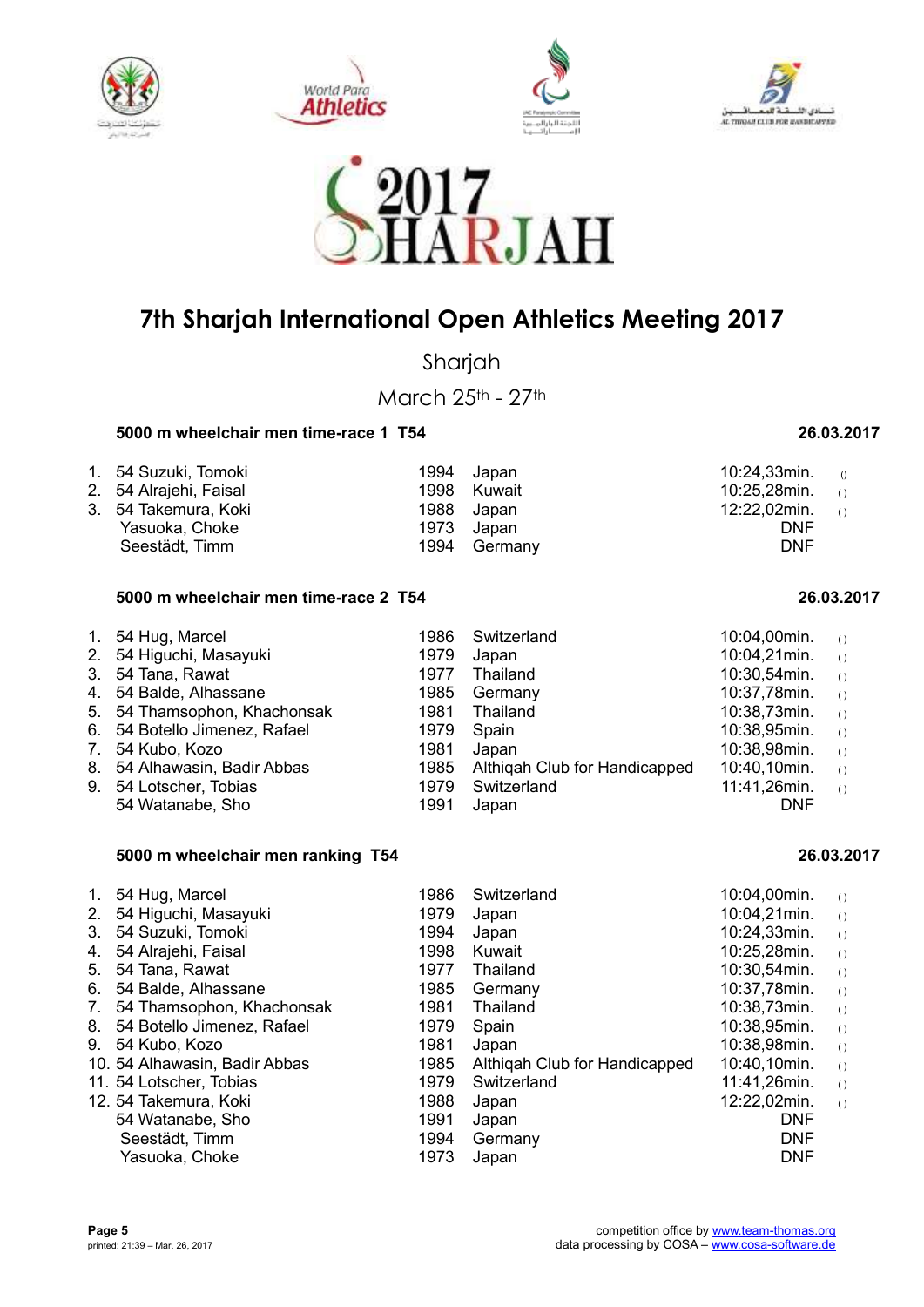









Sharjah

March 25th - 27th

| long jump men final T13/36/37/42/46                                                                  | 26.03.2017    |                                                                                            |                           |                                                                    |            |
|------------------------------------------------------------------------------------------------------|---------------|--------------------------------------------------------------------------------------------|---------------------------|--------------------------------------------------------------------|------------|
| 1. 13 Salimov, Islam<br>$6,42$ (-2,5)<br>$6,40$ (-1,8)                                               | $6,46$ (-3,1) | 1989<br>Kazakhstan<br>$6,57$ (-1,2) $6,45$ (-1,2)                                          | $6,14$ (-1,8)             | $6,57 \; m$                                                        | 862 P      |
| 2. 37 Kalkayev, Amanat<br>$5,00$ (-1,2) $4,82$ (-2,2)                                                | $5,04$ (-1,9) | 1991<br>Kazakhstan<br>$5,04$ (-1,3) $5,15$ (-1,2)                                          | $4,94$ (-1,7)             | $5,15 \; m$                                                        | 536 P      |
| 3. 42 Sinnott, Luke<br>$5,08(-2,1)$ X                                                                |               | 1980<br><b>Great Britain</b>                                                               |                           | $5,08 \; m$                                                        | 396 P      |
| 4. 37 Kohout, Jiri<br>$4,35$ (-1,4)<br>$4,44$ (-1,4)                                                 | $4,23$ (-2,1) | <b>Czech Republic</b><br>1986<br>$4,12$ (-1,2)<br>$4,02$ (-1,3)                            | $\boldsymbol{\mathsf{x}}$ | 4,44 m                                                             | 183 P      |
| 5. 46 Bakbergen, Kolganat<br>$4,65$ (-1,1) $4,58$ (-1,5)                                             | $4,18$ (-2,3) | 1996<br>Kazakhstan<br>$4,68$ (-1,3)<br>$\mathsf{x}$                                        | $\mathbf{x}$              | 4,68 m                                                             | 100 P      |
| 6. 13 Alshammari, Turki<br>$\mathsf{x}$<br>X                                                         | $4,56$ (-2,0) | 1985<br>Kuwait<br>3,15(.0,5)<br>$\mathbf{x}$                                               | $\boldsymbol{\mathsf{x}}$ | $4,56 \; m$                                                        | 69 P       |
| 20 Alrashidi, Saeed<br>20 Makroon, Sultan<br>36 Dagar, Vikas<br>47 Ashida, Hajimu<br>37 Alwani, Saud |               | 1985<br>Kuwait<br>1989<br>Kuwait<br>1983<br>India<br>1993<br>Japan<br>1997<br>Saudi Arabia |                           | <b>DNS</b><br><b>DNS</b><br><b>DNS</b><br><b>DNS</b><br><b>DNS</b> |            |
| triple jump men final T47                                                                            |               |                                                                                            |                           |                                                                    | 26.03.2017 |

| 1. 47 Ashida, Hajimu |                                                |                | 1993                     | Japan  |                          | $11,88 \; \rm{m}$ |
|----------------------|------------------------------------------------|----------------|--------------------------|--------|--------------------------|-------------------|
| $11.88(-2.8) -$      |                                                | $\blacksquare$ | $\overline{\phantom{0}}$ | $\sim$ | $\overline{\phantom{0}}$ |                   |
| 2. 47 ., Ram Pal     |                                                |                | 1989                     | India  |                          | $11,65 \; m$      |
|                      | $11,27$ (-2,2) $11,39$ (-1,9) $11,65$ (-2,5) - |                |                          | $\sim$ | $\blacksquare$           |                   |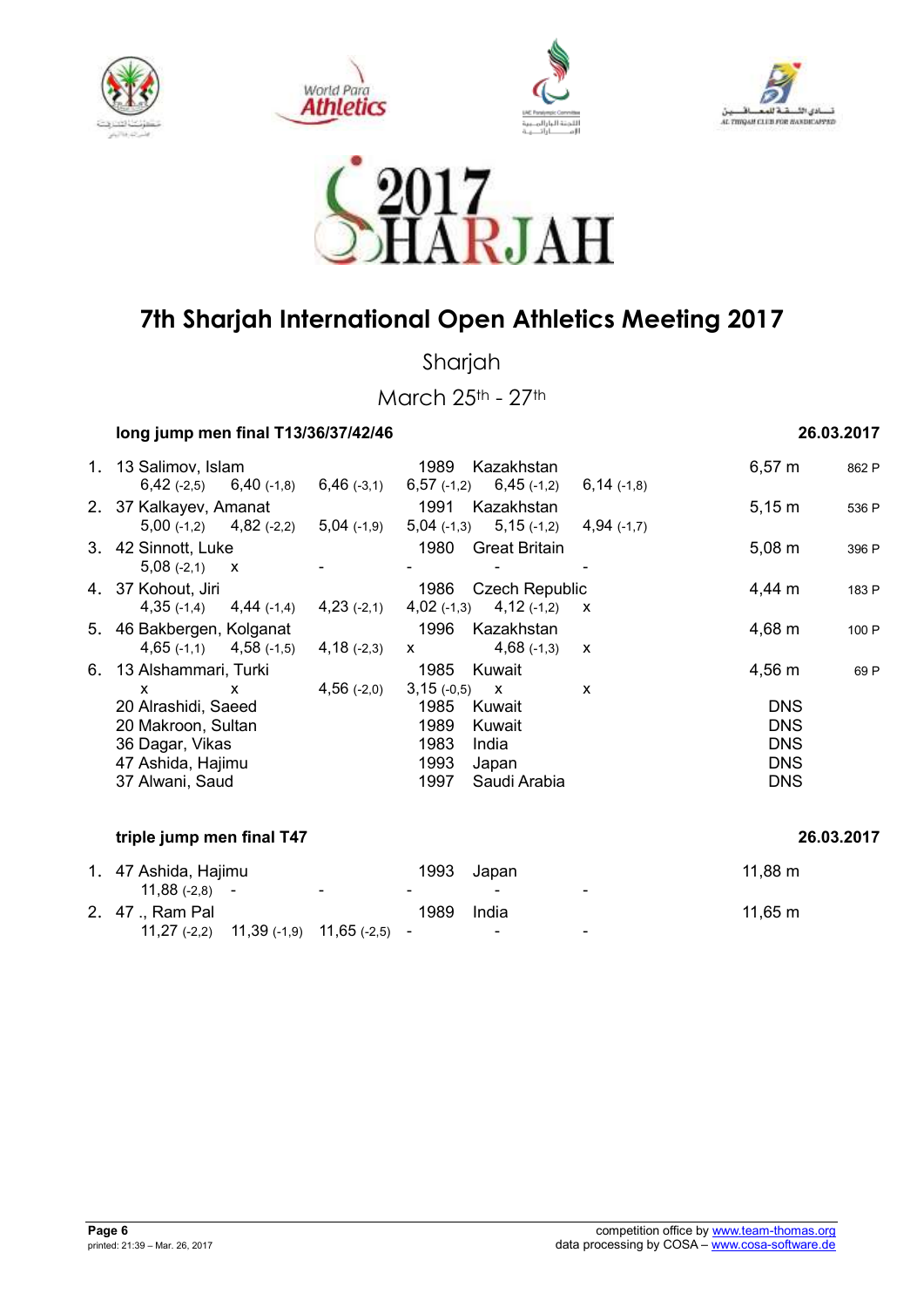









Sharjah

March 25th - 27th

*shot put men final F37* **26.03.2017 <b>26.03.2017** 

| 1. 37 Buti, Dhari<br>11.52              | 11,73        | 11,55     | 1998<br>X            | Kuwait<br>12.32                             | 11.69        | $12,32 \; m$       |
|-----------------------------------------|--------------|-----------|----------------------|---------------------------------------------|--------------|--------------------|
| 2. 37 Ali, Hamad A.M.                   |              |           | 1989                 | Kuwait                                      |              | $11,13 \; m$       |
| 10.97<br>3. 37 Pallag, Michal           | 10.65        | X         | 10,33<br>1989        | 10.69<br><b>Czech Republic</b>              | 11.13        | 10,54 m            |
| 10.54<br>4. 37 Abbad Ali, Abbad         | $\mathsf{x}$ | X         | 10,26<br>1992        | $\mathsf{x}$<br>Dubai Club for the Disabled | 10,27        | 10,48 m            |
| 9.91<br>5. 37 Mohamed Sayed, Wael       | 10.30        | 10.48     | 10, 18<br>1984       | 9.91<br>Ajman Club                          | 10.05        | $9,68 \, \text{m}$ |
| 9.33<br>6. 37 Zholaman, Yelaman<br>8.56 | 9,65<br>8,12 | 9,68<br>X | 8,87<br>1995<br>8,05 | X<br>Kazakhstan<br>8,16                     | 8.32<br>8.48 | 8,56 m             |
| 7. 37 AL MALLAHI, OBAID MOBARAK<br>6,91 | 6,85         | 6.82      | 1983<br>X            | Khorfakkan Club<br>6,58                     | 6,79         | 6,91 m             |

### **shot put wheelchair men final F55 26.03.2017**

| 1. 55 Yadav, Neeraj<br>7,99   | 8,55 | 8,74 | 1984<br>8,59 | India<br>8,71                    | 8.45 | $8,74 \; m$ |
|-------------------------------|------|------|--------------|----------------------------------|------|-------------|
| 2. 55 Scambura, Dusan<br>7.25 | 8,02 | 7,67 | 1966<br>8,15 | <b>Czech Republic</b><br>7.94    | 8.00 | 8,15 m      |
| 3. 55 Balyan, Amit<br>7.68    | 7.69 | 7,67 | 1989<br>7,97 | India<br>7.04                    | 7.88 | 7,97 m      |
| 4. 55 Younas, Omair<br>6.85   | 6.81 | X    | 1996<br>6,84 | Dubai Club for the Disabled<br>x | 7.34 | 7,34 m      |
| 5. 55 Dhanhani, Saeed<br>5,89 | X    | 6,21 | 1980<br>5,91 | Khorfakkan Club<br>6,24          | x    | $6,24 \; m$ |
| 6. 55 Kunc, Lukas<br>4,33     | X    | 4,54 | 1986<br>4,63 | <b>Czech Republic</b><br>4,74    | 4.78 | 4,78 m      |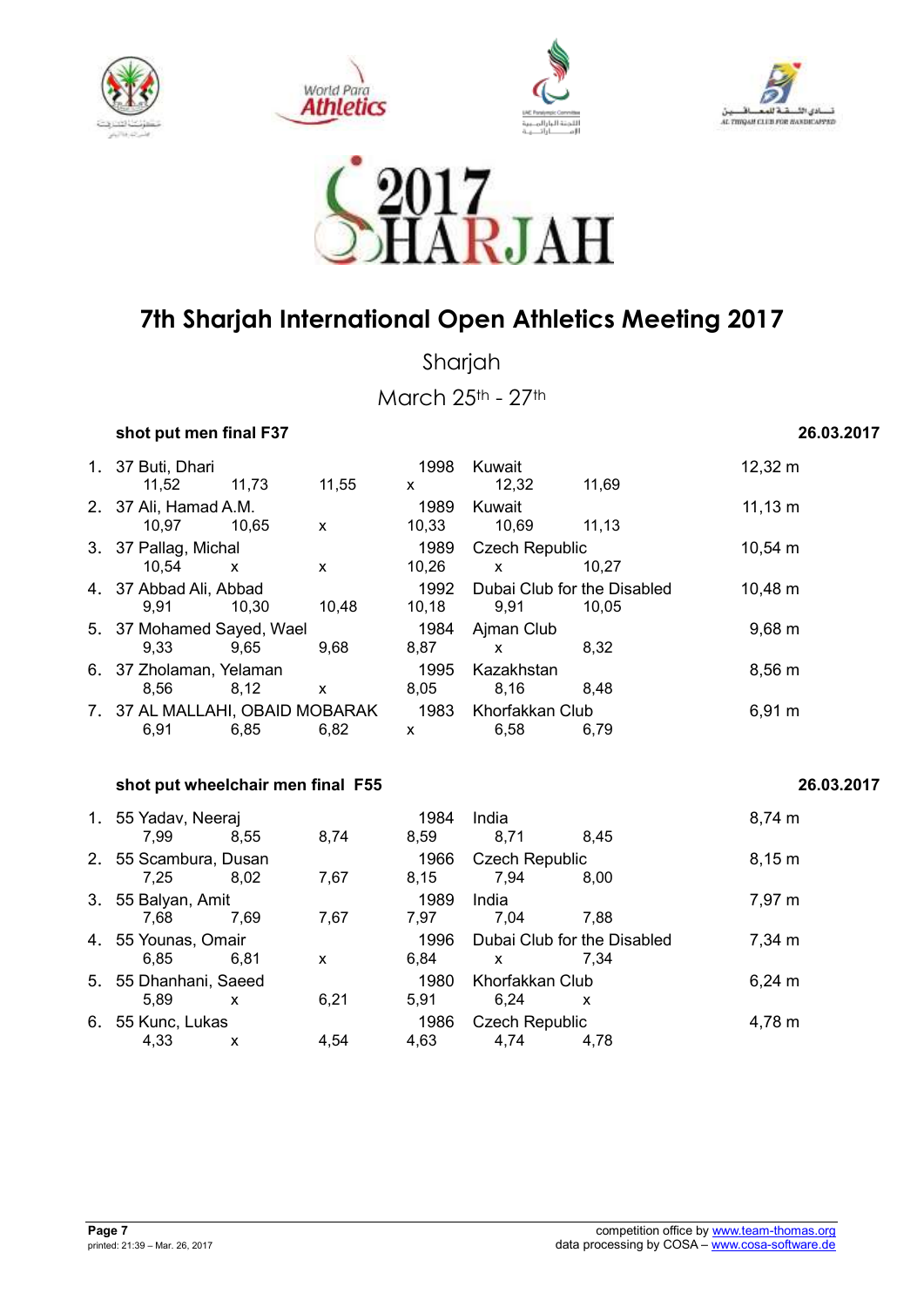









Sharjah

March 25th - 27th

### **shot put wheelchair men final F56/57 26.03.2017**

### 1. 57 Al Najim, Khalid 1984 Saudi Arabia 11,07 m <sup>698</sup> <sup>P</sup> 10,65 x 9,84 9,40 11,07 10,76 2. 57 Sidorchuk, Pavel 1965 Kazakhstan 10,96 m <sup>684</sup> <sup>P</sup> 10,81 x 10,96 10,65 10,71 9,88 3. 56 Klimes, Jaroslav 1981 Czech Republic 7,76 m <sup>404</sup> <sup>P</sup> x 7,45 7,72 x 7,76 x 4. 57 Lyska, Premysl 1988 Czech Republic 8,20 m <sup>284</sup> <sup>P</sup> x 7,46 7,71 7,45 7,97 8,20 5. 56 TENAIJY, JUMAH SAEED 1979 Khorfakkan Club 6,98 m 272 P 6,26 6,96 x 6,05 6,89 6,98 6. 56 ZEYOUDI, RASHED AHMED 1982 Khorfakkan Club 6,95 m 267 P<br>6,67 x 6,42 x 6,63 6,95 6,67 x 6,42 x 6,63 6,95 7. 57 Abdulaziz Rahmatalla, Saud 2001 Ajman Club 4,66 m<sup>9</sup> <sup>P</sup> 4,37 4,49 4,51 4,39 4,45 4,66  **discus wheelchair men final F32 26.03.2017**  1. 32 Serbus, Frantisek 1985 Czech Republic 16,39 m 15,81 16,10 16,02 16,00 16,39 16,07 2. 32 Bettina, Karim 1978 Algeria 13,75 m 13,31 13,54 x 13,75 x 13,61 3. 32 Naser, Mohammad 1991 Kuwait 12,55 m x 11,32 12,55 12,15 x 12,20

| x                          | 11,32 | 12,55 | 12,15  | X      | 12.20                          |                   |
|----------------------------|-------|-------|--------|--------|--------------------------------|-------------------|
| 4. 32 Alharthi, Zeyad      |       |       | 1995   |        | Abu Dhabi Club f Special Needs | $11,28 \text{ m}$ |
| 11.15                      | 10.10 | 10.13 | 11.28  | 10.81  | 10.69                          |                   |
| 5. 32 Alhammadi, Humaid    |       |       | 1997   |        | Abu Dhabi Club f Special Needs | $10,02 \; m$      |
| 10.01                      | 10.02 | 9.11  | 7.86   | 9.66   | 10.00                          |                   |
| 6. 32 Almasoud, Abdulaziz  |       |       | 1993   | Kuwait |                                | 7,37 m            |
| 6.60                       | 7.37  | X     | 7.16   | 7.11   | 7.04                           |                   |
| 32 Almutairi, Dhari M.K.H. |       | 1981  | Kuwait |        | <b>DNS</b>                     |                   |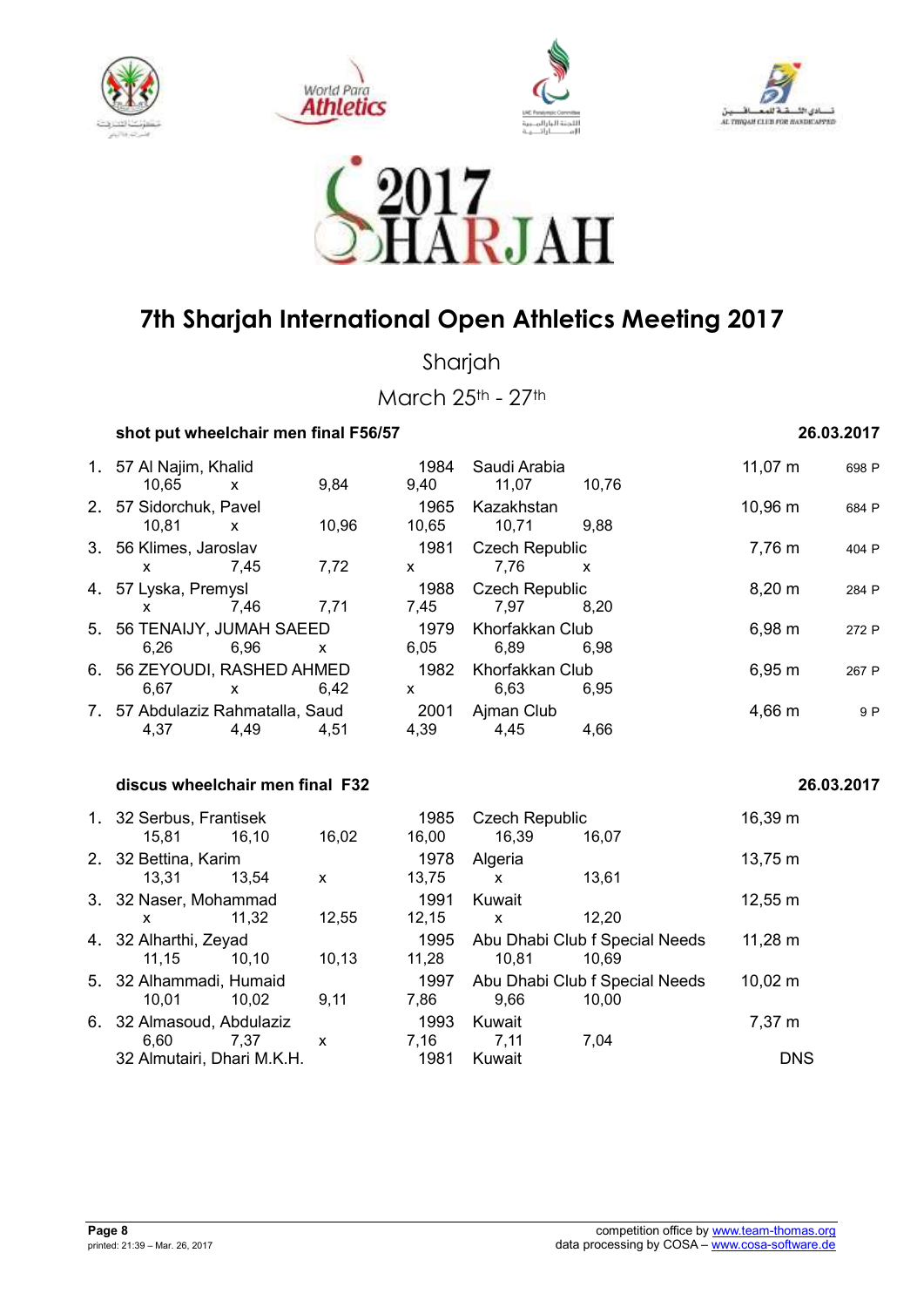









Sharjah

March 25th - 27th

 **discus men final F35/36/40 26.03.2017** 

| 1. 36 Al Kaabi, Mohammed<br>36.12 | 33.24 | X     | 1996<br>X | AlAin Club for the Disabled<br>36.78 | x     | 36,78 m           | 788 P |
|-----------------------------------|-------|-------|-----------|--------------------------------------|-------|-------------------|-------|
| 2. 40 Alsaif, Abdullah A.A.M.     |       |       | 1994      | Kuwait                               |       | 18,98 m           | 765 P |
| 17.24                             | 17.86 | х     | 18.98     | x                                    |       |                   |       |
| 3. 40 Murad, Adil                 |       |       | 1994      | Dubai Club for the Disabled          |       | $15.35 \text{ m}$ | 458 P |
| 15.35                             | x     | x     | 15.08     | 14.97                                | 15.33 |                   |       |
| 4. 35 Alotibi, Abdulmhsen         |       |       | 1998      | Kuwait                               |       | $25,56 \; m$      | 242 P |
| 25.16                             | x     | 23.05 | 25.56     | 22.77                                | 24.72 |                   |       |

### **discus wheelchair men final F51/52/53/54 26.03.2017**

### 1. 51 Alharthi, Radhi 1992 Saudi Arabia 9,51 m <sup>735</sup> <sup>P</sup> 9,16 9,24 9,51 x 9,14 9,48 2. 54 Al Masbahi, Abdulla 1985 Khorfakkan Club 19,98 m<sup>511</sup> <sup>P</sup> 18,72 19,52 18,14 19,98 19,60 19,65 3. 51 ., Dharambir 1989 India 1989 India 1989 7,64 m 471 P 7,64 x x x x x 4. 54 Nacin, Stanislav 1960 Czech Republic 17,07 m <sup>337</sup> <sup>P</sup> 16,34 16,03 16,49 15,49 15,56 17,07 5. 54 Alzeyoudi, Fahd 1979 Khorfakkan Club 15,32 m <sup>239</sup> <sup>P</sup> x 14,53 14,69 14,38 13,91 15,32 6. 54 Ben Jabal, Mohammad 1987 Kuwait 15 14,48 m 197 P 12,78 13,62 x 14,48 13,87 x 7. 52 Urbanec, Lukas 1979 Czech Republic 8,18 m <sup>97</sup> <sup>P</sup> 8,09 7,09 6,73 7,81 7,04 8,18 8. 51 Alzuwehri, Abdullah 2000 Saudi Arabia 3,45 m <sup>22</sup> <sup>P</sup> 3,18 3,15 3,27 3,45 3,07 3,43 53 ., Nir Bahadur Gur 1958 India DNS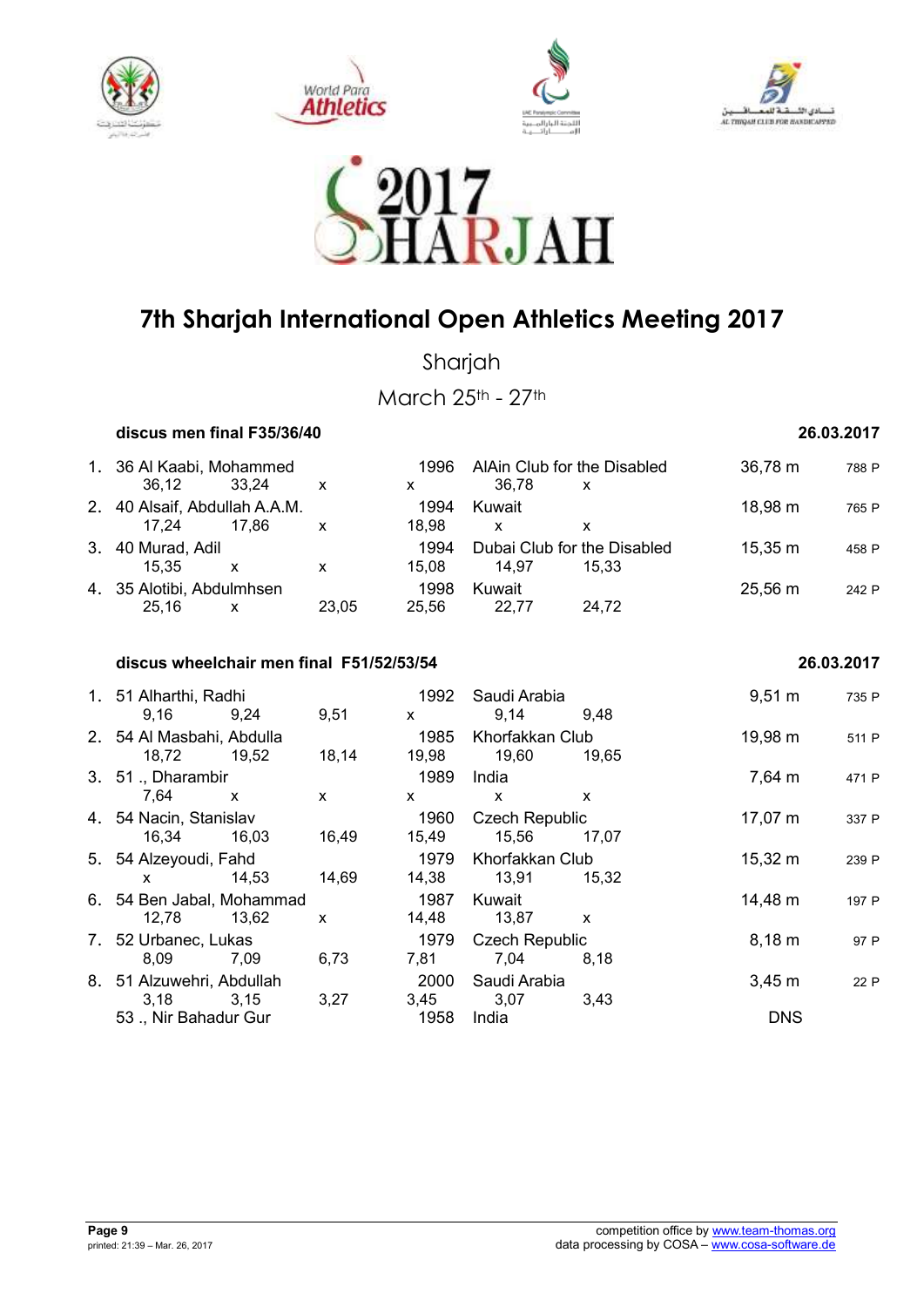









Sharjah

March 25th - 27th

 **javelin men final F12/46 26.03.2017** 

| 1. 46 Watanabe, Daisuke             |              |              | 1973          | Japan                 |                               | 37,76 m      | 482 P      |
|-------------------------------------|--------------|--------------|---------------|-----------------------|-------------------------------|--------------|------------|
| 36,77                               | 35,31        | 34,35        | 35,92         | 36,41                 | 37,76                         |              |            |
| 2. 46 Bakbergen, Kolganat           |              |              | 1996          | Kazakhstan            |                               | $35,64 \, m$ | 409 P      |
| 35,64                               | $\mathsf{x}$ | 29,10        | $\mathsf{x}$  | 32,20                 | 33,62                         |              |            |
| 3. 46 Kamishita, Tomu               |              |              | 1990          | Japan                 |                               | 28,69 m      | 188 P      |
| 25,62                               | 24,45        | 27,80        | 28,69<br>1999 | 27,83                 | $\mathsf{x}$                  |              |            |
| 46 ., Rinku                         |              |              |               | India                 |                               | <b>DNS</b>   |            |
| 46 Alsaleh, Abdullah S.A.S.         |              |              | 1981          | Kuwait                |                               | <b>DNS</b>   |            |
| 12 Sabbar, Hamza                    |              | 1995         | Ajman Club    |                       | <b>DNS</b>                    |              |            |
| 46 Sabbar, Abd Elrahman             |              |              | 1993          | Ajman Club            |                               | <b>DNS</b>   |            |
| javelin wheelchair men final F33/34 |              |              |               |                       |                               |              | 26.03.2017 |
| 1. 33 Scheil, Daniel                |              |              | 1973          | Germany               |                               | 24,07 m      | 978 P      |
| 22,21                               | 21,69        | X            | X             | 22,47                 | 24,07                         |              |            |
| 2. 33 Alnakhli, Hani                |              |              | 1986          | Saudi Arabia          |                               | 19,49 m      | 757 P      |
| $\mathsf{x}$                        | 17,86        | 17,41        | 16,76         | 19,38                 | 19,49                         |              |            |
| 3. 34 Hayayei, Abdullah             |              |              | 1980          | Khorfakkan Club       |                               | 27,09 m      | 632 P      |
| 26,55                               | 27,09        | $\pmb{\chi}$ | 25,60         | $\mathsf{x}$          | 24,87                         |              |            |
| 4. 33 Malaleih, Hassan Ali Obai     |              |              | 1984          | Khorfakkan Club       |                               | 16,43 m      | 543 P      |
| 13,77                               | X            | 13,34        | 15,27         | 15,26                 | 16,43                         |              |            |
| 5. 33 Saleh, Naser M.S.             |              |              | 1984          | Kuwait                |                               | 14,41 m      | 386 P      |
| $\mathsf{x}$                        | X            | 14,41        | 13,48         | 13,68                 | 13,54                         |              |            |
| 6. 33 Almutairi, Abdulrahman        |              |              | 1996          | Kuwait                |                               | 10,48 m      | 123 P      |
| 10,48                               | 9,34         | X            | 9,08          | 10,47                 | 10,07                         |              |            |
| 7. 34 Dvorak, Martin                |              |              | 1994          | <b>Czech Republic</b> |                               | 14,00 m      | 65 P       |
| 13,53                               | 14,00        | 13,73        | 12,95         | 13,32                 | 12,94                         |              |            |
| 8. 33 Soun, Bohumil                 |              |              | 1991          | <b>Czech Republic</b> |                               | 8,95 m       | 60 P       |
| 8,95                                | 8,25         | X            | X             | X                     | X                             |              |            |
| 33 Alhousani, Ahmed                 |              |              | 1987          |                       | Althigah Club for Handicapped | <b>DNS</b>   |            |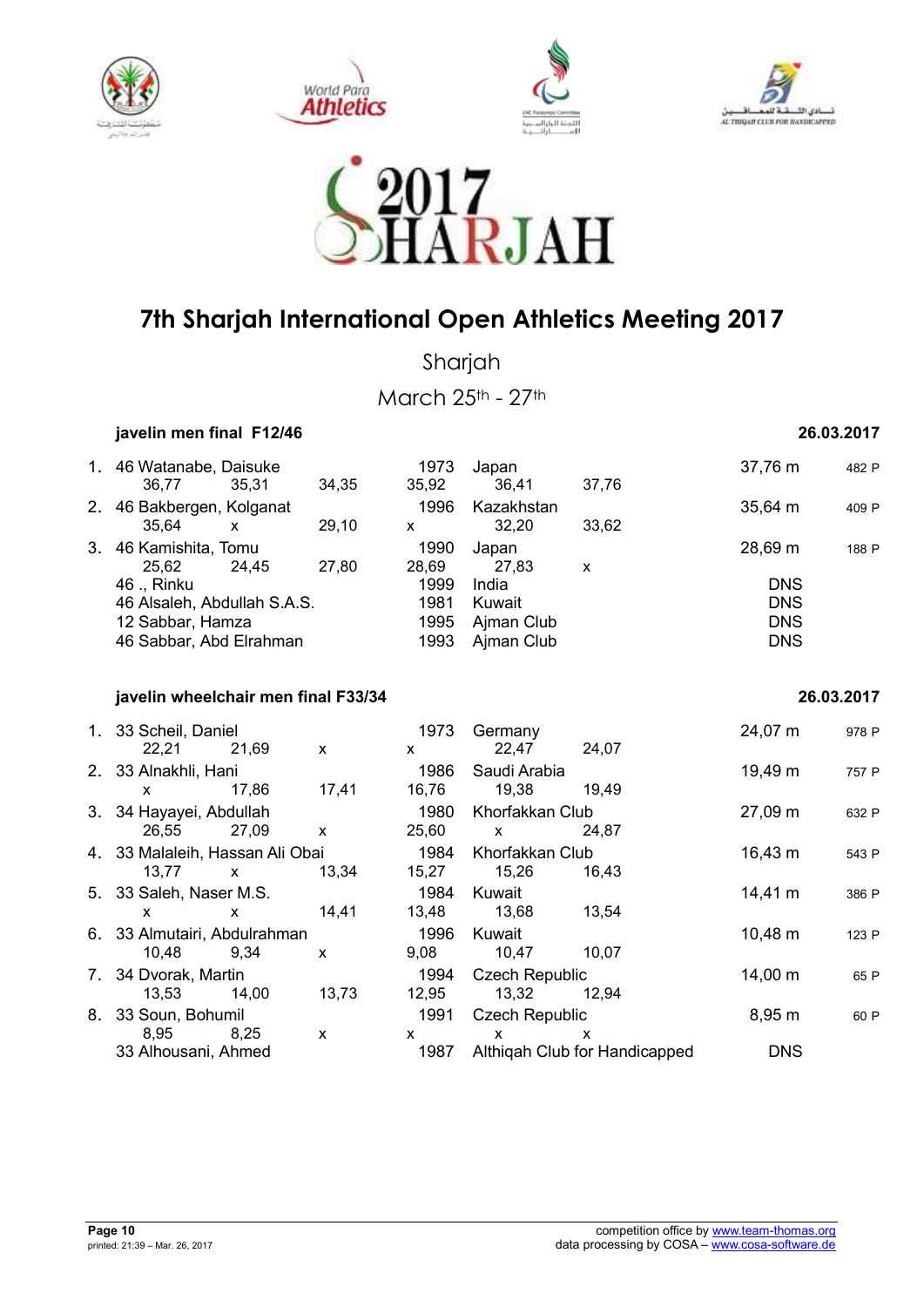









Sharjah

March 25th - 27th

 **javelin men final F38/44 26.03.2017** 

| 1. 38 Vratil, Petr       |  |       | 1983           | Czech Republic |         | $38,09 \; \text{m}$ | 670 P |
|--------------------------|--|-------|----------------|----------------|---------|---------------------|-------|
| 37.42                    |  | 37.13 | x              |                | 38.09   |                     |       |
| 2. 38 Grezl, Dusan       |  | 1979  | Czech Republic |                | 35,85 m | 589 P               |       |
| 34.62                    |  | X     |                | 33.91          | 35.85   |                     |       |
| 3. 44 Khabibullin, Rufat |  |       | 1995           | Kazakhstan     |         | 34,99 m             | 383 P |
| 32.07                    |  | 30.24 | 30.57          | 33.29          | 34.99   |                     |       |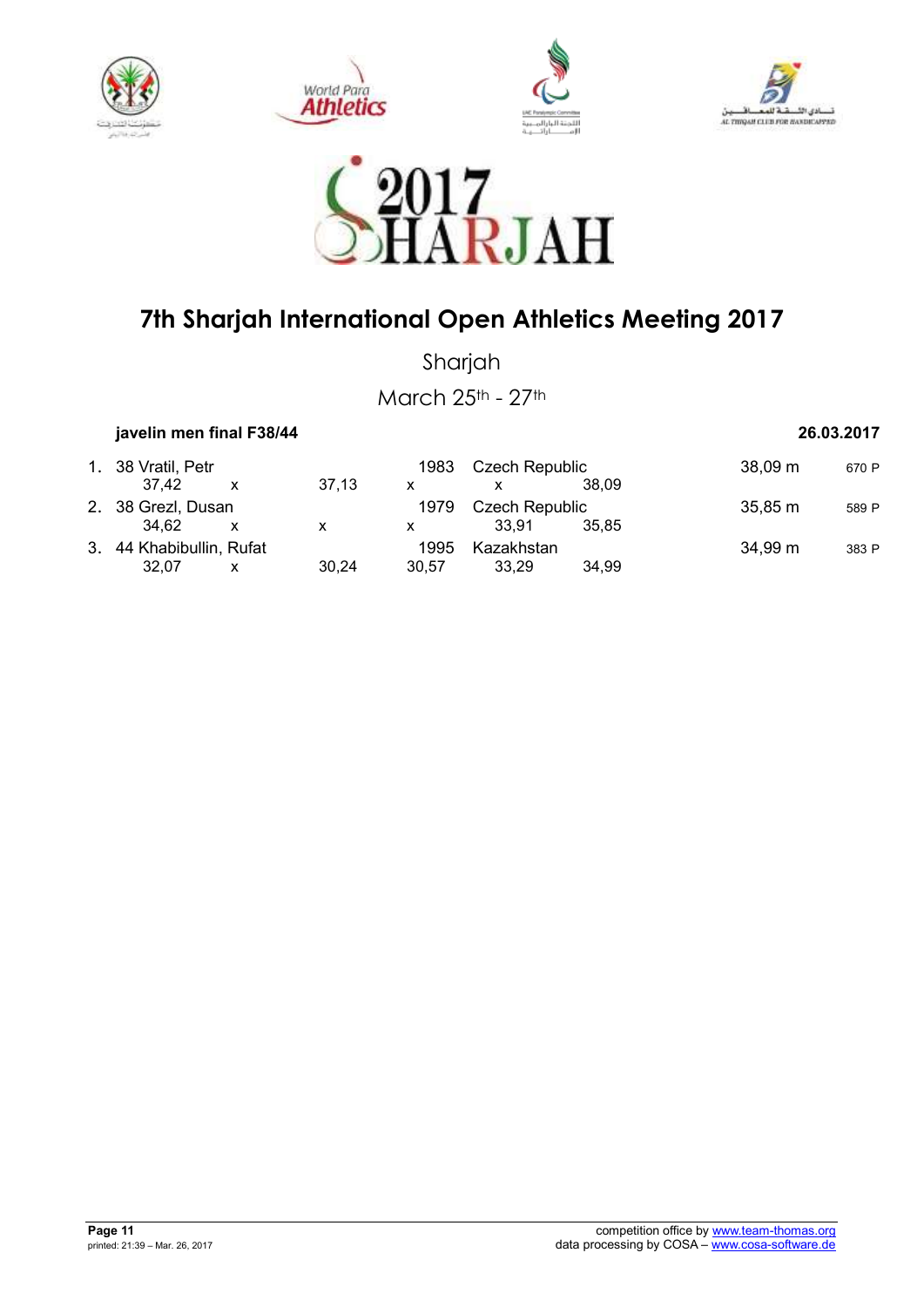









Sharjah

March 25th - 27th

|                | 100 m women final T12/13                                                                                                                                                       |                                                      | $+2,8$                                                                                                       | 26.03.2017                                                                                     |
|----------------|--------------------------------------------------------------------------------------------------------------------------------------------------------------------------------|------------------------------------------------------|--------------------------------------------------------------------------------------------------------------|------------------------------------------------------------------------------------------------|
|                | 1. 13 Engeleiter, Janne Sophie<br>2. 12 Alamoudi, Reem                                                                                                                         | 1995<br>2002                                         | Germany<br>Althiqah Club for Handicapped                                                                     | 13,24 sec.<br>19,74 sec.                                                                       |
|                | 100 m women final T35/36/42                                                                                                                                                    |                                                      | $+2,0$                                                                                                       | 26.03.2017                                                                                     |
|                | 1. 36 Yakovleva, Anastassiya<br>2. 42 Maegawa, Kaede<br>3. 35 Sakurai, Madoka<br>4. 35 Abilkhassymkyzy, Saltanat<br>42 Murakami, Sayaka<br>35 Lyle, Maria<br><b>Rule 17.7</b>  | 1999<br>1998<br>1983<br>2000<br>1983<br>2000         | Kazakhstan<br>Japan<br>Japan<br>Kazakhstan<br>Japan<br><b>Great Britain</b>                                  | 17,53 sec.<br>17,62 sec.<br>19,49 sec.<br>19,93 sec.<br>DQ.<br>SO                              |
|                |                                                                                                                                                                                |                                                      |                                                                                                              |                                                                                                |
|                | 100 m women final T37/38/44/47                                                                                                                                                 |                                                      | $+1,4$                                                                                                       | 26.03.2017                                                                                     |
| 3.<br>5.       | 1. 38 Hahn, Sophie<br>2. 38 Ave, Lindy<br>44 Sugar, Laura<br>4. 47 Misu, Honoka<br>38 Takamatsu, Yuka<br>6. 37 Hart, Katrina<br>7. 37 Foerder, Isabelle                        | 1997<br>1998<br>1991<br>1998<br>1993<br>1990<br>1979 | <b>Great Britain</b><br>Germany<br><b>Great Britain</b><br>Japan<br>Japan<br><b>Great Britain</b><br>Germany | 12,83 sec.<br>13,24 sec.<br>13,40 sec.<br>13,56 sec.<br>14,35 sec.<br>15,09 sec.<br>15,98 sec. |
|                | 200 m wheelchair women final T53/54                                                                                                                                            |                                                      | $+2,0$                                                                                                       | 26.03.2017                                                                                     |
| 4.<br>5.<br>7. | 1. 54 Schaer, Manuela<br>2. 54 Helbling, Alexandra<br>3. 54 Alphonse, Marie Emmanuell<br>54 Keller, Patricia<br>54 Zeyen, Annika<br>6. 53 Konishi, Keiko<br>53 Henseler, Tanja | 1984<br>1993<br>1995<br>1989<br>1985<br>1978<br>1997 | Switzerland<br>Switzerland<br>Mauritius<br>Switzerland<br>Germany<br>Japan<br>Switzerland                    | 29,59 sec.<br>30,65 sec.<br>31,09 sec.<br>32,10 sec.<br>32,21 sec.<br>32,65 sec.<br>33,63 sec. |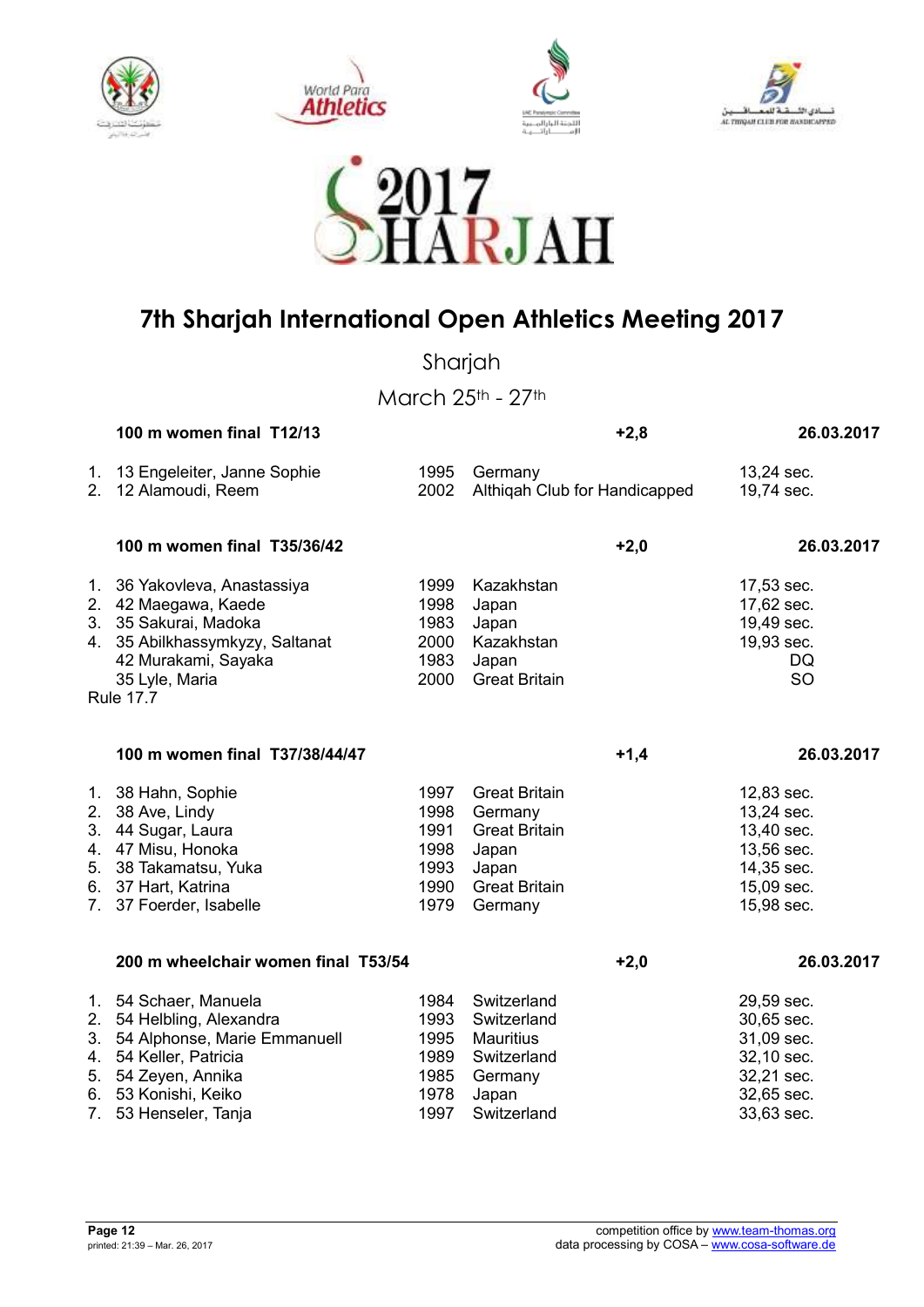









Shariah

### **800 m women final T11/20/46 26.03.2017**

| 1. 11 Koech, Nancy Chelangat | 1995 Kenya     | 2:31,83min. |
|------------------------------|----------------|-------------|
| 2. 46 Tanui, Irene Cherono   | 1996 Kenva     | 2:44,81min. |
| 3. 20 Telvave, Ashley        | 2000 Mauritius | 3:02,35min. |

New African Record T46 by Irene Cherono Tanui, KEN

### **800 m wheelchair women final T53/54 26.03.2017**

| 1. 54 Schaer, Manuela           | 1984 | Switzerland      | $1:50,02$ min. |
|---------------------------------|------|------------------|----------------|
| 2. 53 Nakayama, Kazumi          | 1983 | Japan            | 1:54,26min.    |
| 3. 54 Keller, Patricia          |      | 1989 Switzerland | $1:57,24$ min. |
| 4. 54 Alphonse, Marie Emmanuell |      | 1995 Mauritius   | 2:03,05min.    |
| 5. 53 Henseler, Tanja           |      | 1997 Switzerland | 2:17,02min.    |
| 54 Helbling, Alexandra          |      | 1993 Switzerland | <sub>SO</sub>  |
| 54 Zeyen, Annika                | 1985 | Germany          | <b>DNF</b>     |

### **shot put wheelchair women final F56/57 26.03.2017**

| 1. 56 Medjmedj, Nadia<br>9,03                                     | 9.23  | 9.45 | 1974<br>9.64  | Algeria<br>9,37                       | 9,61                  | $9,64 \; m$ | 1072 P |
|-------------------------------------------------------------------|-------|------|---------------|---------------------------------------|-----------------------|-------------|--------|
| 2. 57 Saifi, Nassima                                              |       |      | 1988          | Algeria                               |                       | 11,08 m     | 1033 P |
| 11.08<br>3. 56 Willing, Martina                                   | 10.85 | x    | 10.99<br>1959 | X<br>Germany                          | 10.74                 | 7.16 m      | 768 P  |
| 6.98                                                              | 6.80  | 7,16 | 6.96          | 7.16                                  | 7.06                  |             |        |
| 4. 57 Obrova, Miroslava                                           |       |      | 1975          |                                       | <b>Czech Republic</b> |             | 390 P  |
| 6.32<br>6.45<br>6.46<br>6.49<br>5. 57 Alkaabi, Sara Saleh<br>1994 |       |      | 6.42          | 6.67<br>Althigah Club for Handicapped | $5,13 \; m$           | 123 P       |        |
| 5.08                                                              | 5,08  | 4.90 | 5,13          | X                                     | 4.85                  |             |        |

New African Record F 57 by Nassiam Saifi, ALG

| ,,,,,,,,,,        |
|-------------------|
| March 25th - 27th |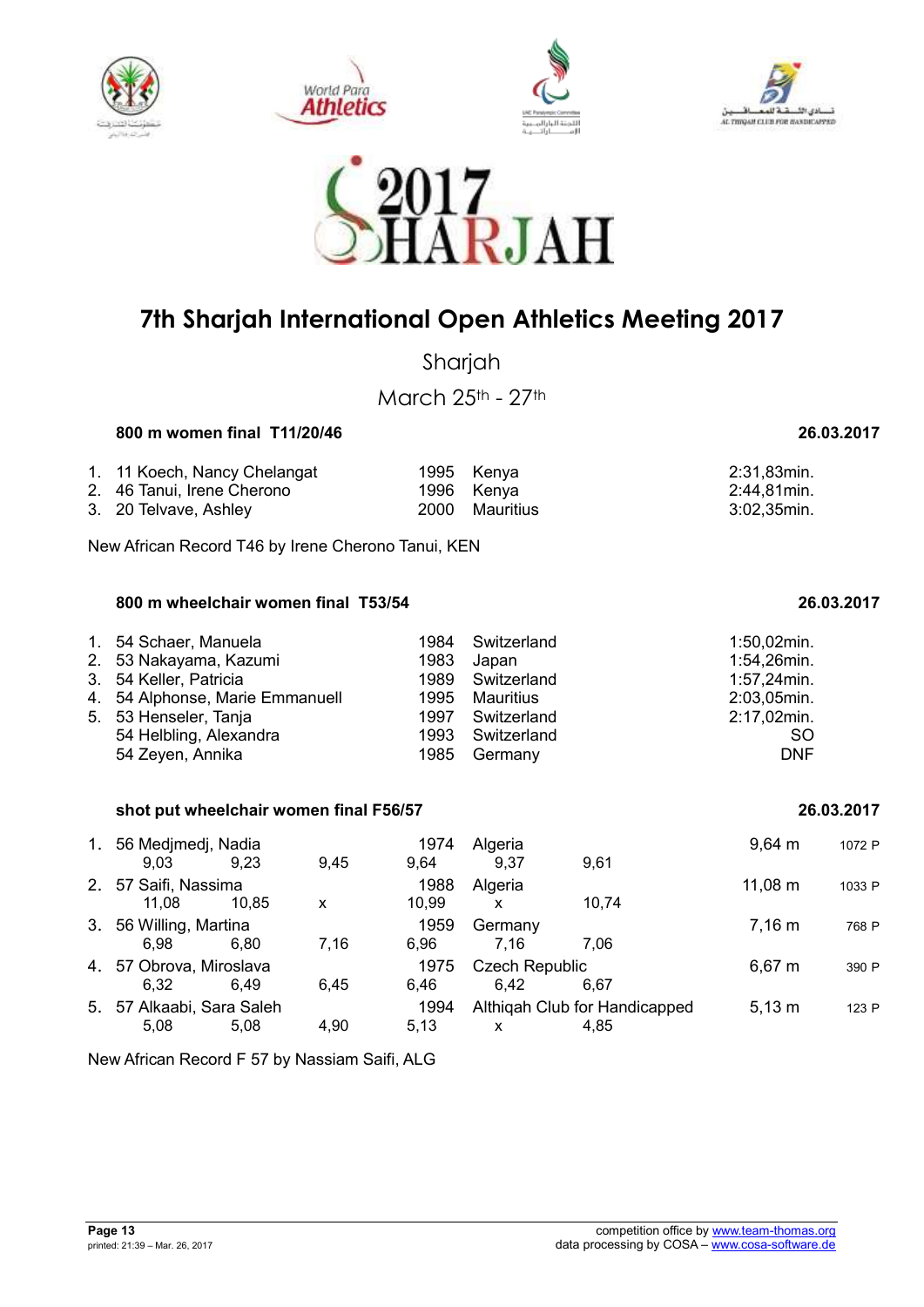









Sharjah

March 25th - 27th

 **discus wheelchair women final F33/34 26.03.2017** 

1. 33 BANI KHALED, AISHAH SALEM 1975 Khorfakkan Club 11,60 m 784 P<br>11.07 x 10.79 11.60 9.46 10.62 11,07 x 10,79 11,60 9,46 10,62 2. 33 Alsenani, Sara 1992 Abu Dhabi Club f Special Needs 9,26 m <sup>513</sup> <sup>P</sup> 7,94 7,97 9,21 9,26 8,13 8,67 3. 34 Alzaabi, Thuraya 1970 Althiqah Club for Handicapped 12,84 m 307 P 11,97 12,34 x 12,84 x 12,39 4. 34 Alsuwaidi, Latifa 1979 Dubai Club for the Disabled 11,60 m 220 P<br>10.79 11.11 11.48 11.13 x 11.60 10,79 11,11 11,48 11,13 x 11,60 5. 33 Abdulaziz, Sheikha 2001 Althiqah Club for Handicapped 6,11 m <sup>138</sup> <sup>P</sup> 5,49 5,71 5,81 5,51 6,11 4,59 6. 33 Abdulaziz, Shamma 2001 Althiqah Club for Handicapped 5,40 m 83 P<br>4,06 4,72 4,27 4,67 4,37 5,40 4,06 4,72 4,27 4,67 4,37 5,40 7. 34 Alhammadi, Suaad 1990 Abu Dhabi Club f Special Needs 8,92 m 78 P 8,71 8,39 8,92 6,86 x 8,13 33 Boudjadar, Asmahan 1980 Algeria DNS 34 Najim, Basimah 1967 Kuwait DNS Out of ranking 57 Obrova, Miroslava 1975 Czech Republic 19,16 m 431 P 18,09 18,74 18,24 19,16 17,84 18,26 55 Novakova, Katerina 1997 Czech Republic 16,53 m 582 P x 15,49 15,44 16,21 16,53 15,99

New World Record F33 by Sara Alsenani, UAE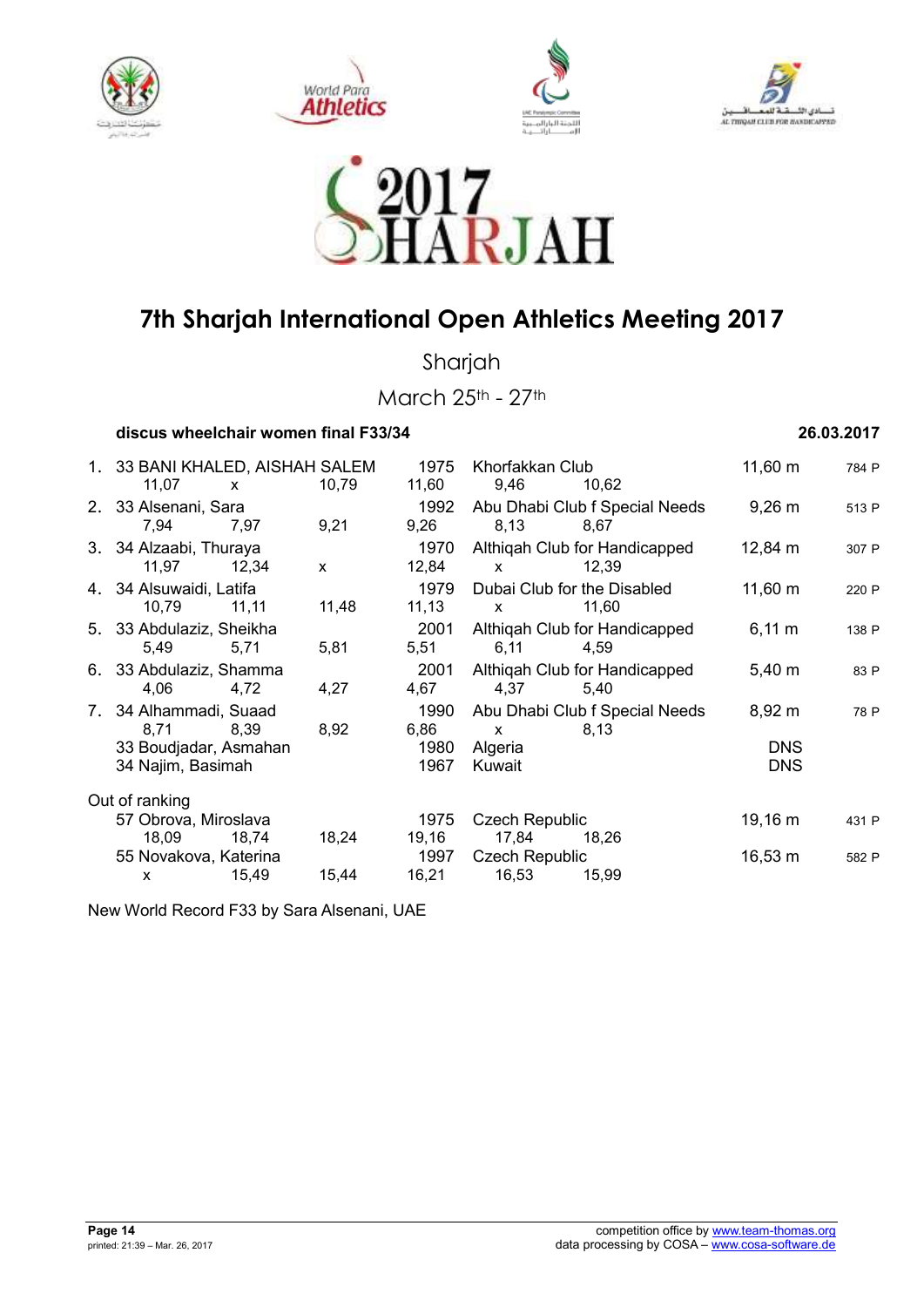









Sharjah

March 25th - 27th

| javelin wheelchair women final F33/34 |       |       |                       | 26.03.2017              |                                        |              |       |
|---------------------------------------|-------|-------|-----------------------|-------------------------|----------------------------------------|--------------|-------|
| 1. 33 Boudjadar, Asmahan<br>11.90     | 9,83  | 12,39 | 1980<br>12,90         | Algeria                 |                                        | 12,90 m      | 927 P |
| 2. 33 BANI KHALED, AISHAH SALEM<br>x  | 8.45  | 9,18  | 1975<br>8,79          | Khorfakkan Club<br>8.35 | 9,43                                   | $9,43 \; m$  | 533 P |
| 3. 34 Alzaabi, Thuraya<br>10,01       | 10.67 | 9,93  | 1970<br>10,69         | 11,05                   | Althigah Club for Handicapped<br>10,77 | $11,05 \; m$ | 203 P |
| 4. 34 Najim, Basimah<br>8.56          | 8.68  | X     | 1967<br>7.99          | Kuwait<br>$\mathsf{x}$  | 8,44                                   | 8,68 m       | 64 P  |
| 5. 34 Almutairi, Donyah<br>7,46       | 7,74  | X     | 1990<br>X             | Kuwait<br>7,15          | 7,08                                   | 7,74 m       | 33 P  |
| 6. 33 Thabit, Tasneem<br>2,74         | 3,65  | 3,13  | 2000<br>3,18          | 3,35                    | Althigah Club for Handicapped<br>3.24  | $3,65 \; m$  | 4 P   |
| Out of ranking<br>54 Kacanu, Eva      |       | 1965  | <b>Czech Republic</b> |                         | $9,42 \; m$                            | 194 P        |       |
| 8,59                                  | 9,42  | 9,23  | 9,35                  | $\mathsf{x}$            | x                                      |              |       |

New World Record F33 by Asmahan Boudjadar, ALG

|    | javelin women final F37/38/44/46 |       |       |               | 26.03.2017                 |       |              |       |
|----|----------------------------------|-------|-------|---------------|----------------------------|-------|--------------|-------|
| 1. | 44 Nesse, Ida<br>31.28           | 31.05 | 32,27 | 1992<br>31,20 | Norway<br>32,21            | 29.74 | $32,27 \; m$ | 799 P |
| 2. | 46 Matroushi, Mariam<br>30.18    | 29.02 | 30,18 | 1986<br>29,23 | Khorfakkan Club<br>28.65   | X     | $30,18 \; m$ | 672 P |
| 3. | 46 Kato, Yukiko<br>27.90         | 26.37 | X     | 1993<br>x     | Japan                      | 24.37 | 27,90 m      | 585 P |
|    | 4. 38 Grezlova, Daniela<br>20,06 | 19.63 | 19.04 | 1983<br>16.97 | <b>Czech Republic</b>      |       | 20,06 m      | 539 P |
|    | 5. 37 Berna, Eva<br>x            | x     | 18,17 | 1986<br>X     | <b>Czech Republic</b><br>x | X     | 18,17 m      | 381 P |
| 6. | 46 Misu, Honoka<br>11.03         | 11.87 | 10,49 | 1998<br>11.19 | Japan<br>X                 | 12,40 | 12,40 m      | 53 P  |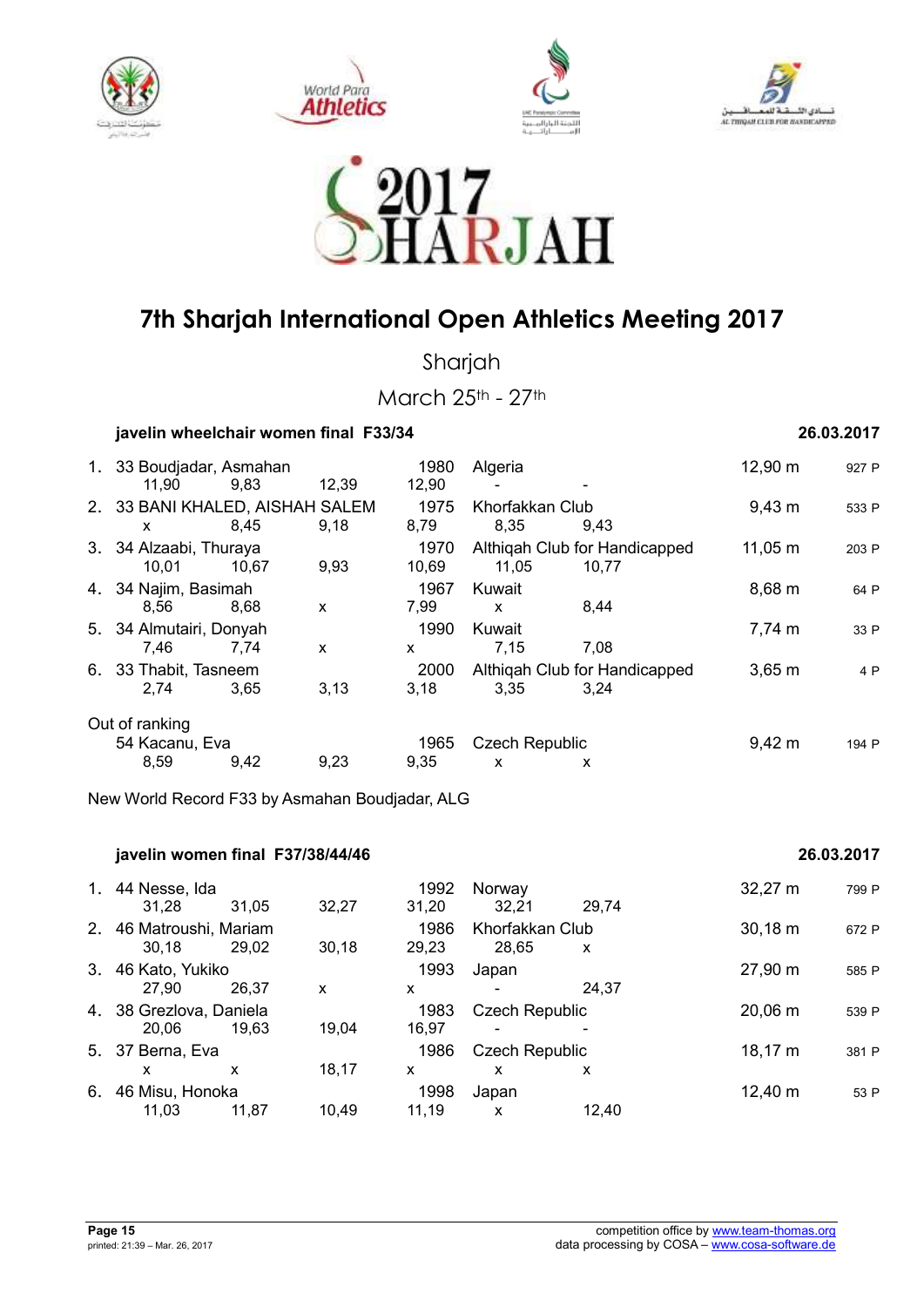









Sharjah

March 25th - 27th

### **club 397g women final F32/51 26.03.2017**

| 1. 51 Grimes, Kylie        |              |       | 1987         | <b>Great Britain</b>        |                                | 19,65 m      | 930 P |
|----------------------------|--------------|-------|--------------|-----------------------------|--------------------------------|--------------|-------|
| <b>X</b>                   | 19,65        | 19,44 | $\mathsf{x}$ | 19,03                       | 19,17                          |              |       |
| 2. 32 Alktebi, Noura       |              |       | 1992         | AlAin Club for the Disabled |                                | 16,85 m      | 694 P |
| 16,29                      | 16,43        | 16,85 | 15,72        | 16,20                       | 15,48                          |              |       |
| 3. 32 Sara Alqubaisi, Sara |              |       | 1985         |                             | Abu Dhabi Club f Special Needs | 16,84 m      | 693 P |
| 15,67                      | $\mathsf{x}$ | 16,84 | 15, 19       | 6,31                        | 15,94                          |              |       |
| 4. 32 Saleh, Afra          |              |       | 1981         | Dubai Club for the Disabled |                                | 15,86 m      | 614 P |
| 15,86                      | 15,17        | 14,83 | 14,38        | 14,78                       | 13,62                          |              |       |
| 5. 32 Wichmann, Hanna      |              |       | 1996         | Germany                     |                                | $15,73 \; m$ | 604 P |
| 15,73                      | 14,73        | 15,18 | 14,18        | 12,86                       | 14,98                          |              |       |
| 6. 32 Muzikova, Anna       |              |       | 1997         | <b>Czech Republic</b>       |                                | $15,59 \; m$ | 592 P |
| 14,92                      | 15,03        | 15,59 | 14,84        | 14,82                       | 15,21                          |              |       |
| 7. 51 Bhyan, Ekta          |              |       | 1985         | India                       |                                | $14,57 \; m$ | 566 P |
| 13,39                      | 12,60        | 12,98 | $\mathsf{x}$ | 12,15                       | 14,57                          |              |       |
| 8. 32 Albraiki, Zenab      |              |       | 1996         |                             | Abu Dhabi Club f Special Needs | $15,13 \; m$ | 552 P |
| X.                         | 10,24        | 13,26 | 12,57        | 14,90                       | 15, 13                         |              |       |
| 9. 32 Alkaabi, Dhekra      |              |       | 2001         | AlAin Club for the Disabled |                                | $12,95 \; m$ | 358 P |
| 12,67                      | 11,61        | 10,58 | 10,39        | 12,95                       | 9,56                           |              |       |
| 10. 32 Almarzooqi, Asmaa   |              |       | 1993         |                             | Abu Dhabi Club f Special Needs | $12,27 \; m$ | 300 P |
| 12,27                      | 11,36        | 10,40 | 10,79        | 11,62                       | 9,08                           |              |       |
|                            |              |       |              |                             |                                |              |       |

New Asian Record F51 by Ekta, Bhyan, IND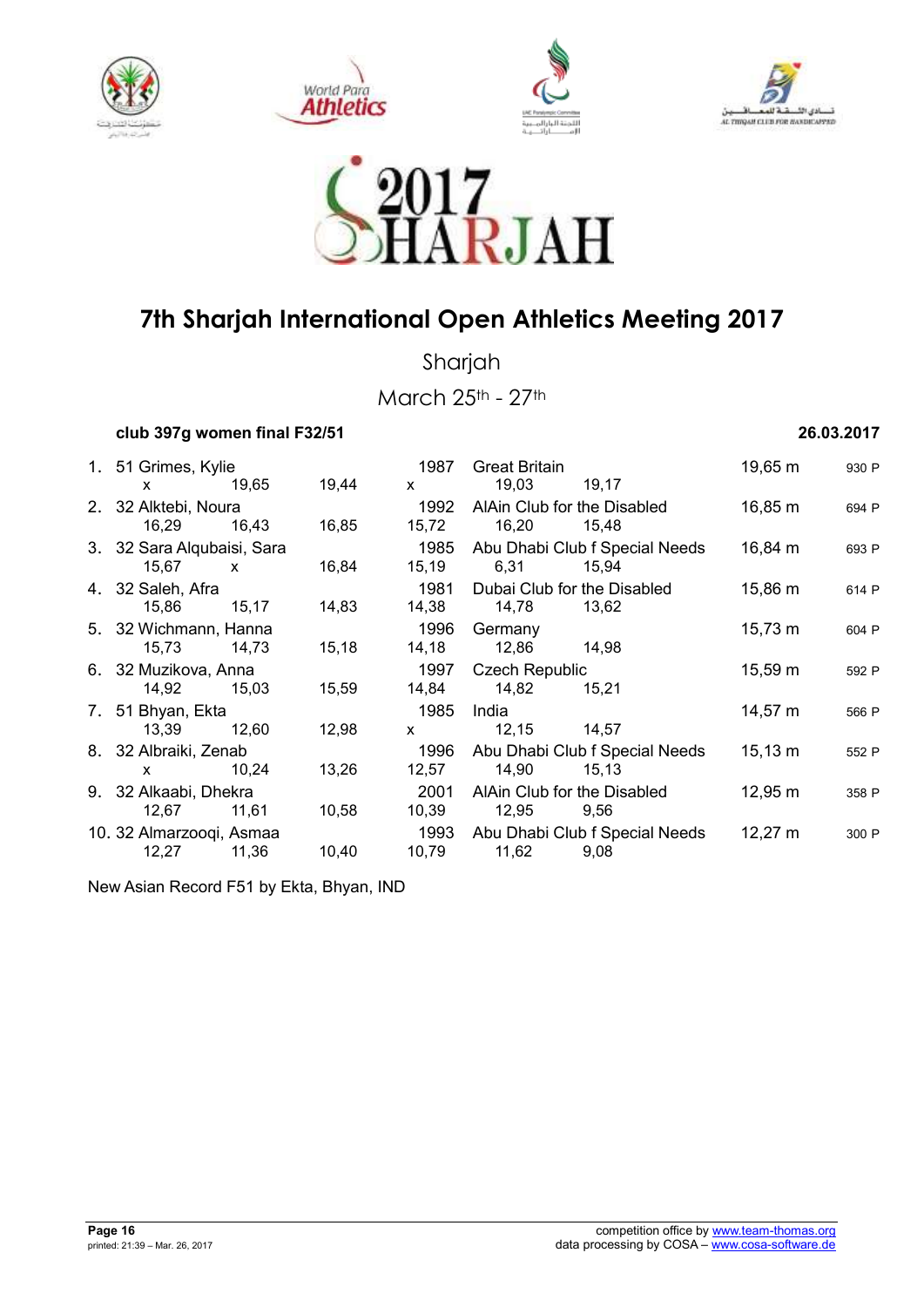









Sharjah

March 25th - 27th

## **RESULTS Day 3**

### **200 m wheelchair men time-race 1 T33/34 27.03.2017**

| 1. 34 Othman, Mohammad    | 2004 Dubai Club for the Disabled | $33,90$ sec. $(+1,6)$ |
|---------------------------|----------------------------------|-----------------------|
| 2. 34 Alblooshi, Ahmed    | 2003 AlAin Club for the Disabled | $34,64$ sec. $(+1,6)$ |
| 3. 33 Schmitz, Denis      | 1991 Germany                     | $37,25$ sec. $(+1,6)$ |
| 4. 34 Alblooshi, Humaid   | 2002 Dubai Club for the Disabled | $39,17$ sec. $(+1,6)$ |
| 5. 34 Alkindi, Abdulaziez | 2002 Khorfakkan Club             | 44,03 sec. $(+1,6)$   |

### **200 m wheelchair men time-race 2 T33/34 27.03.2017**

|  | 1. 34 Hammadi, Mohamed<br>2. 33 Almutairi, Ahmad<br>3. 34 Williams, Nathaniel<br>4. 33 Small, Andrew<br>5. 34 Baba, Tatsuya<br>6. 34 Abo, Khaled | 1994 | 1985 Althigah Club for Handicapped<br>Kuwait<br>1991 Great Britain<br>1993 Great Britain<br>1989 Japan<br>1994 Dubai Club for the Disabled | $27.14$ sec. $(-0.4)$<br>$29,87$ sec. $(-0,4)$<br>$30,58$ sec. $(-0,4)$<br>$31,76$ sec. $(-0,4)$<br>$32,29$ sec. $(-0,4)$<br>$34,20$ sec. $(-0,4)$ |
|--|--------------------------------------------------------------------------------------------------------------------------------------------------|------|--------------------------------------------------------------------------------------------------------------------------------------------|----------------------------------------------------------------------------------------------------------------------------------------------------|
|--|--------------------------------------------------------------------------------------------------------------------------------------------------|------|--------------------------------------------------------------------------------------------------------------------------------------------|----------------------------------------------------------------------------------------------------------------------------------------------------|

### **200 m wheelchair men ranking T33/34 27.03.2017**

| 1. 34 Hammadi, Mohamed<br>2. 33 Almutairi, Ahmad<br>3. 34 Williams, Nathaniel<br>4. 33 Small, Andrew | 1994<br>1991<br>1993 | 1985 Althigah Club for Handicapped<br>Kuwait<br><b>Great Britain</b><br><b>Great Britain</b> | $27,14$ sec. $(-0,4)$<br>29,87 sec. $(-0,4)$<br>$30,58$ sec. $(-0,4)$<br>31.76 sec. $(-0,4)$ |
|------------------------------------------------------------------------------------------------------|----------------------|----------------------------------------------------------------------------------------------|----------------------------------------------------------------------------------------------|
|                                                                                                      |                      |                                                                                              |                                                                                              |
| 5. 34 Baba, Tatsuya                                                                                  | 1989                 | Japan                                                                                        | 32,29 sec. $(-0,4)$                                                                          |
| 6. 34 Othman, Mohammad                                                                               | 2004                 | Dubai Club for the Disabled                                                                  | $33,90$ sec. $(+1,6)$                                                                        |
| 7. 34 Abo, Khaled                                                                                    | 1994                 | Dubai Club for the Disabled                                                                  | 34,20 sec. $(-0,4)$                                                                          |
| 8. 34 Alblooshi, Ahmed                                                                               |                      | 2003 AlAin Club for the Disabled                                                             | 34,64 sec. $(+1,6)$                                                                          |
| 9. 33 Schmitz, Denis                                                                                 | 1991                 | Germany                                                                                      | $37,25$ sec. $(+1,6)$                                                                        |
| 10. 34 Alblooshi, Humaid                                                                             | 2002                 | Dubai Club for the Disabled                                                                  | $39,17$ sec. $(+1,6)$                                                                        |
| 11. 34 Alkindi, Abdulaziez                                                                           | 2002                 | Khorfakkan Club                                                                              | 44,03 sec. $(+1,6)$                                                                          |

New World Record T33 by Ahmad Almutairi, KUW New Asian record T34 by Mohamed Hammadi, UAE

**Page 1**<br> **Page 1**<br> **Page 1**<br> **Competition office by <u>www.team-thomas.org</u><br>
data processing by COSA – www.cosa-software.de** data processing by COSA – www.cosa-software.de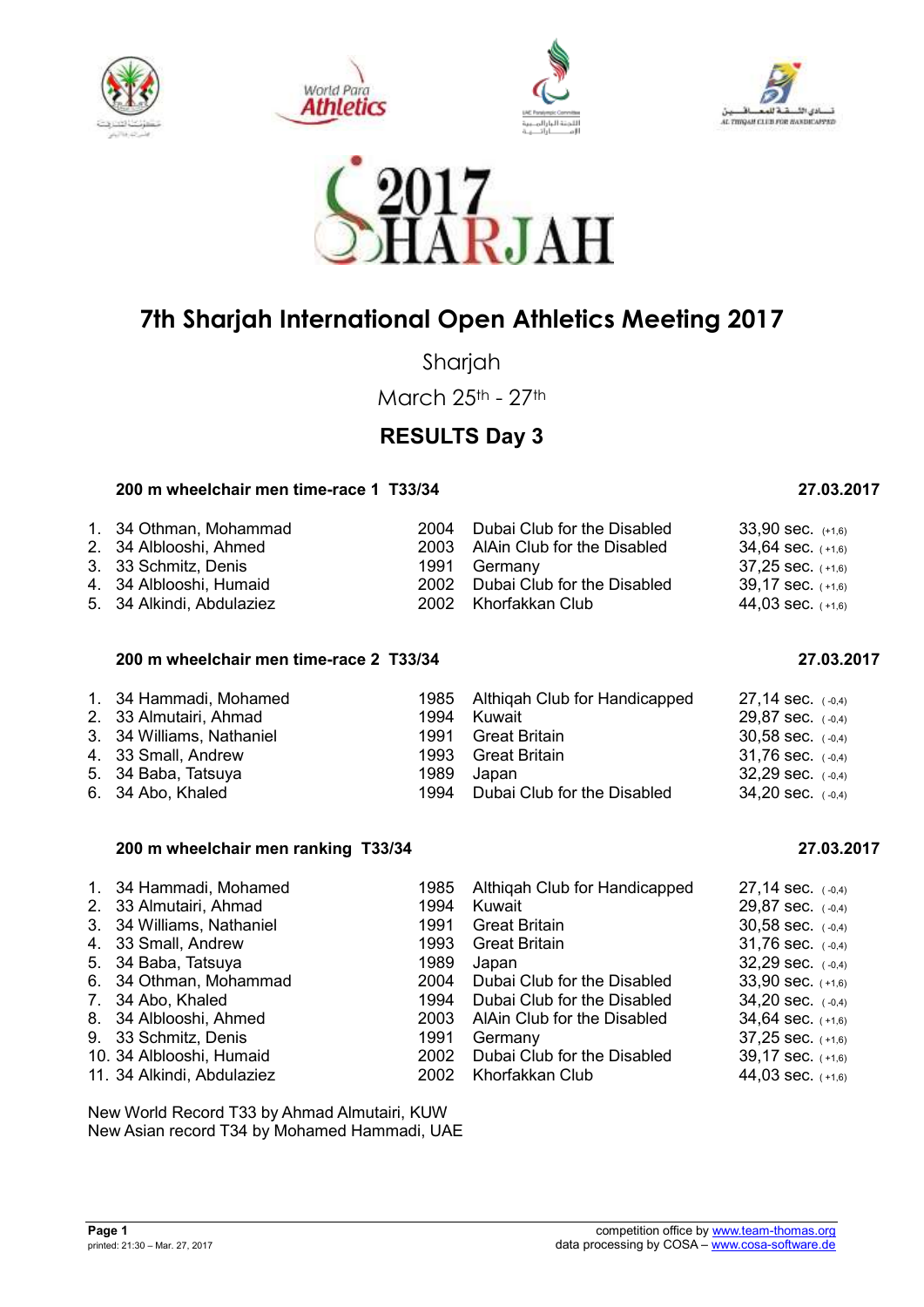









Sharjah

March 25th - 27th

|    | 200 m wheelchair men final T51/52                                 |                      |                                     | $+1,2$ | 27.03.2017                             |
|----|-------------------------------------------------------------------|----------------------|-------------------------------------|--------|----------------------------------------|
| 1. | 52 Boesch, Beat<br>2. 52 Matsumoto, Naoyuki<br>3. 52 Blum, Fabian | 1971<br>1979<br>1995 | Switzerland<br>Japan<br>Switzerland |        | 31,95 sec.<br>34,29 sec.<br>42,81 sec. |
|    | 4. 51 Ziesmer, Ronny                                              | 1979                 | Germany                             |        | 49,92 sec.                             |
|    | 200 m wheelchair men final T53                                    |                      |                                     | $+0.5$ | 27.03.2017                             |
|    |                                                                   |                      |                                     |        |                                        |

| 1. 53 Paeyo, Pongsakorn        |      | 1996 Thailand                    | 25,56 sec. |
|--------------------------------|------|----------------------------------|------------|
| 2. 53 Aladwani, Hamad N. M. E. | 1972 | Kuwait                           | 26,74 sec. |
| 3. 53 Krungget, Pichet         |      | 1975 Thailand                    | 27,13 sec. |
| 4. 53 Algnaidl, Fahad          |      | 1984 Saudi Arabia                | 27,41 sec. |
| 5. 53 Algurashi, Adbulrahmen   |      | 1997 Saudi Arabia                | 28,17 sec. |
| 6. 53 Almazroue, Mohamed       |      | 1999 AlAin Club for the Disabled | 34,22 sec. |
| 7. 53 Lackner, Mike            |      | 1994 Austria                     | 34,37 sec. |

New Asian record by Pongsakorn Paeyu, THA

### **200 m wheelchair men time-race 1 T54 27.03.2017**

| 1. 54 Janthon, Ekkachai   | 1979 Thailand                    | $27,11$ sec. $(+0,8)$ |
|---------------------------|----------------------------------|-----------------------|
| 2. 54 Khongrak, Putharet  | 1994 Thailand                    | $27,93$ sec. $(+0,8)$ |
| 3. 54 Mohammad, Fahad     | 1993 Dubai Club for the Disabled | $28,30$ sec. $(+0,8)$ |
| 4. 54 Malter, Ludwig      | 2000 Austria                     | 28,60 sec. $(+0,8)$   |
| 5. 54 Alenezi, Mohammad   | 1997 Kuwait                      | $30,59$ sec. $(+0,8)$ |
| 6. 54 Kamzari, Abdulazeiz | 1988 Khorfakkan Club             | $33,13$ sec. $(+0,8)$ |
| 54 Al Ghaferi, Abdulla    | 2002 AlAin Club for the Disabled | DNS.                  |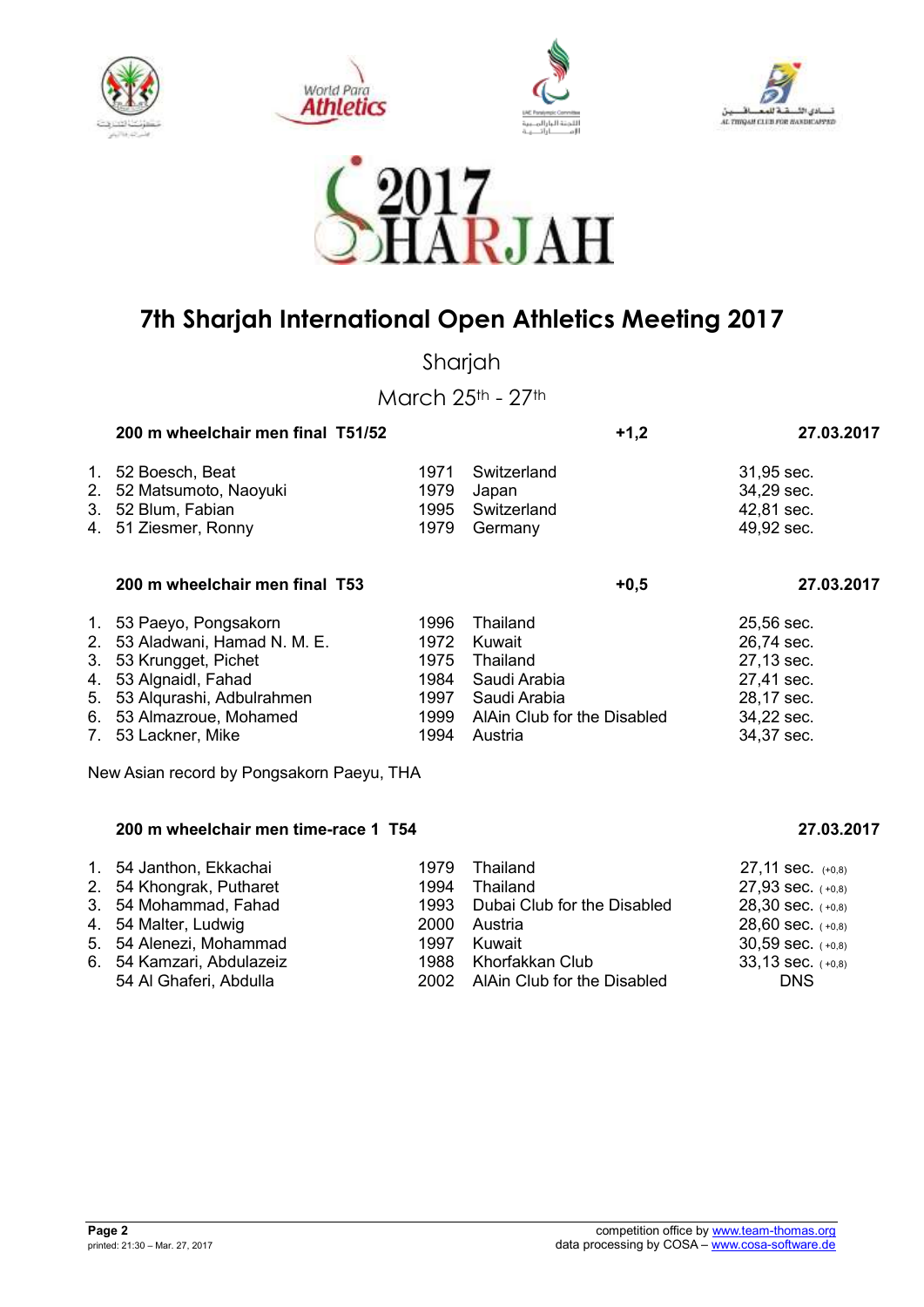









Sharjah

March 25th - 27th

### **200 m wheelchair men time-race 2 T54 27.03.2017**

| 1. 54 Vahdani, Mohammad | 1979 Dubai Club for the Disabled   | 25,56 sec. $(+0,4)$   |
|-------------------------|------------------------------------|-----------------------|
| 2. 54 Hug, Marcel       | 1986 Switzerland                   | 25,80 sec. $(+0,4)$   |
| 3. 54 Nishi, Yuki       | 1994 Japan                         | 26,18 sec. $(+0,4)$   |
| 4. 54 Watanabe, Sho     | 1991 Japan                         | 26,52 sec. $(+0,4)$   |
| 5. 54 Scherer, David    | 1996 Germany                       | 27,17 sec. $(+0,4)$   |
| 6. 54 Belooshi, Adil    | 1989 Althigah Club for Handicapped | $27,33$ sec. $(+0,4)$ |
| 7. 54 Alzahrani, Jamaan | 1995 Saudi Arabia                  | 27,58 sec. $(+0,4)$   |
| 8. 54 Alshehhi, Salem   | 1998 Althiqah Club for Handicapped | 27,62 sec. $(+0,4)$   |
|                         |                                    |                       |

#### **200 m wheelchair men ranking T54 27.03.2017**

|    | 1. 54 Vahdani, Mohammad    | 1979 | Dubai Club for the Disabled   | $25,56$ sec. $(+0,4)$ |
|----|----------------------------|------|-------------------------------|-----------------------|
| 2. | 54 Hug, Marcel             | 1986 | Switzerland                   | $25,80$ sec. $(+0,4)$ |
| 3. | 54 Nishi, Yuki             | 1994 | Japan                         | $26,18$ sec. $(+0,4)$ |
| 4. | 54 Watanabe, Sho           | 1991 | Japan                         | $26,52$ sec. $(+0,4)$ |
| 5. | 54 Janthon, Ekkachai       | 1979 | Thailand                      | $27,11$ sec. $(+0,8)$ |
| 6. | 54 Scherer, David          | 1996 | Germany                       | $27,17$ sec. $(+0,4)$ |
| 7. | 54 Belooshi, Adil          | 1989 | Althigah Club for Handicapped | $27,33$ sec. $(+0,4)$ |
|    | 8. 54 Alzahrani, Jamaan    | 1995 | Saudi Arabia                  | 27,58 sec. $(+0,4)$   |
|    | 9. 54 Alshehhi, Salem      | 1998 | Althigah Club for Handicapped | 27,62 sec. $(+0,4)$   |
|    | 10. 54 Khongrak, Putharet  | 1994 | Thailand                      | 27,93 sec. (+0,8)     |
|    | 11. 54 Mohammad, Fahad     | 1993 | Dubai Club for the Disabled   | $28,30$ sec. $(+0,8)$ |
|    | 12. 54 Malter, Ludwig      | 2000 | Austria                       | 28,60 sec. $(+0,8)$   |
|    | 13. 54 Alenezi, Mohammad   | 1997 | Kuwait                        | $30,59$ sec. $(+0,8)$ |
|    | 14. 54 Kamzari, Abdulazeiz | 1988 | Khorfakkan Club               | $33,13$ sec. $(+0,8)$ |
|    | 54 Al Ghaferi, Abdulla     | 2002 | AlAin Club for the Disabled   | <b>DNS</b>            |

#### **800 m men final T11/12/13/20/46 27.03.2017**

| 1. 44 Alsana, Nour         |      | 1984 Saudi Arabia | 2:04,40min. |
|----------------------------|------|-------------------|-------------|
| 2. 20 Alawadh, Mansour     | 1997 | Kuwait            | 2:06,61min. |
| 3. 20 Sharahili, Mouhammed |      | 1987 Saudi Arabia | 2:14,86min. |
| 46 Stoyanov, Hristiyan     | 1998 | Bulgaria          | <b>DNS</b>  |
| 13 Singh, Ramkiaran        | 1990 | India             | <b>DNS</b>  |
| 46 Yussupov, Askhat        |      | 1987 Kazakhstan   | <b>DNS</b>  |
| 11 Sang, Erick Kiptoo      | 1984 | Kenya             | <b>DNS</b>  |
| 46 Sang, Wesley Kimeli     |      | 1994 Kenya        | <b>DNS</b>  |

| 20,00 000. |     | ( ۳υ, <del>4</del> |
|------------|-----|--------------------|
| 26,18 sec. |     | $(+0,4)$           |
| 26,52 sec. |     | $(+0,4)$           |
| 27,11 sec. |     | $(+0,8)$           |
| 27,17 sec. |     | $(+0,4)$           |
| 27,33 sec. |     | $(+0,4)$           |
| 27,58 sec. |     | $(+0,4)$           |
| 27,62 sec. |     | $(+0,4)$           |
| 27,93 sec. |     | $(+0,8)$           |
| 28,30 sec. |     | $(+0,8)$           |
| 28,60 sec. |     | $(+0,8)$           |
| 30,59 sec. |     | $(+0,8)$           |
| 33,13 sec. |     | $(+0,8)$           |
|            | DNS |                    |
|            |     |                    |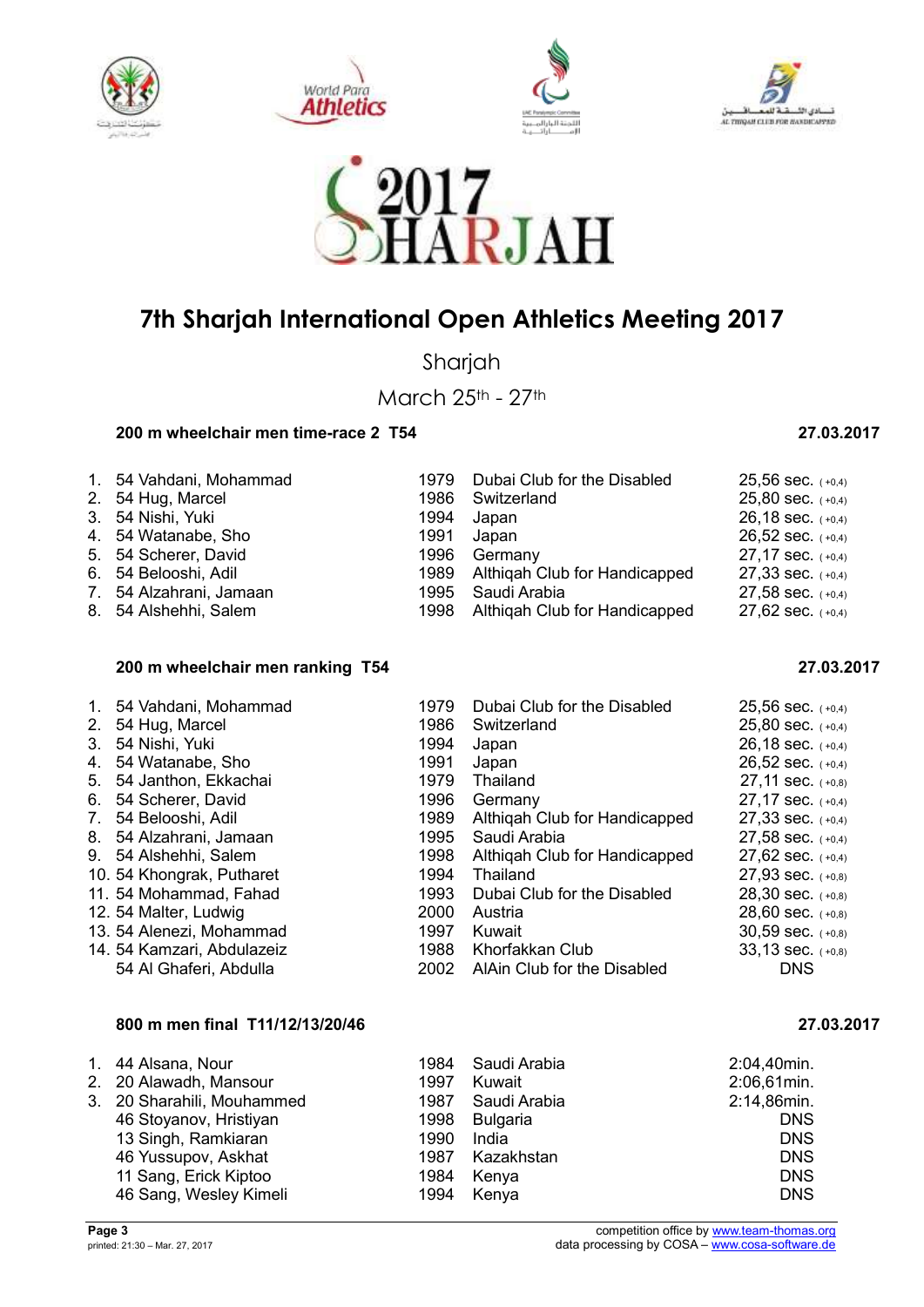









Sharjah

March 25th - 27th

### **1500 m wheelchair men time-race 1 T54 27.03.2017**

| 1. 54 Alrajehi, Faisal       | 1998 | Kuwait                             | $3:01,09$ min.    | $\theta$                                      |
|------------------------------|------|------------------------------------|-------------------|-----------------------------------------------|
| 2. 54 Aldhaheri, Rashed      | 1991 | AlAin Club for the Disabled        | $3:02,03$ min. () |                                               |
| 3. 54 Alhawasin, Badir Abbas |      | 1985 Althigah Club for Handicapped | 3:02,19min.       | $\left( \begin{array}{c} \end{array} \right)$ |
| 4. 54 Lotscher, Tobias       |      | 1979 Switzerland                   | $3:10,81$ min.    | $\left( \begin{array}{c} \end{array} \right)$ |
| 5. 54 Takemura, Koki         |      | 1988 Japan                         | 3:10,90min.       | $\left( \begin{array}{c} \end{array} \right)$ |
| 6. 54 Malter, Ludwig         | 2000 | Austria                            | 3:11,84min.       | $\left( \begin{array}{c} \end{array} \right)$ |
| 7. 54 Yasuoka, Choke         | 1973 | Japan                              | $3:12,32$ min.    | $\left( \right)$                              |
| 8. 53 Lackner, Mike          | 1994 | Austria                            | 4:16,19min.       | $\left( \right)$                              |
| 54 Seestädt, Timm            | 1994 | Germany                            | <b>DNS</b>        |                                               |
|                              |      |                                    |                   |                                               |

### **1500 m wheelchair men time-race 2 T54 27.03.2017**

| 1. 54 Higuchi, Masayuki       | 1979 | Japan       | 2:54,77min.    | ( )              |
|-------------------------------|------|-------------|----------------|------------------|
| 2. 54 Hug, Marcel             | 1986 | Switzerland | 2:54,84min.    | $\left( \right)$ |
| 3. 54 Watanabe, Sho           | 1991 | Japan       | 2:55,17min.    | ( )              |
| 4. 54 Tana, Rawat             | 1977 | Thailand    | $2:55,20$ min. | ( )              |
| 5. 54 Balde, Alhassane        | 1985 | Germany     | 2:55,36min.    | ( )              |
| 6. 54 Suzuki, Tomoki          | 1994 | Japan       | 2:55,42min.    | ( )              |
| 7. 54 Kubo, Kozo              | 1981 | Japan       | 2:58,09min.    | ( )              |
| 8. 54 Thamsophon, Khachonsak  | 1981 | Thailand    | 2:58,62min.    | ( )              |
| 9. 54 Botello Jimenez, Rafael | 1979 | Spain       | 3:00,26min.    | ( )              |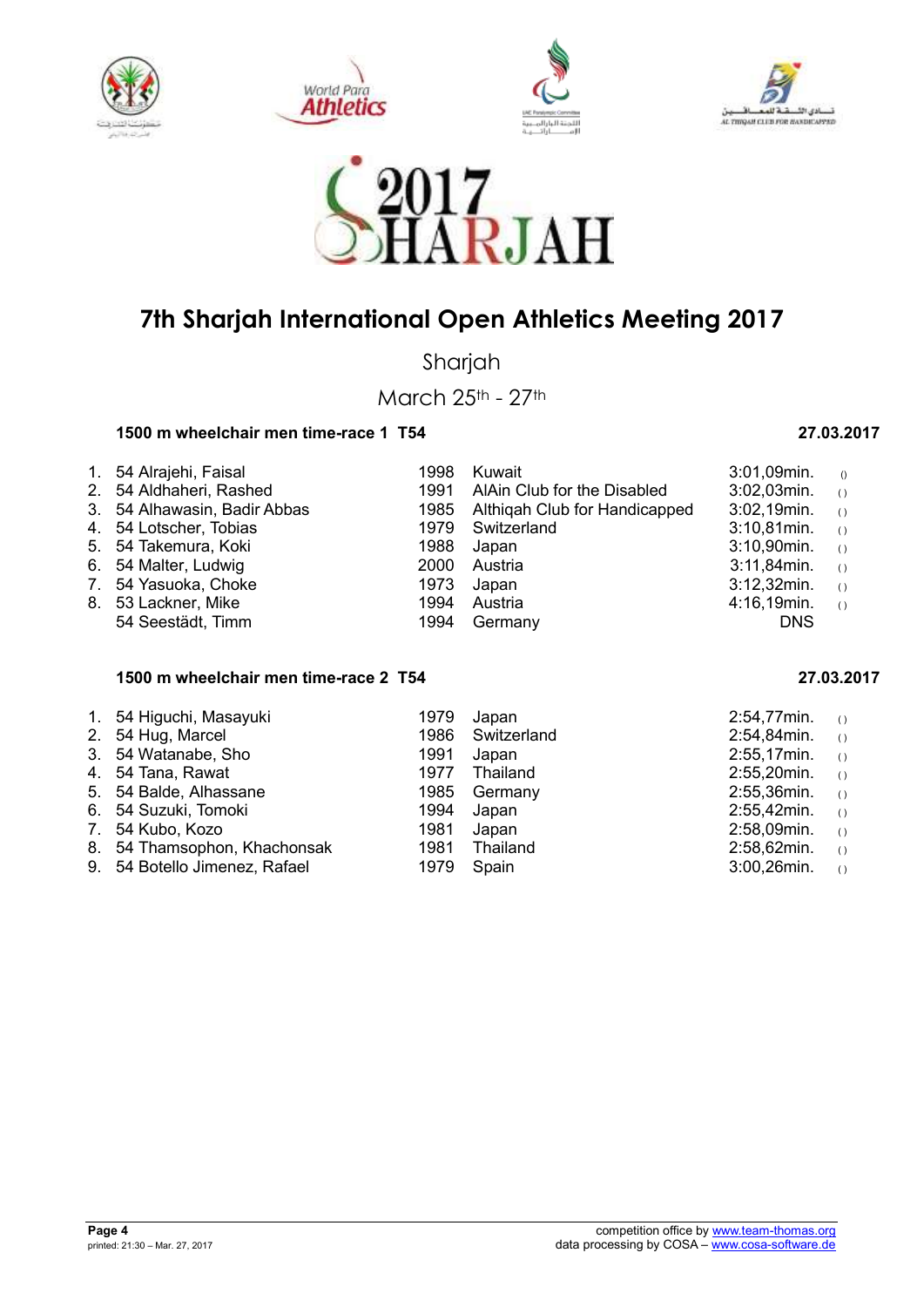









Sharjah

March 25th - 27th

#### **1500 m wheelchair men ranking T54 27.03.2017**

#### 1. 54 Higuchi, Masayuki 1979 Japan 2:54,77min. ( ) 2. 54 Hug, Marcel 2. 1986 Switzerland 2:54,84min. 3. 54 Watanabe, Sho 1991 Japan 2:55,17min. ( ) 4. 54 Tana, Rawat 1977 Thailand 2:55,20min. ( ) 5. 54 Balde, Alhassane 1985 Germany 2:55,36min. ( ) 6. 54 Suzuki, Tomoki 1994 Japan 2:55,42min. ( ) 7. 54 Kubo, Kozo 1981 Japan 2:58,09min. ( ) 8. 54 Thamsophon, Khachonsak 9. 54 Botello Jimenez, Rafael 1979 Spain 10. 54 Alrajehi, Faisal 1998 Kuwait 3:01, 1998 Kuwait 3:01, 1998 Kuwait 3:01, 1991 AlAin C 11. 54 Aldhaheri, Rashed 1991 AlAin Club for the Disabled<br>12. 54 Alhawasin, Badir Abbas 1985 Althigah Club for Handicap 1985 Althigah Club for Handicapped 13. 54 Lotscher, Tobias 1979 Switzerland 14. 54 Takemura, Koki 1988 Japan 15. 54 Malter, Ludwig 2000 Austria 16. 54 Yasuoka, Choke 1973 Japan 3:12.53 Japan 3:12,532 Japan 3:12,524 Japan 3:12,524 Japan 3:12,520 17. 53 Lackner, Mike 1994 Austria 1994 Seestadt, Timm 54 Seestädt, Timm

New Asian Record by Masayuki Higuchi, JPN

#### **5000 m men final T11/12/13/46 27.03.2017**

| 1. 12 Kirwa, Henry        |      | 1973 Kenya | 15:11,69min. |
|---------------------------|------|------------|--------------|
| 2. 46 Sang, Wesley Kimeli |      | 1994 Kenya | 15:11,97min. |
| 3. 11 Sang, Erick Kiptoo  |      | 1984 Kenya | 15:40,02min. |
| 13 Singh, Ramkiaran       | 1990 | India      | DNF          |

#### **high jump men final T13/20/47 27.03.2017**

|                     | 1989                                       | India | $1.81 \text{ m}$                | 711 P |
|---------------------|--------------------------------------------|-------|---------------------------------|-------|
|                     | 1985                                       |       | 1.50 m                          | 133 P |
| 20 Alrashidi, Saeed |                                            |       | <b>NM</b>                       |       |
| 20 Makroon, Sultan  | 1989                                       |       | <b>NM</b>                       |       |
| 47  Rinku           | 1999                                       | India | <b>DNS</b>                      |       |
|                     | 1. 47 . Ram Pal<br>2. 13 Alshammari, Turki |       | Kuwait<br>1985 Kuwait<br>Kuwait |       |

New Asian Record T13 by Turki Alshammari, KUW

| 2:55,42min. | ( )              |
|-------------|------------------|
| 2:58,09min. | ( )              |
| 2:58,62min. | $\left( \right)$ |
| 3:00,26min. | ( )              |
| 3:01,09min. | ( )              |
| 3:02,03min. | ( )              |
| 3:02,19min. | ( )              |
| 3:10,81min. | $\left( \right)$ |
| 3:10,90min. | $\left( \right)$ |
| 3:11,84min. | $\left( \right)$ |
| 3:12,32min. | ( )              |
| 4:16,19min. | $\left( \right)$ |
| DNS         |                  |
|             |                  |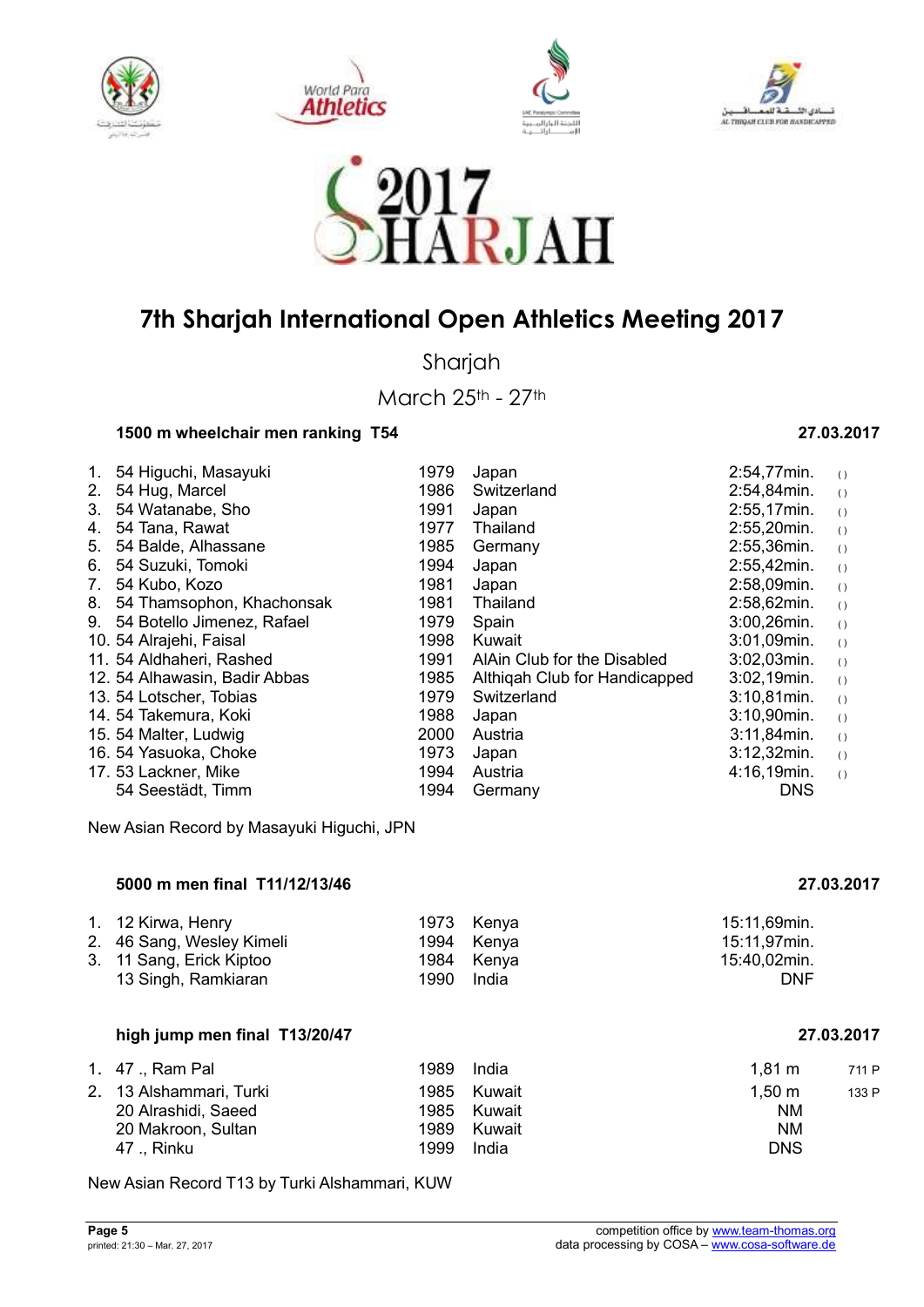









Sharjah

March 25th - 27th

| long jump men final T11/12 | 27.03.2017 |
|----------------------------|------------|
|----------------------------|------------|

| 1. 11 -, Ramanjee<br>$4,03$ (-1,3)<br>$\mathbf{X}$      | X                  | 1989<br>X            | India<br>$3,48$ (-1,1)                  | $4,25$ (-0,9) | $4,25 \; m$  | 83 P       |
|---------------------------------------------------------|--------------------|----------------------|-----------------------------------------|---------------|--------------|------------|
| 12 Sabbar, Hamza                                        |                    | 1995                 | Ajman Club                              |               | <b>DNS</b>   |            |
| shot put men final F12/46                               |                    |                      |                                         |               |              | 27.03.2017 |
| 1. 46 Alsaleh, Abdullah S.A.S.<br>10,94<br>11,97        |                    | 1981                 | Kuwait                                  |               | 11,97 m      | 595 P      |
| 2. 46 Watanabe, Daisuke<br>8,65<br>9,34                 | 10,32              | 1973<br>9,99         | Japan<br>9,77                           | 9,61          | $10,32 \; m$ | 340 P      |
| 3. 12 Alharaz, Abdullah M.A.<br>9,37<br>9,29            | 9,70               | 1983<br>8,51         | Kuwait<br>$\mathsf{x}$                  | 8,74          | $9,70 \; m$  | 173 P      |
| 4. 46 Kamishita, Tomu<br>7,34<br>X                      | X                  | 1990<br>7,30         | Japan<br>8,07                           | $\mathsf{x}$  | 8,07 m       | 72 P       |
|                                                         |                    |                      |                                         |               |              |            |
| shot put wheelchair men final F32/34                    |                    |                      |                                         |               |              | 27.03.2017 |
| 1. 32 Bettina, Karim                                    |                    | 1978                 | Algeria                                 |               | $9,25 \; m$  | 847 P      |
| 8,88<br>8,86<br>2. 34 Hayayei, Abdullah<br>9,24<br>9,54 | 8,93<br>9,37       | 9,10<br>1980<br>9,28 | 8,99<br>Khorfakkan Club<br>$\mathsf{x}$ | 9,25<br>9,15  | $9,54 \, m$  | 648 P      |
| 3. 32 Naser, Mohammad<br>7,23<br>x                      | 7,22               | 1991<br>7,17         | Kuwait<br>7,03                          | 7,25          | $7,25 \; m$  | 505 P      |
| 4. 34 Dvorak, Martin<br>7,49<br>7,23                    | 6,97               | 1994<br>6,80         | <b>Czech Republic</b><br>7,38           | 7,41          | 7,49 m       | 311 P      |
| 5. 34 Hussain, Ali<br>6,46<br>6,95                      | X                  | 2000<br>6,87         | Dubai Club for the Disabled<br>x        | x             | 6,95 m       | 228 P      |
| 6. 32 Almasoud, Abdulaziz<br>3,19<br>4,58               | $\pmb{\mathsf{X}}$ | 1993<br>4,03         | Kuwait<br>$\pmb{\mathsf{x}}$            | 4,52          | 4,58 m       | 64 P       |

1,73 2,05 x 2,15 2,42 2,27 32 Almutairi, Dhari M.K.H. 1981 Kuwait DNS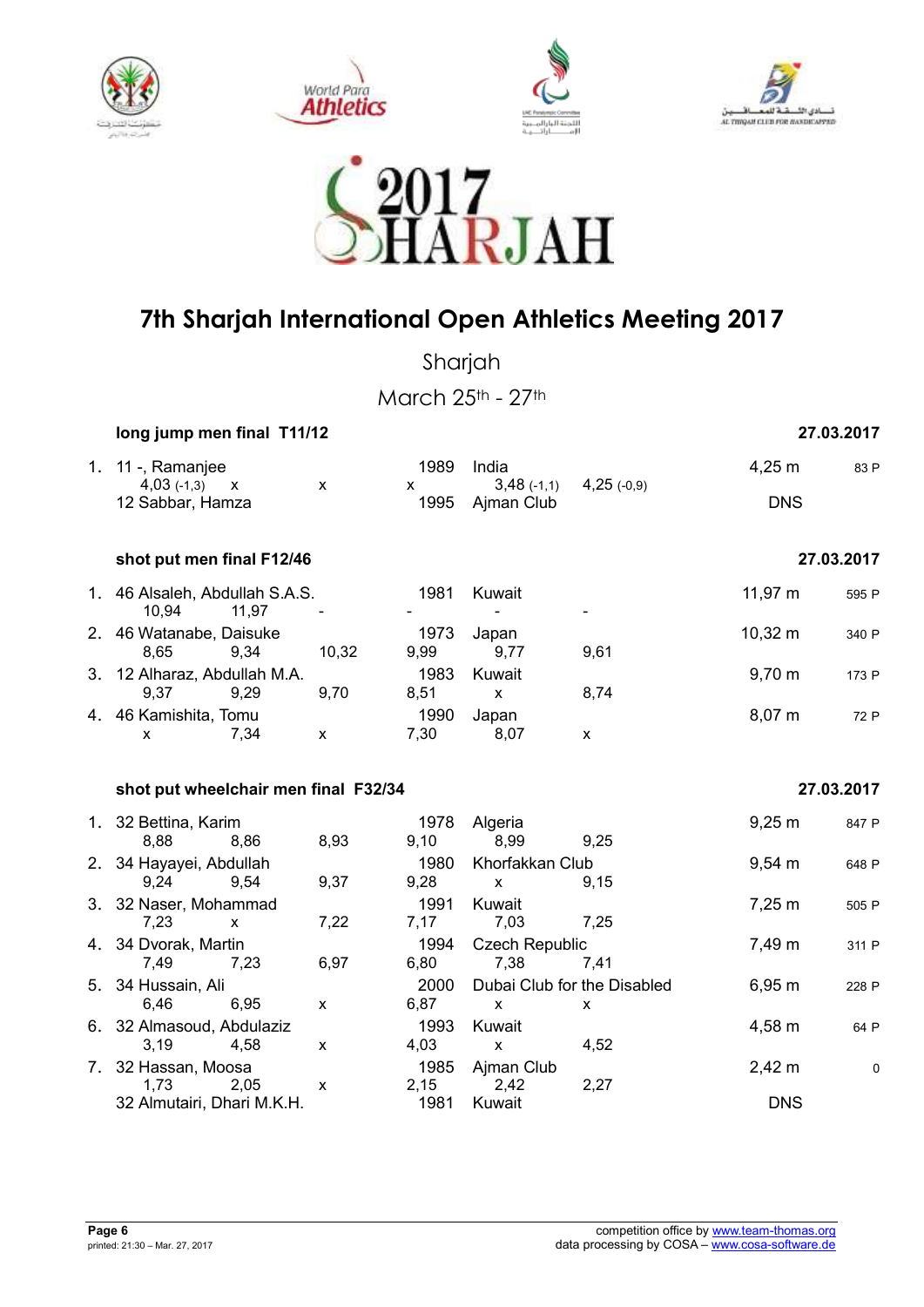









Sharjah

March 25th - 27th

| 27.03.2017 |
|------------|
|            |

| 1. 33 Scheil, Daniel            |              |       | 1973         | Germany                     |                               | $10,19 \; m$        | 854 P      |
|---------------------------------|--------------|-------|--------------|-----------------------------|-------------------------------|---------------------|------------|
| 9,74                            | 9,84         | X     | 9,91         | 10,07                       | 10,19                         |                     |            |
| 2. 33 Alnakhli, Hani            |              |       | 1986         | Saudi Arabia                |                               | $9,03 \, \text{m}$  | 691 P      |
| 8,19                            | 8,19         | 8,50  | <b>X</b>     | 8,84                        | 9,03                          |                     |            |
| 3. 33 Saleh, Naser M.S.         |              |       | 1984         | Kuwait                      |                               | 7,64 m              | 449 P      |
| 7,36                            | 7.46         | 7,41  | 7,64         | $\mathsf{x}$                | 7,48                          |                     |            |
| 4. 33 Malaleih, Hassan Ali Obai |              |       | 1984         | Khorfakkan Club             |                               | $7,27 \; m$         | 381 P      |
| 7,27                            | 6,93         | X     | 7,07         | 7,27                        | 7,10                          |                     |            |
| 5. 33 Soun, Bohumil             |              |       | 1991         | <b>Czech Republic</b>       |                               | $5,78 \; m$         | 142 P      |
| 5,50                            | 5,78         | 5,45  | 5,35         | 5,50                        | 5,72                          |                     |            |
| 6. 33 Almutairi, Abdulrahman    |              |       | 1996         | Kuwait                      |                               | $5,71 \,\mathrm{m}$ | 134 P      |
| 5,15                            | 4,40         | X     | 5,71         | 5,57                        | 5,01                          |                     |            |
| 7. 33 Ali, Juma Salem           |              |       | 1978         | Dubai Club for the Disabled |                               | $5,57 \; m$         | 117 P      |
| 5,29                            | X            | 5,53  | 5,57         | $\mathsf{x}$                | 4,84                          |                     |            |
| 33 Alhousani, Ahmed             |              |       | 1987         |                             | Althiqah Club for Handicapped | <b>DNS</b>          |            |
| shot put men final F35/36/40    |              |       |              |                             |                               |                     | 27.03.2017 |
|                                 |              |       |              |                             |                               |                     |            |
| 1. 36 Al Kaabi, Mohammed        |              |       | 1996         | AlAin Club for the Disabled |                               | $11,06 \; m$        | 600 P      |
| $\mathsf{x}$                    | 10,83        | 10,68 | $\mathsf{x}$ | 10,58                       | 11,06                         |                     |            |
| 2. 35 Alotibi, Abdulmhsen       |              |       | 1998         | Kuwait                      |                               | $10,07 \; m$        | 375 P      |
| 10,07                           | $\mathsf{x}$ | X     | 9,28         | $\mathsf{x}$                | 9,63                          |                     |            |
| 3. 40 Alsaif, Abdullah A.A.M.   |              |       | 1994         | Kuwait                      |                               | 7,38 m              | 368 P      |
| 6,60                            | 6,90         | X     | 7,38         | $\mathsf{x}$                | 7,08                          |                     |            |
| 4. 40 Murad, Adil               |              |       | 1994         | Dubai Club for the Disabled |                               | $5,80 \; m$         | 86 P       |
| 5,43                            | 5,76         | X     | 5,40         | 5,80                        | 5,44                          |                     |            |
|                                 |              |       |              |                             |                               |                     |            |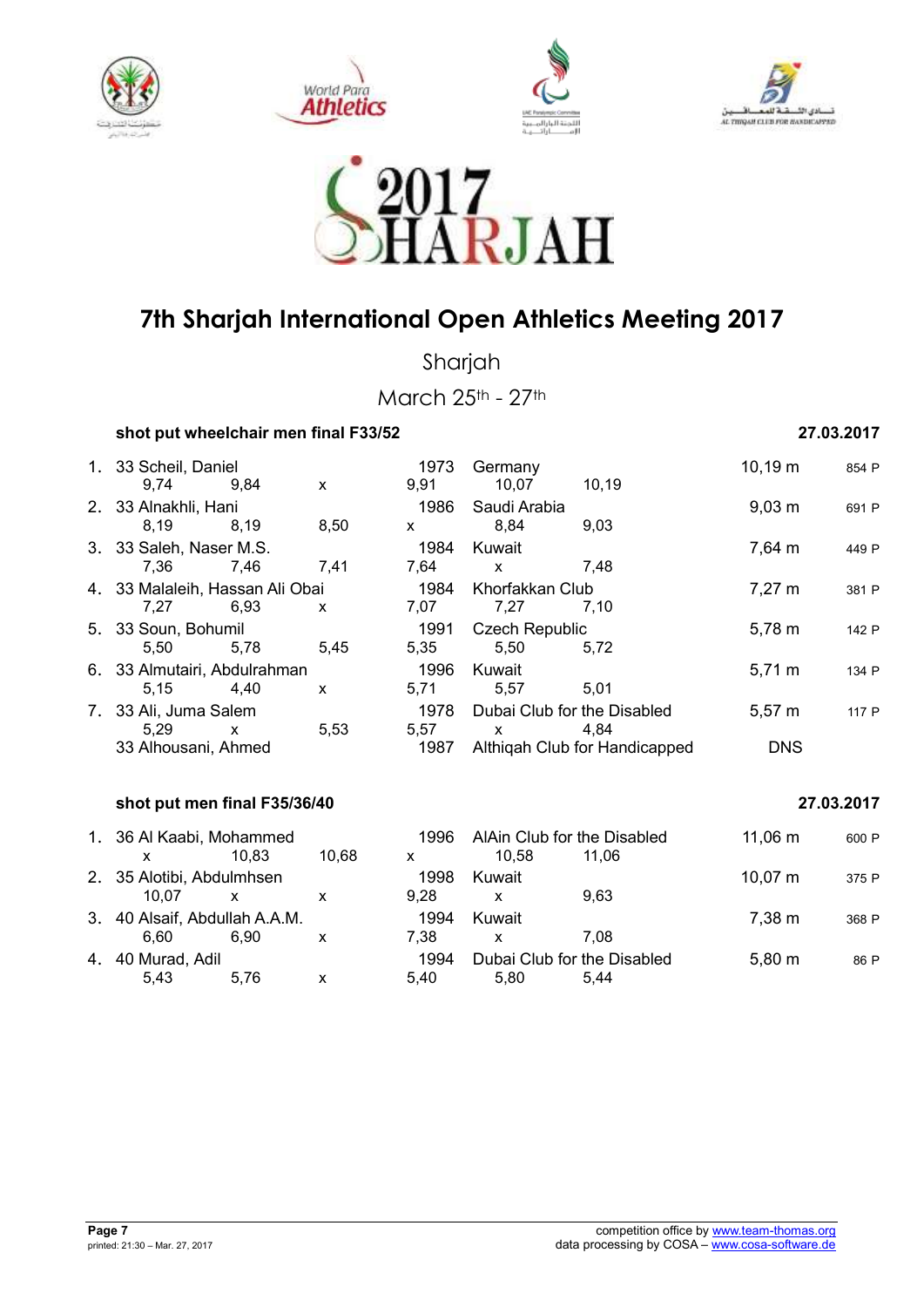









Sharjah

March 25th - 27th

### **discus men final F37 27.03.2017**

| 1. 37 Bain, Joshua<br>40,62     | 37,50        | X     | 1995<br>44,72 | <b>Great Britain</b><br>37,83 | 40,26                     | 44,72 m      |
|---------------------------------|--------------|-------|---------------|-------------------------------|---------------------------|--------------|
| 2. 37 Abbad Ali, Abbad          |              |       | 1992          | Dubai Club for the Disabled   |                           | 44,30 m      |
| 43,22                           | 44,30        | 43,99 | <b>X</b>      | $\mathsf{x}$                  | X                         |              |
| 3. 37 Ali, Hamad A.M.           |              |       | 1989          | Kuwait                        |                           | 38,68 m      |
| 38,19                           | 38.68        | 36,48 | 37,51         | $\mathsf{x}$                  | $\mathsf{x}$              |              |
| 4. 37 Buti, Dhari               |              |       | 1998          | Kuwait                        |                           | 36,09 m      |
| 35,61                           | 33,22        | 33,65 | 32,20         | 8,04                          | 36,09                     |              |
| 5. 37 Pallag, Michal            |              |       | 1989          | <b>Czech Republic</b>         |                           | 35,71 m      |
| <b>X</b>                        | 31,73        | 35,71 | 33,18         | $\mathsf{x}$                  | X                         |              |
| 6. 37 Kohout, Jiri              |              |       | 1986          | <b>Czech Republic</b>         |                           | 29,18 m      |
| 29,18                           | $\mathsf{x}$ | 26,75 | X             | X                             | X                         |              |
| 7. 37 AL MALLAHI, OBAID MOBARAK |              |       | 1983          | Khorfakkan Club               |                           | $26,40 \; m$ |
| 26,40                           | 24,50        | 24,64 | 24,80         | 25,35                         | 25,15                     |              |
| 8. 37 Mohamed Sayed, Wael       |              |       | 1984          | Ajman Club                    |                           | $26,02 \; m$ |
| X                               | 20,93        | 20,82 | 20,01         | 26,02                         | $\boldsymbol{\mathsf{x}}$ |              |
| 9. 37 Zholaman, Yelaman         |              |       | 1995          | Kazakhstan                    |                           | 25,93 m      |
| 25,93                           | X            | 24,09 | X             | X                             | 24,45                     |              |
|                                 |              |       |               |                               |                           |              |

#### **discus men final F38/42 27.03.2017**

| 1. 42 Al-Joburi, Mohammad |  | 1968  | Sweden         |       | .37.96 m | 744 P |
|---------------------------|--|-------|----------------|-------|----------|-------|
| 37.35 37.96               |  | 35.91 | 36.41          | 37.69 |          |       |
| 2. 38 Vratil, Petr        |  | 1983. | Czech Republic |       | 34,72 m  | 570 P |
|                           |  |       | 33.47          | 34.72 |          |       |
| 3. 38 Grezl, Dusan        |  | 1979. | Czech Republic |       | 32,38 m  | 468 P |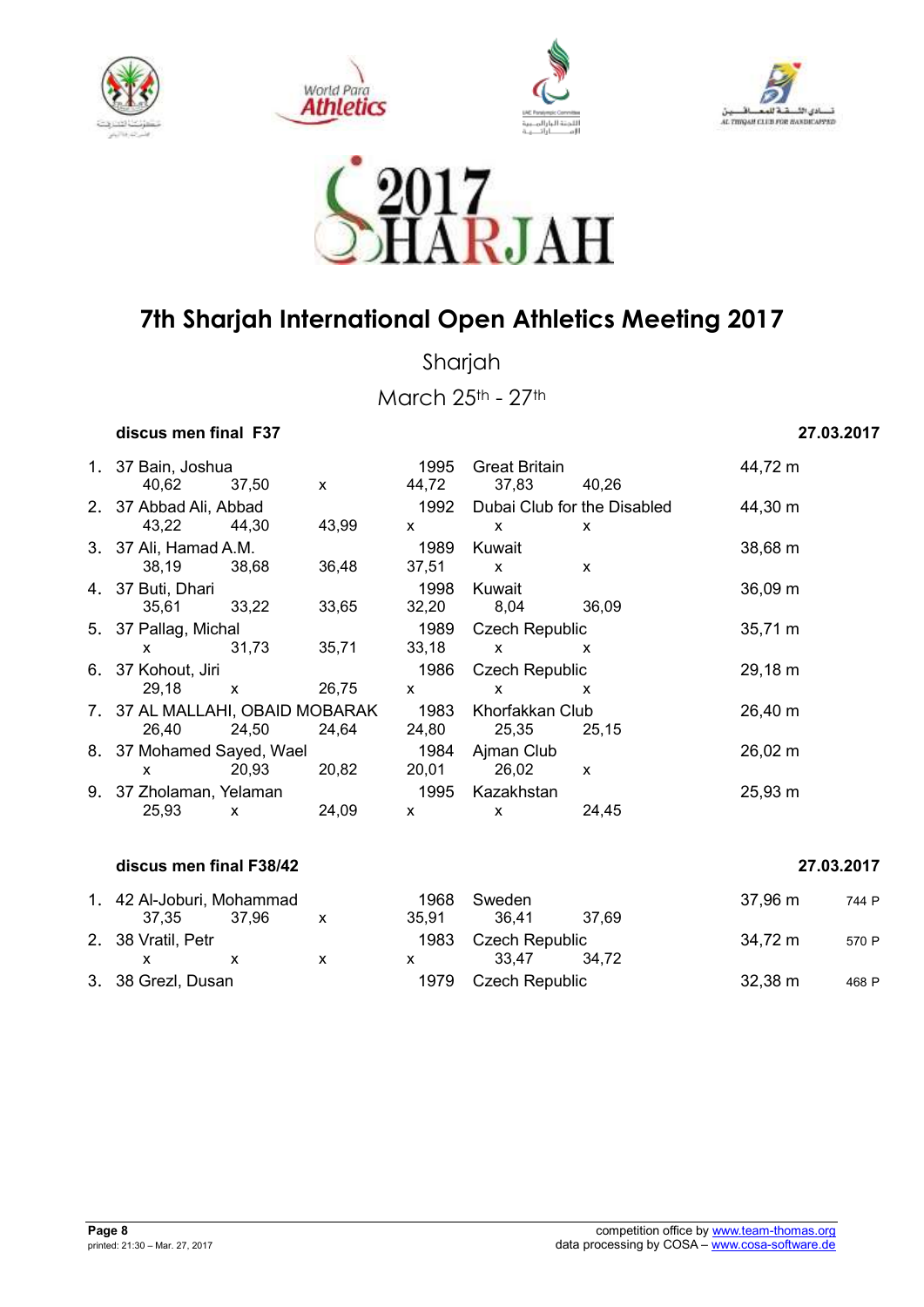









Sharjah

March 25th - 27th

| discus wheelchair men final F55 | 27.03.2017 |
|---------------------------------|------------|
|---------------------------------|------------|

| 1. 55 Yadav, Neeraj   |       |       | 1984  | India                       |       | $32,89 \; m$      |
|-----------------------|-------|-------|-------|-----------------------------|-------|-------------------|
| 31.21                 | 32,89 | 32,02 | 32.16 | 31,73                       | 31.88 |                   |
| 2. 55 Younas, Omair   |       |       | 1996  | Dubai Club for the Disabled |       | $29,61 \text{ m}$ |
| 28.80                 | 27.80 | X     | 28.78 | 29.61                       | 28.57 |                   |
| 3. 55 Balyan, Amit    |       |       | 1989  | India                       |       | 27,45 m           |
|                       | 25.73 | 26,33 | 25.35 | 27.44                       | 27.45 |                   |
| 4. 55 Dhanhani, Saeed |       |       | 1980  | Khorfakkan Club             |       | 15,84 m           |
| x                     | 15.06 | 15.81 | 15.84 | 14.36                       | 15.41 |                   |

#### **discus wheelchair men final F56/57 27.03.2017**

|    | 1. 57 Petrous, Jaroslav<br>33.91    | X     | 32,55        | 1977<br>36,20 | <b>Czech Republic</b><br>36.34 | 35.45 | 36,34 m      | 728 P |
|----|-------------------------------------|-------|--------------|---------------|--------------------------------|-------|--------------|-------|
|    | 2. 57 Sidorchuk, Pavel<br>27,23     | 25,26 | 32,33        | 1965<br>30,77 | Kazakhstan<br>33.85            | 32,46 | 33,85 m      | 642 P |
|    | 3. 56 TENAIJY, JUMAH SAEED<br>29.00 | 28.26 | 29.04        | 1979<br>28,91 | Khorfakkan Club<br>27.74       | 28.83 | 29,04 m      | 555 P |
|    | 4. 57 Lyska, Premysl<br>27,12       | 30.22 | $\mathsf{x}$ | 1988<br>27,90 | <b>Czech Republic</b><br>29,07 | 27.87 | $30,22 \, m$ | 504 P |
|    | 5. 56 Spicher, Raimund<br>24,10     | 24,85 | 25,41        | 1956<br>24.87 | Germany<br>24,72               | 25,53 | $25,53 \; m$ | 405 P |
| 6. | 56 Klimes, Jaroslav<br>16,01        | 15,17 | 15.56        | 1981<br>13,81 | <b>Czech Republic</b><br>X     | 16.24 | $16,24 \; m$ | 81 P  |
|    | 57 Abdulaziz Rahmatalla, Saud       |       |              | 2001          | Ajman Club                     |       | <b>DNS</b>   |       |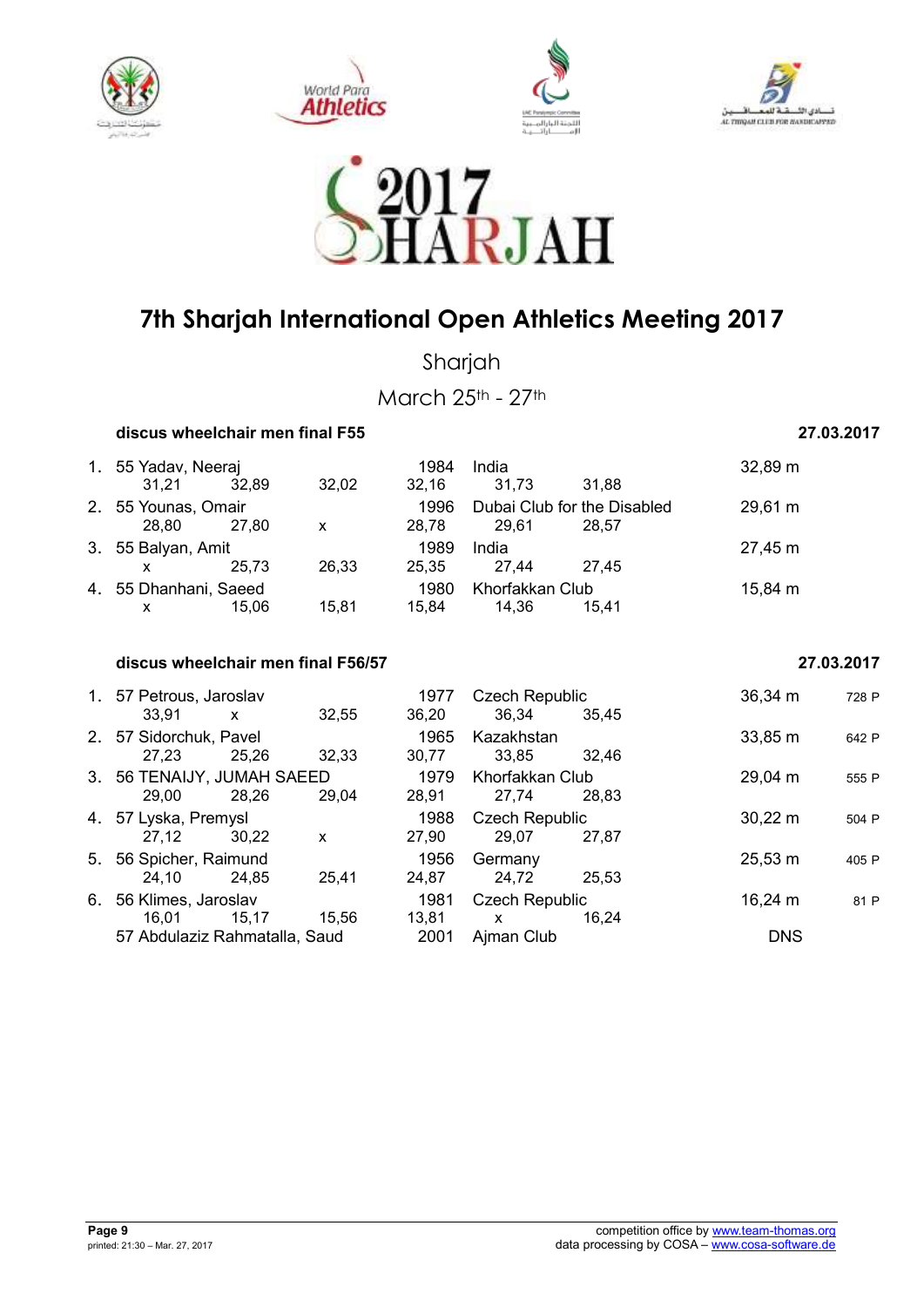









Sharjah

March 25th - 27th

### **javelin wheelchair men final F52/54 27.03.2017**

### 1. 54 Stefanoudakis, Manolis 1983 Greece 29,13 m <sup>1015</sup> <sup>P</sup> 28,89 28,38 29,13 28,34 28,79 29,08 2. 54 Alanazi, Saleh 1988 Saudi Arabia 17,40 m <sup>436</sup> <sup>P</sup> 16,08 x x 17,40 16,78 x 3. 54 Al Masbahi, Abdulla 1985 Khorfakkan Club 17,12 m <sup>417</sup> <sup>P</sup> 15,61 16,44 x 15,94 16,38 17,12 4. 54 Ben Jabal, Mohammad 1987 Kuwait 14,91 m <sup>273</sup> <sup>P</sup> x 13,40 x x 14,91 14,21 5. 54 Nacin, Stanislav 1960 Czech Republic 14,84 m <sup>268</sup> <sup>P</sup> 14,84 14,35 13,45 14,54 x 14,47 6. 52 Urbanec, Lukas 1979 Czech Republic 5,49 m <sup>22</sup> <sup>P</sup> 4,26 5,37 5,49 5,47 x x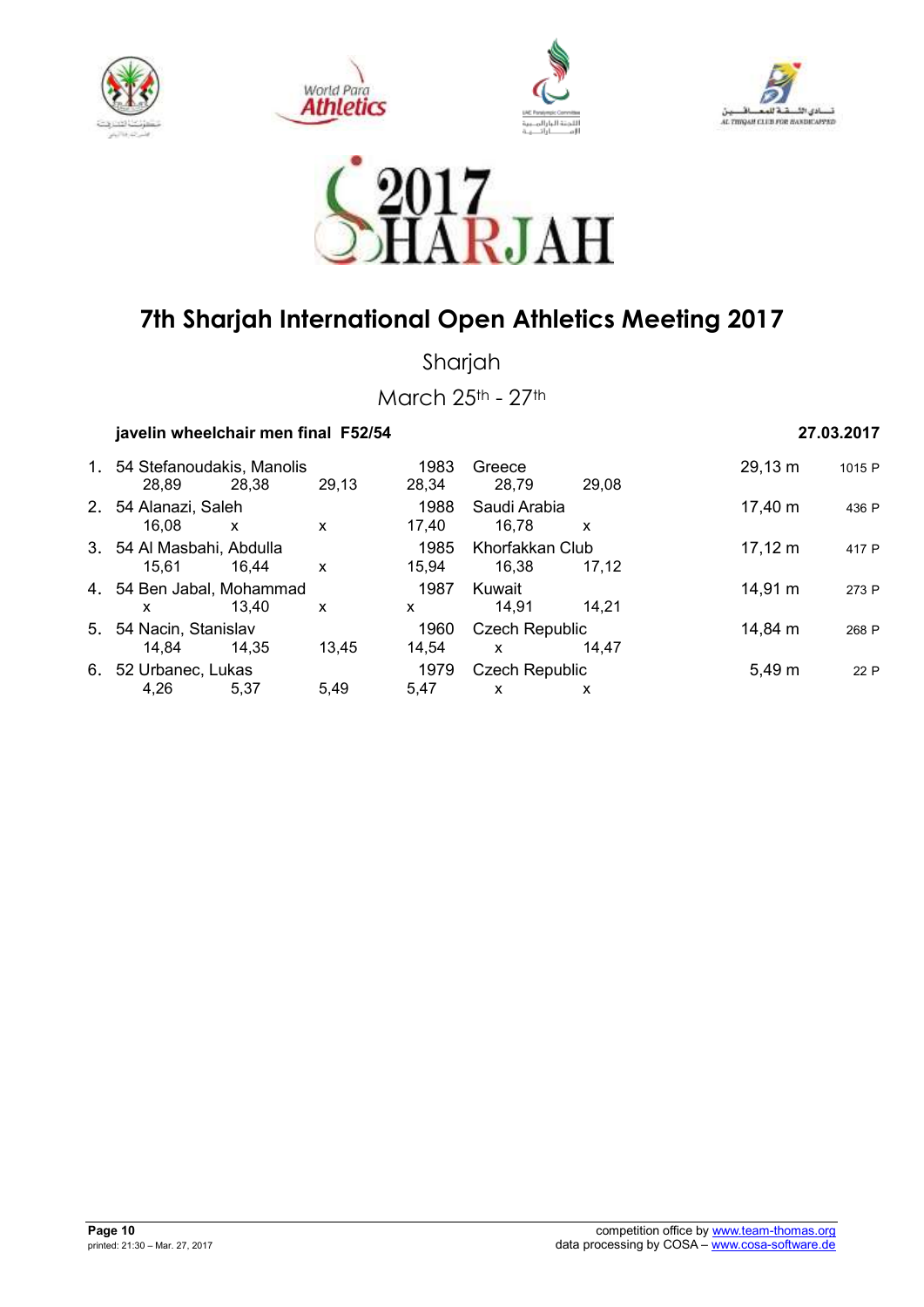









Sharjah

March 25th - 27th

|                            | 100 m wheelchair women final T34/53/54                                                                                                                                                                    |                                                              |                                                                                                           | $+0,8$ | 27.03.2017                                                                                                       |
|----------------------------|-----------------------------------------------------------------------------------------------------------------------------------------------------------------------------------------------------------|--------------------------------------------------------------|-----------------------------------------------------------------------------------------------------------|--------|------------------------------------------------------------------------------------------------------------------|
| 2.<br>4.<br>5.<br>7.<br>8. | 1. 54 Schaer, Manuela<br>54 Alphonse, Marie Emmanuell<br>3. 53 Konishi, Keiko<br>54 Helbling, Alexandra<br>54 Zeyen, Annika<br>6. 54 Keller, Patricia<br>53 Henseler, Tanja<br>34 Kitaura, Haruka         | 1984<br>1995<br>1978<br>1993<br>1985<br>1989<br>1997<br>1992 | Switzerland<br><b>Mauritius</b><br>Japan<br>Switzerland<br>Germany<br>Switzerland<br>Switzerland<br>Japan |        | 17,05 sec.<br>17,65 sec.<br>17,94 sec.<br>17,97 sec.<br>18,51 sec.<br>18,74 sec.<br>19,05 sec.<br>20,32 sec.     |
|                            | 400 m women final T11/20/38/46                                                                                                                                                                            |                                                              |                                                                                                           |        | 27.03.2017                                                                                                       |
| 3.<br>4.                   | 1. 11 Koech, Nancy Chelangat<br>2. 46 Tanui, Irene Cherono<br>38 Takamatsu, Yuka<br>20 Telvave, Ashley                                                                                                    | 1995<br>1996<br>1993<br>2000                                 | Kenya<br>Kenya<br>Japan<br><b>Mauritius</b>                                                               |        | 1:05,17min.<br>1:08,77min.<br>1:11,05min.<br>1:12,93min.                                                         |
|                            | 400 m wheelchair women final T34/53/54                                                                                                                                                                    |                                                              |                                                                                                           |        | 27.03.2017                                                                                                       |
| 4.<br>5.<br>6.             | 1. 54 Schaer, Manuela<br>2. 53 Nakayama, Kazumi<br>3. 54 Helbling, Alexandra<br>54 Alphonse, Marie Emmanuell<br>54 Zeyen, Annika<br>54 Keller, Patricia<br>7. 53 Henseler, Tanja<br>8. 34 Kitaura, Haruka | 1984<br>1983<br>1993<br>1995<br>1985<br>1989<br>1997<br>1992 | Switzerland<br>Japan<br>Switzerland<br>Mauritius<br>Germany<br>Switzerland<br>Switzerland<br>Japan        |        | 55,54 sec.<br>58,55 sec.<br>59,06 sec.<br>59,78 sec.<br>1:00,76min.<br>1:01,17min.<br>1:08,85min.<br>1:15,62min. |
|                            | 5000 m wheelchair women final T54                                                                                                                                                                         |                                                              |                                                                                                           |        | 27.03.2017                                                                                                       |
| 3.                         | 1. 54 Schaer, Manuela<br>2. 53 Nakayama, Kazumi<br>54 Keller, Patricia                                                                                                                                    | 1984<br>1983<br>1989                                         | Switzerland<br>Japan<br>Switzerland                                                                       |        | 11:33,78min.<br>12:07,25min.<br>12:35,36min.                                                                     |

4. 54 Zeyen, Annika 1985 Germany 12:35,52min.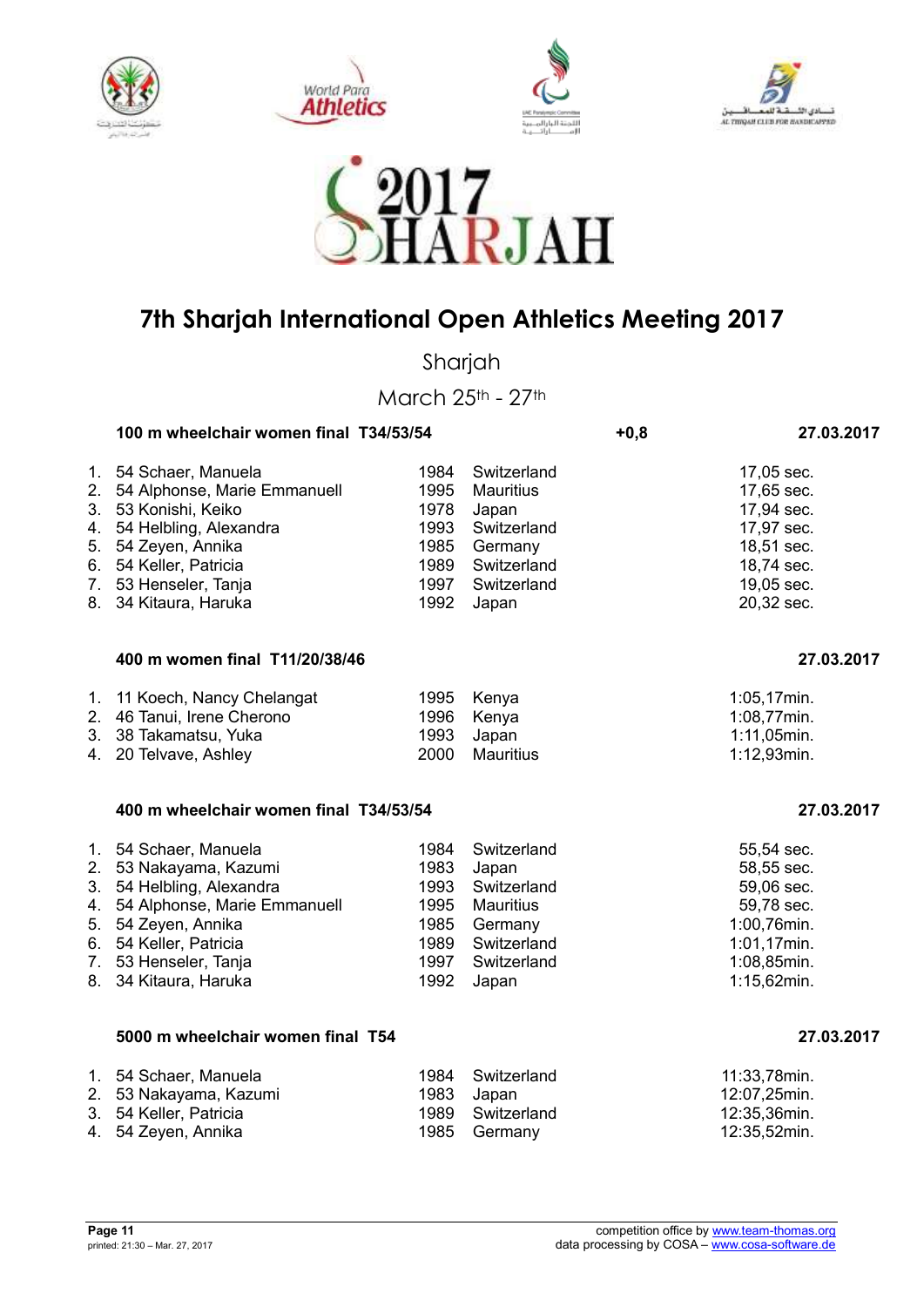









Sharjah

March 25th - 27th

| long jump women final T38/42/47 | 27.03.2017 |
|---------------------------------|------------|
|                                 |            |

| 1. 38 Ave, Lindy            |                                        |                                           | 1998<br>Germany                |                    | $4,31 \; \text{m}$ | 718 P |
|-----------------------------|----------------------------------------|-------------------------------------------|--------------------------------|--------------------|--------------------|-------|
| $4,12(-1,4)$ X              |                                        | X                                         | $4,12$ (-1,0) $4,26$ (-2,2)    | $4,31(-1,1)$       |                    |       |
| 2. 42 Maegawa, Kaede        |                                        |                                           | 1998 Japan                     |                    | $3,76 \; \text{m}$ | 685 P |
|                             | $2,99(-0,6)$ $3,27(+0,5)$ $3,28(-1,2)$ |                                           | $3,51(-1,5)$ X                 | $3,76$ (-1,3)      |                    |       |
| 3. 42 Murakami, Sayaka      |                                        |                                           | 1983 Japan                     |                    | 3.34 m             | 365 P |
|                             |                                        | $3,07$ (-2,6) $2,88$ (-0,8) $3,31$ (-1,0) | $3,34$ (-1,0)<br>$3,14$ (-1,1) | $3,12$ (-1,0)      |                    |       |
| 4. 47 Misu, Honoka          |                                        |                                           | 1998<br>Japan                  | $4,21 \; \text{m}$ | 203 P              |       |
| $3,89$ (-1,7) $3,96$ (-1,3) |                                        | $4,02$ (-1,2)                             | $4,07$ (-1,2)<br>$4,09$ (-2,1) | $4,21(-0,9)$       |                    |       |

New Asian Record T42 by Kaede Maegawa, JPN

**shot put wheelchair women final F32/33** 27.03.2017

| 1. 33 Boudjadar, Asmahan<br>5,58 5,79   |      | 5,53 | 1980<br>5,77 | Algeria<br>5,77                     | 5.84                                   | $5,84 \; m$      | 909 P |
|-----------------------------------------|------|------|--------------|-------------------------------------|----------------------------------------|------------------|-------|
| 2. 33 Alsenani, Sara<br>4,97            | 5.07 | 4,97 | 1992<br>4,97 | 4,95                                | Abu Dhabi Club f Special Needs<br>4.98 | $5,07 \; m$      | 729 P |
| 3. 32 Alktebi, Noura<br>4,31            | 4,52 | 4,82 | 1992<br>4,53 | AlAin Club for the Disabled<br>4,60 | 4.67                                   | 4,82 m           | 577 P |
| 4. 33 BANI KHALED, AISHAH SALEM<br>3,36 | X    | 3.48 | 1975<br>3,48 | Khorfakkan Club<br>3,55             | 3.56                                   | $3,56 \, m$      | 248 P |
| 5. 32 Wichmann, Hanna<br>x              | x    | 3,67 | 1996<br>3,71 | Germany<br>X                        | 3.70                                   | $3,71 \text{ m}$ | 235 P |
| 6. 32 Alkaabi, Dhekra<br>3,34           | 3.11 | 3,35 | 2001<br>3,33 | AlAin Club for the Disabled<br>3,33 | 3.31                                   | $3,35 \; m$      | 144 P |
| 7. 32 Algassab, Meera<br>3,03           | 3,18 | 3,10 | 1999<br>3,34 | $\mathsf{X}$                        | Dubai Club for the Disabled<br>3.31    | $3,34 \, m$      | 142 P |
| 32 Sara Alqubaisi, Sara                 |      |      | 1985         |                                     | Abu Dhabi Club f Special Needs         | <b>DNS</b>       |       |

New African Record F33 by Asmahan Boudjadar, ALG New Asian Record F32 by Noura Alktebi, UAE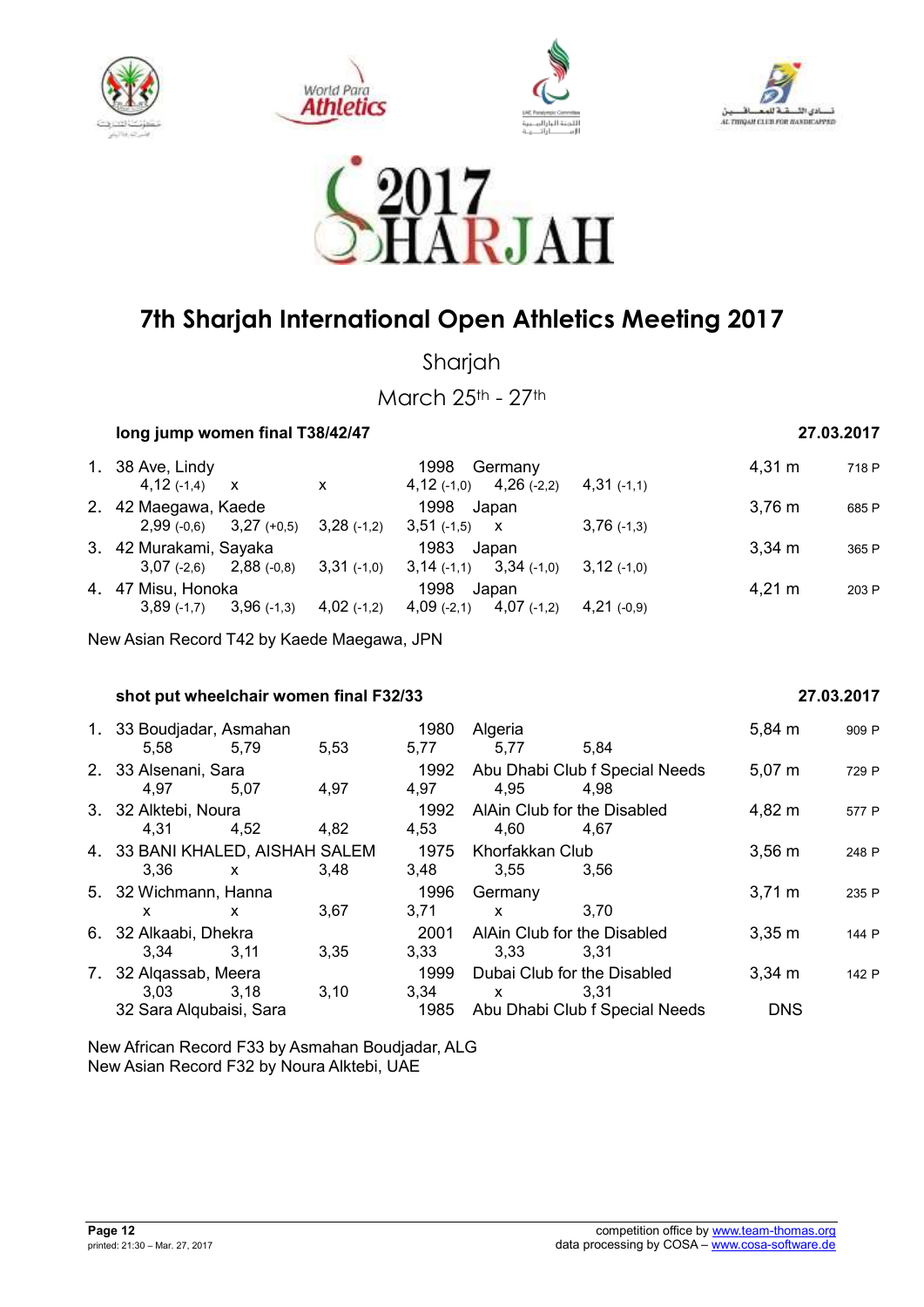









Sharjah

March 25th - 27th

### **shot put wheelchair women final F34** 27.03.2017

| 1. 34 Wallace, Vanessa  |      |      | 1977 | <b>Great Britain</b>        |                                | 7,29 m           |
|-------------------------|------|------|------|-----------------------------|--------------------------------|------------------|
| 6,86                    | 7.27 | 6.90 | 7.29 | 7,16                        | 7.21                           |                  |
| 2. 34 Alzaabi, Thuraya  |      |      | 1970 |                             | Althigah Club for Handicapped  | $5,67 \; m$      |
| 5.06                    | 5,18 | 5.34 | 5,49 | X                           | 5.67                           |                  |
| 3. 34 Najim, Basimah    |      |      | 1967 | Kuwait                      |                                | 5,48 m           |
| X                       | 4.98 | 5,42 | X    | 5.25                        | 5.48                           |                  |
| 4. 34 Alsuwaidi, Latifa |      |      | 1979 | Dubai Club for the Disabled |                                | $4,07 \; m$      |
| 3.96                    | 4.00 | 4,07 | 3,99 | 3.91                        | $\mathbf{x}$                   |                  |
| 5. 34 Almutairi, Donyah |      |      | 1990 | Kuwait                      |                                | $3,72 \; m$      |
| 3.39                    | x    | 3,30 | 3,32 | 3,37                        | 3.72                           |                  |
| 6. 34 Alhammadi, Suaad  |      |      | 1990 |                             | Abu Dhabi Club f Special Needs | $3,61 \text{ m}$ |
| 3,39                    | 3.43 | 3.54 | 3.61 | 3,37                        | 3.53                           |                  |

### **discus women final F37/38/41/44/46 27.03.2017**

| 1. 46 Kato, Yukiko<br>x          | 32,05        | X     | 1993<br>x     | Japan<br>32,42                 | 31,45 | $32,42 \; m$ | 835 P |
|----------------------------------|--------------|-------|---------------|--------------------------------|-------|--------------|-------|
| 2. 37 Berna, Eva<br>23.33        | 26.09        | 28,16 | 1986<br>26,76 | <b>Czech Republic</b><br>26,67 | 26.68 | 28,16 m      | 751 P |
| 3. 38 Grezlova, Daniela<br>23.37 | $\mathsf{x}$ | 22,06 | 1983<br>۰     | <b>Czech Republic</b>          |       | 23,37 m      | 618 P |
| 4. 44 Nesse, Ida<br>24,82        | 25,84        | 27,34 | 1992<br>29.15 | Norway<br>26,22                | 27.35 | 29,15 m      | 616 P |
| 5. 41 Neill, Holly<br>X.         | 21.86        | 22,47 | 1989<br>21,79 | <b>Great Britain</b><br>22.27  | X     | 22,47 m      | 594 P |
| 6. 46 Matroushi, Mariam<br>26.65 | 25.10        | X     | 1986<br>24,45 | Khorfakkan Club<br>25.74       | X     | 26,65 m      | 585 P |
| 7. 44 Takado, Fumiko<br>X        | 19.35        | X     | 1973<br>21,63 | Japan<br>16,88                 | 17.53 | $21,63 \; m$ | 259 P |